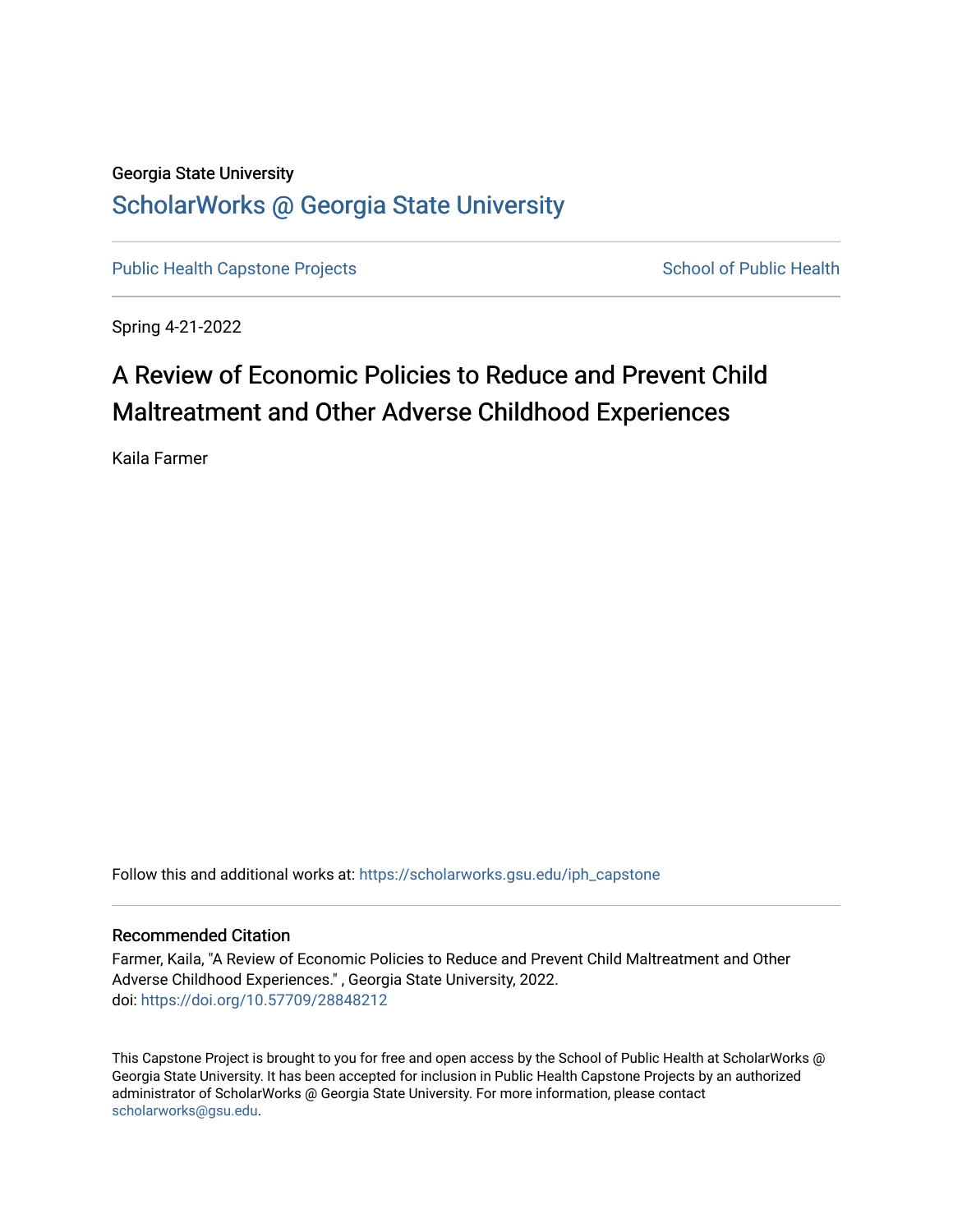A Review of Economic Policies to Reduce and Prevent Child Maltreatment and Other ACEs

A Review of Economic Policies to Reduce and Prevent Child Maltreatment and Other Adverse

Childhood Experiences

by

Kaila Elyse Farmer

BS, University of Georgia

A Capstone Submitted to the Graduate Faculty of Georgia State University in Partial Fulfillment

of the

Requirements for the Degree

## MASTER OF PUBLIC HEALTH

## ATLANTA, GEORGIA

30303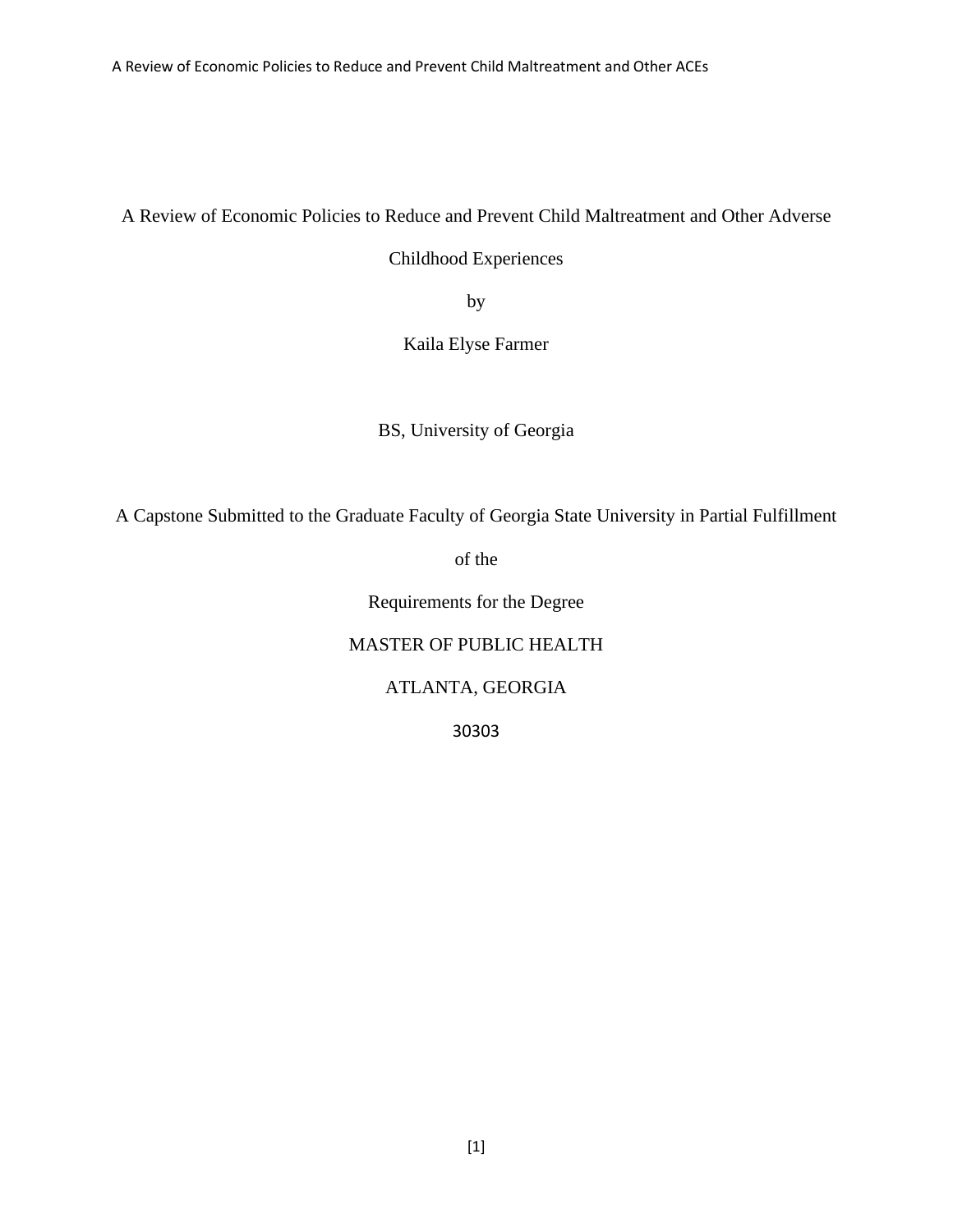A Review of Economic Policies to Reduce and Prevent Child Maltreatment and Other ACEs

# APPROVAL PAGE

A Review of Economic Policies to Reduce and Prevent Child Maltreatment and Other Adverse

## Childhood Experiences

by

# Kaila Elyse Farmer

Approved:

Dr. Daniel J. Whitaker Committee Chair

Dr. Shannon Self-Brown Committee Member

April 21st, 2022 Date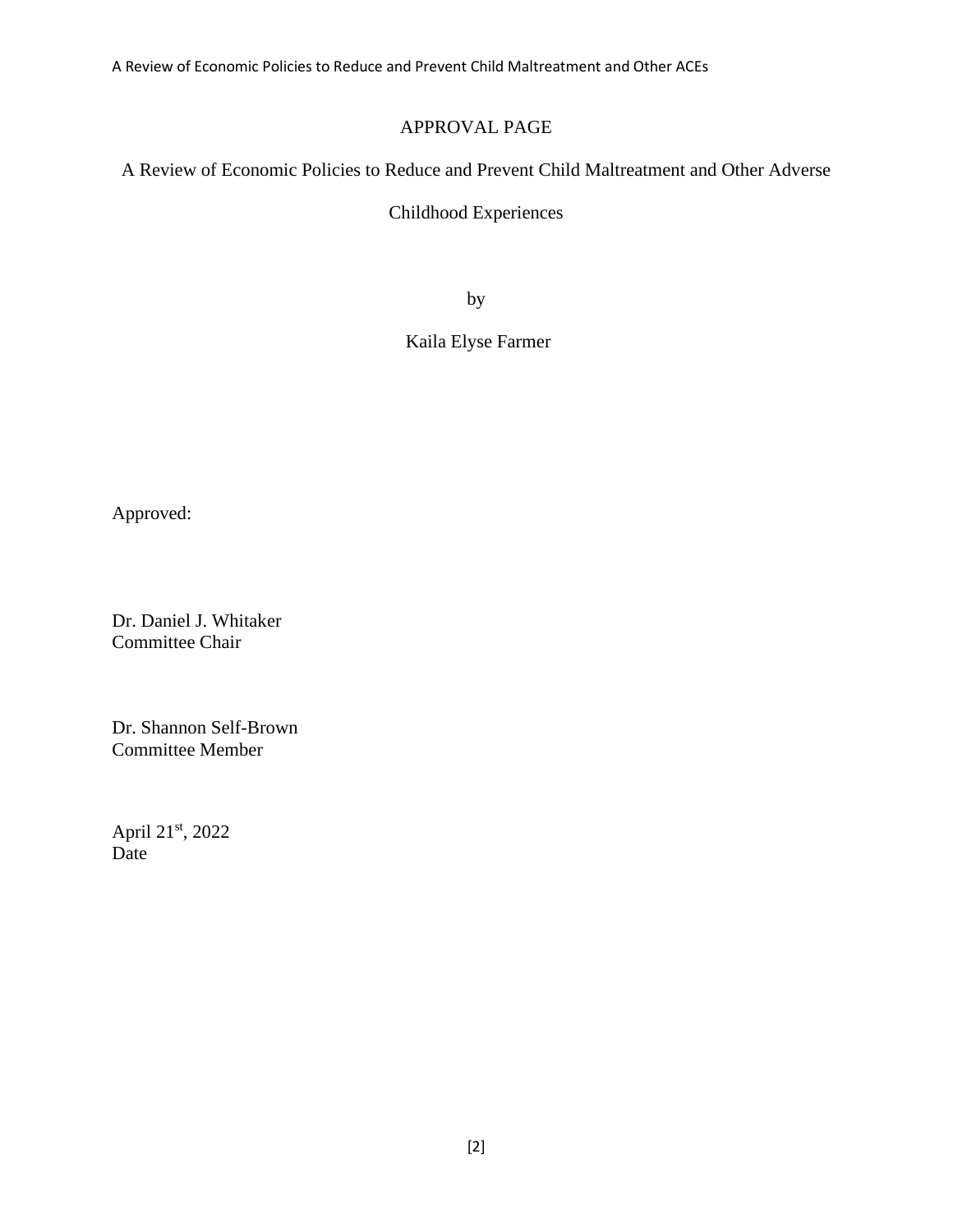#### Acknowledgments

I would like to recognize my committee chair, Dr. Whitaker, who has provided me with support, guidance, and graduate opportunities throughout the last several years, and whose contribution to the development of this capstone was indispensable. I'd also like to recognize my professional mentor, Caren Ginsberg, and the Health-in-All Policies team at The Georgia Health Policy Center, both of which have provided me with the critical experience and the professional development opportunities necessary for the fulfillment of this graduate degree. Lastly, I am deeply indebted to my wonderful family, most especially my husband Robert, who has provided me with the most indefatigable support and encouragement.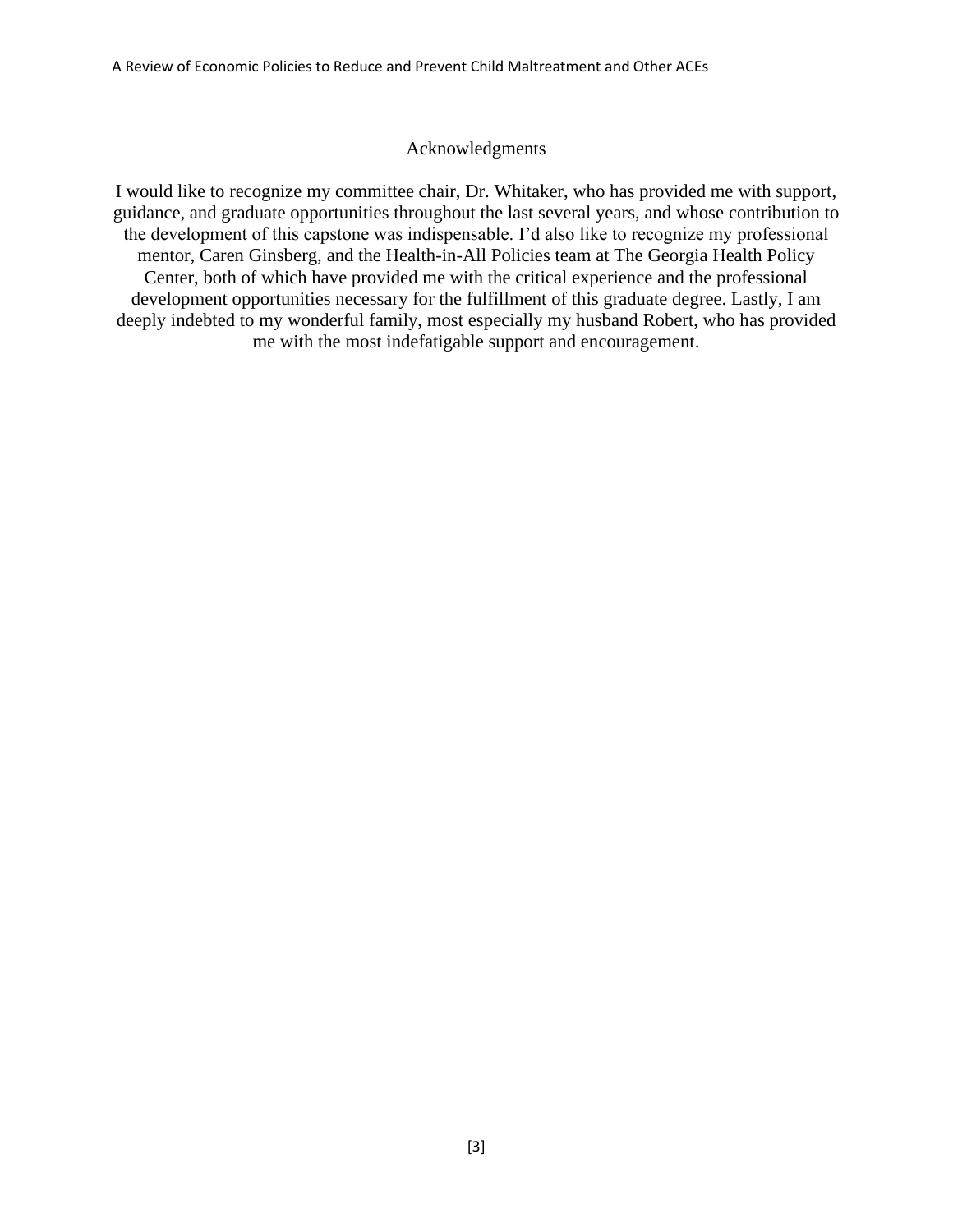#### Author's Statement Page

In presenting this capstone as a partial fulfillment of the requirements for an advanced degree from Georgia State University, I agree that the Library of the University shall make it available for inspection and circulation in accordance with its regulations governing materials of this type. I agree that permission to quote from, to copy from, or to publish this capstone may be granted by the author or, in his/her absence, by the professor under whose direction it was written, or in his/her absence, by the Associate Dean, School of Public Health. Such quoting, copying, or publishing must be solely for scholarly purposes and will not involve potential financial gain. It is understood that any copying from or publication of this dissertation which involves potential financial gain will not be allowed without written permission of the author.

> *Kaila Elyse Farmer* Signature of Author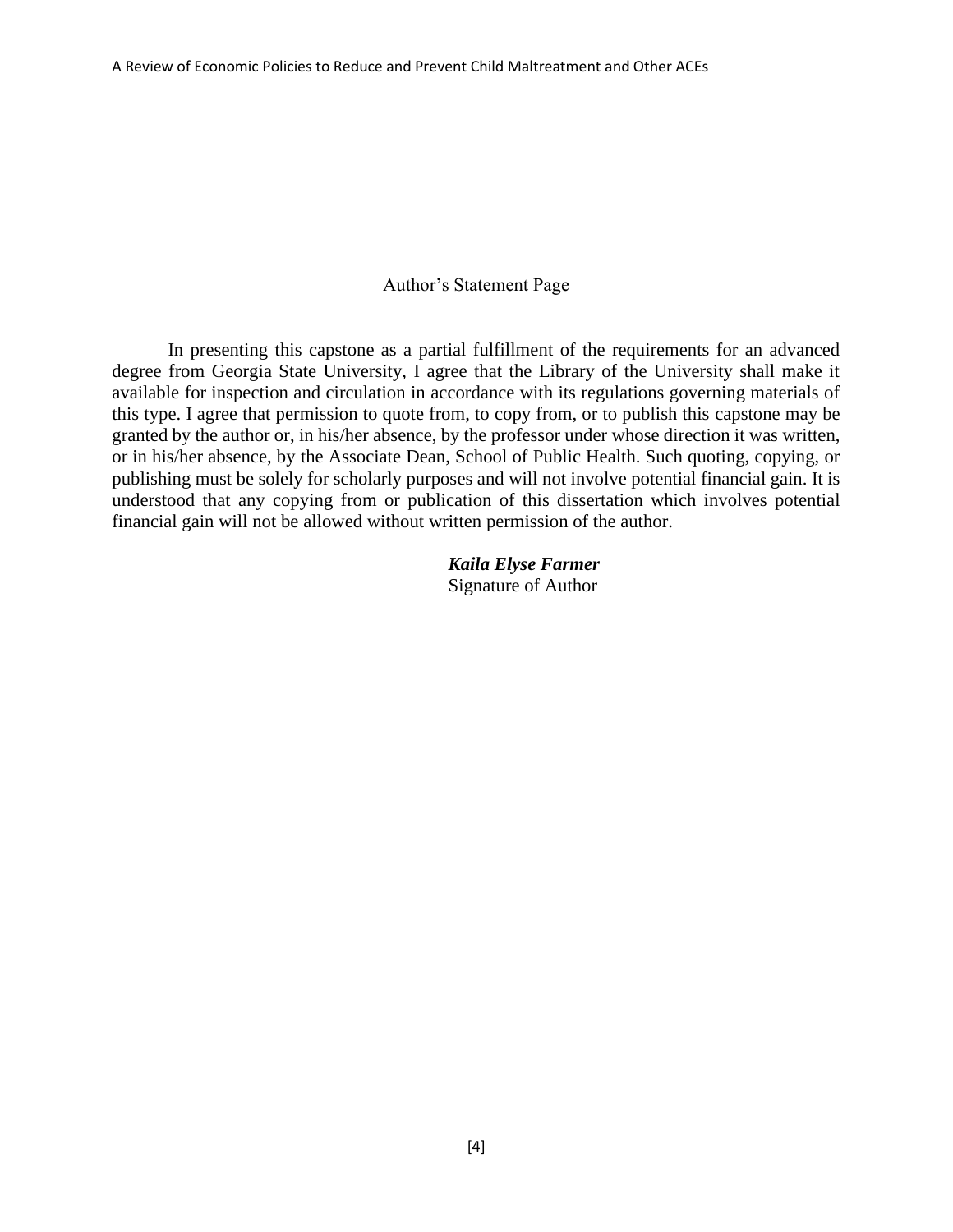# Contents

| Trauma and the Role of Safe, Stable, Nurturing Relationships and Environments |
|-------------------------------------------------------------------------------|
|                                                                               |
|                                                                               |
|                                                                               |
|                                                                               |
|                                                                               |
|                                                                               |
|                                                                               |
|                                                                               |
|                                                                               |
|                                                                               |
|                                                                               |
|                                                                               |
|                                                                               |
|                                                                               |
|                                                                               |
|                                                                               |
|                                                                               |
|                                                                               |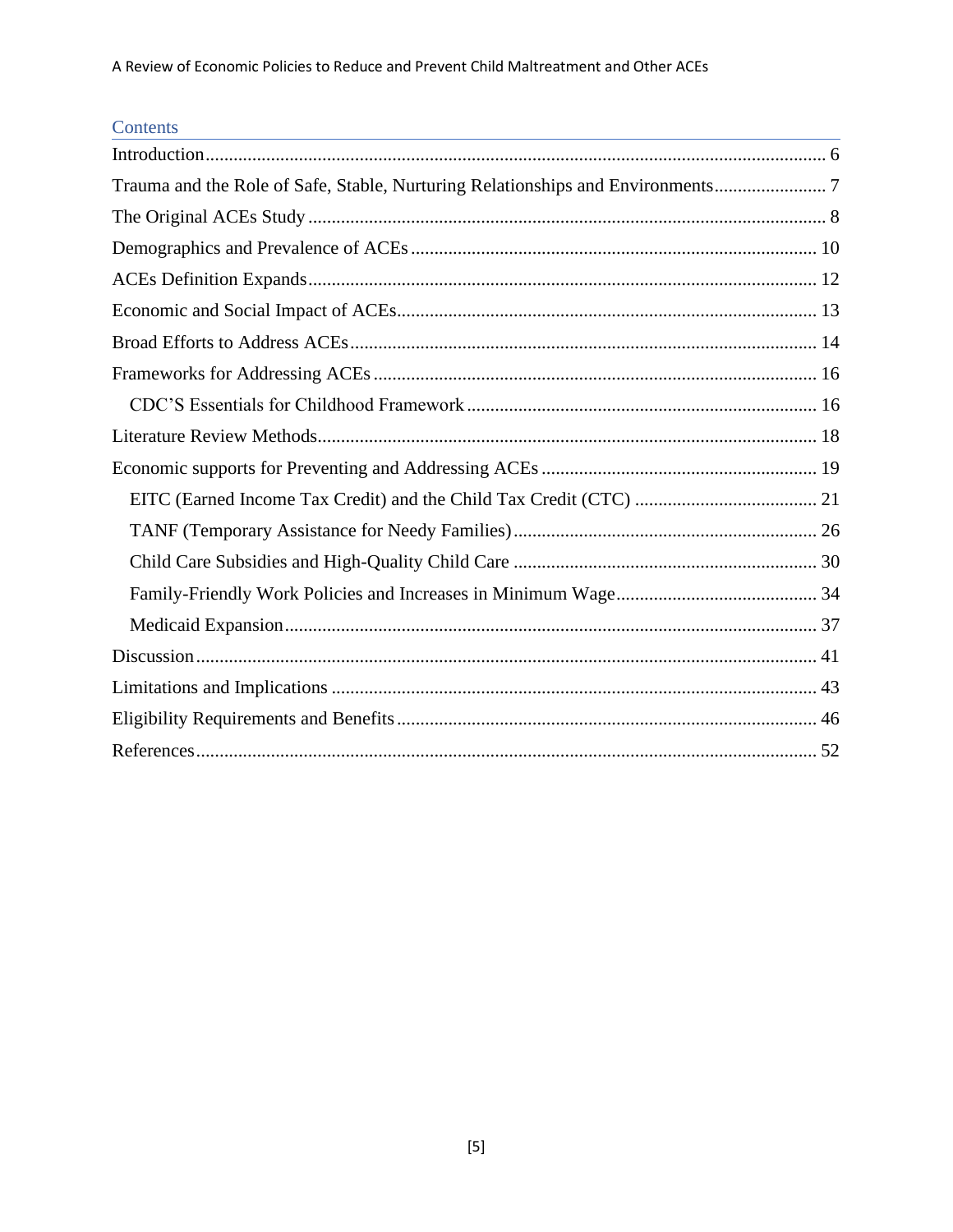#### <span id="page-6-0"></span>Introduction

Child maltreatment and other Adverse Childhood Experiences (ACEs) are a persistent and significant problem that affects millions of families across the U.S every year.<sup>1</sup> In 2019, 1,840 children in the U.S died as a result of child abuse and neglect. <sup>2</sup> Adverse Childhood Experiences are arguably one of the most urgent public health crises, as ACEs are associated with five of the top ten leading causes of death in the  $U.S.^{3,4}$  While public health has increasingly focused on primary prevention efforts to address health outcomes, primary prevention research that focuses on child maltreatment as a major *public health concern* has largely been left unstudied. However, there are multiple well known risk factors associated with child maltreatment and ACEs that have been exhaustively studied as their own unique public health problem, such as parental substance abuse, depression, poverty, and the social determinants of health. 1,4,5

Evidence exists to support causal effects of household income on factors associated with children's development, including maternal mental health, parenting behavior, and the home and family environment.<sup>6</sup> Economic supports to address ACEs and child maltreatment have the potential to provide more stability within family relationships and environments, which is a core component of the Center for Disease Control and Prevention's Essentials for Childhood Framework.<sup>7</sup> Research suggests that the role of government in reducing and preventing ACEs should increasingly focus on primary prevention, and that public policy should facilitate opportunities for increased family resiliency and the promotion of protective factors against child maltreatment and other ACEs.<sup>8</sup> Although the research behind ACEs originated from the public health, medical, and biological disciplines, with clear implications for population health, ACEs and their impact affect nearly every sector of society, from criminal justice, social service,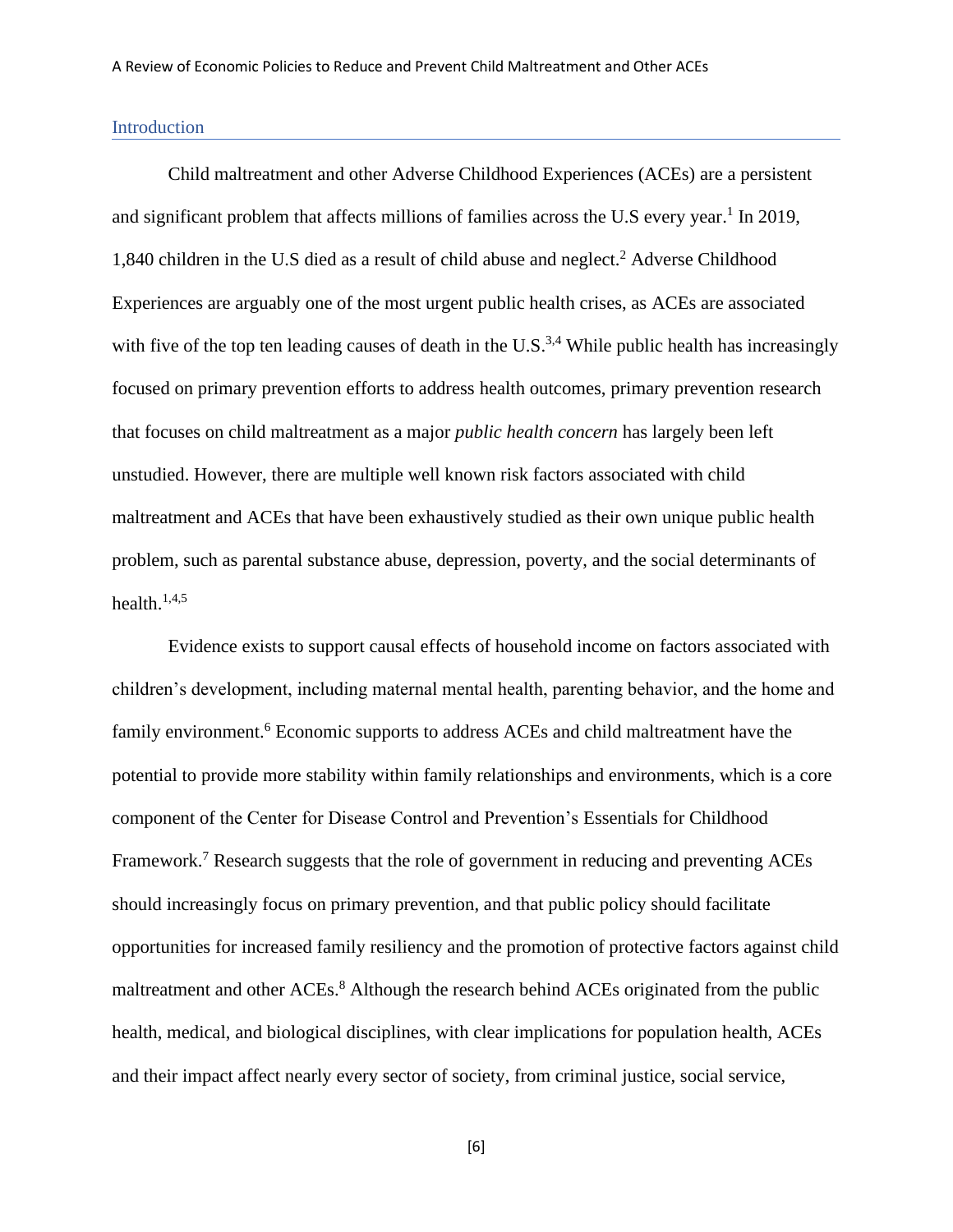education, to business.<sup>9</sup> To effectively address ACEs, strategies must consider both the risk factors for ACEs and the individual and societal level consequences as a result of ACEs.

From a public health perspective, macro-level interventions have the potential to reach many more families affected by child maltreatment and ACEs in comparison to community or interpersonal level interventions. While recent research points towards promising federal and state level economic interventions to improve population health, there is a lack of reviews that evaluate some of the larger economic policies and their impact on ACEs and child maltreatment rates. The purpose of this review is to evaluate and discuss potential policy levers, both at the federal and state level, that have the potential to reduce ACEs and child maltreatment by providing increased economic supports for families.

#### <span id="page-7-0"></span>Trauma and the Role of Safe, Stable, Nurturing Relationships and Environments

The experience of childhood trauma, or Adverse Childhood Experiences (ACEs) can lead to toxic stress that induces the stress-response system, resulting in potential chronic and persistent deleterious effects on the brain and body that cause permanent changes in brain structure and function.<sup>10,11</sup> ACEs are described as potentially traumatic events occurring in adolescence before age 17, 2 and can include experiencing or witnessing violence, abuse, or neglect, living with a parent or caregiver who attempted or completed death by suicide, or living with parents or caregivers with substance abuse or mental health problems, or parent caregiver separation, or household members in jail or prison.<sup>2</sup>

Exposure to ACEs can not only cause potential disruptions in healthy brain development, but can negatively impact social development, compromise immune systems, and can lead to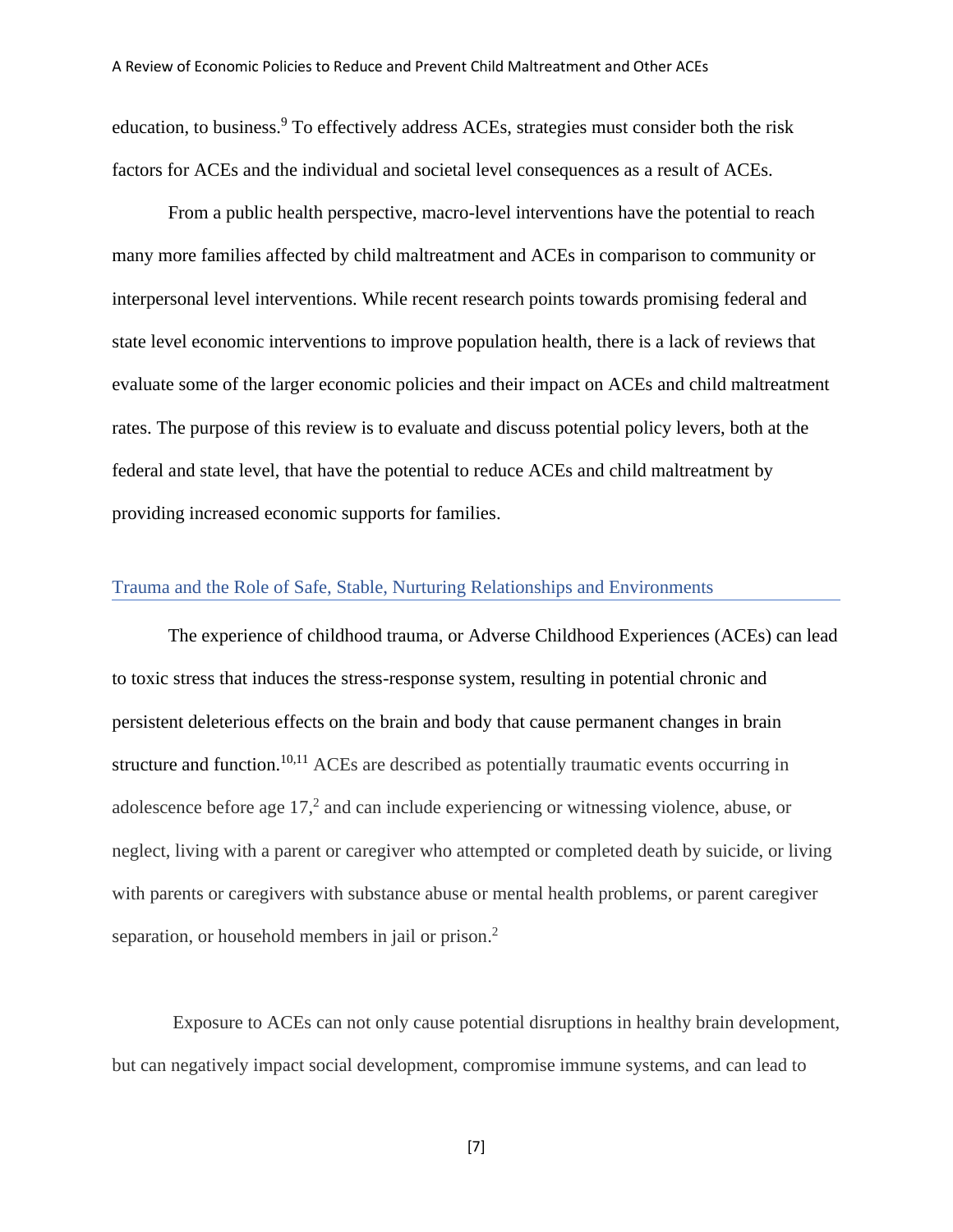negative health-related behaviors that increase the risk for disease later in life.<sup>1,4</sup> The later onset of ACE-related diseases can implicate the immune, endocrine, and nervous system, with the potential to alter DNA as far as the epigenetic level.<sup>1,11,12</sup> These adverse events in childhood potentially have lasting effects on health, behaviors, and lifehood potential<sup>1</sup>, and ACEs have been found to have a graded dose-response relationship associated with over forty health outcomes to date.<sup>1</sup> The childhood years are a time of tremendous growth and development—and the experiences within those years largely shape behaviors, health status, adult relationships, and social outcomes.<sup>1</sup> As children grow, so does the likelihood that children will experience multiple forms of ACEs.<sup>13</sup>

Safe, stable, nurturing relationships and environments are essential to childhood development, established through relational health, which allows children to form secure and healthy attachments with others—usually their primary caregivers.<sup>14,15</sup> Without safe, stable, and nurturing relationships and environments, children might not receive the necessary buffer against the effects of potential stressors that negatively impact brain development.<sup>7,11</sup> When these relationships and environments generate circumstances where children have difficulty moderating their stress response, trauma can occur. Several factors can shape a child's response to trauma, such as the nature, severity, and frequency of the traumatic event, a prior history of trauma, and available family and community support to help meet the needs of the child.<sup>1</sup> These types of available supports protect against the impact of adverse childhood experiences and are especially important for all childhood growth and development.

#### <span id="page-8-0"></span>The Original ACEs Study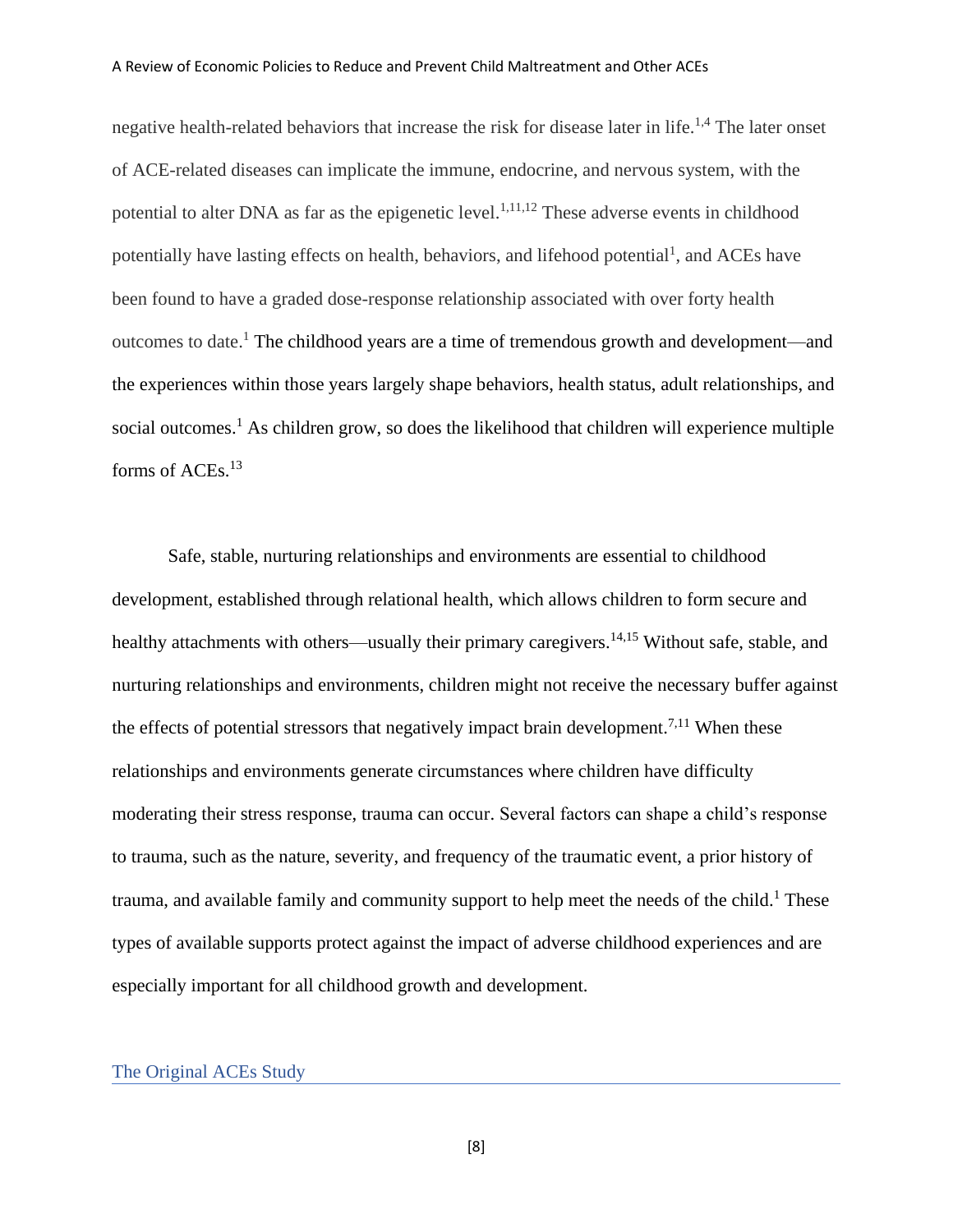In the 1980's, Dr. Vincent Felitti managed a weight loss program at Kaiser Permanente San Diego that included supplemented fasting for obese patients.<sup>16,17</sup> Felitti and his team were surprised to find that some of their most successful patients unexpectedly dropped out of the program after significant weight loss. Through further investigation, the team found that for these patients, weight loss was physically or sexually threatening and that this sudden and extreme change in weight provoked a stress response that served as a solution to a problem that was often linked to early childhood adversity.<sup>16</sup>

This observation led to the landmark Adverse Childhood Experiences Study<sup>4</sup> which was a joint effort between Kaiser Permanente's Department of Preventative Medicine in San Diego and The Centers for Disease Control and Prevention in Atlanta, Georgia. The ACE Study assessed the long-term impact of abuse and household dysfunction during childhood on the following outcomes in adults: disease risk factors and incidence, quality of life, health care utilization, and mortality.<sup>4</sup> In the original ACEs study, five out of ten indicators for ACEs were events related to child maltreatment, which includes physical, emotional, and sexual abuse, as well as childhood neglect.<sup>18</sup>

The original ACE study was conducted between 1995 and 1997 with two waves of data collection, which included a questionnaire sent to 13,494 adult patients, 9,508 (70.5%) of whom responded.<sup>4</sup> At that time, a majority of Kaiser health plan patients were middle-class Americans, 80% of whom were White, 74% had attended college, with an average age of fifty-seven years.<sup>16</sup> Seven categories of ACEs were measured, which included psychological, physical, or sexual abuse, violence against mother, or living with members of the household who abused substances, who were mentally ill or suicidal, or ever incarcerated.<sup>4</sup>

[9]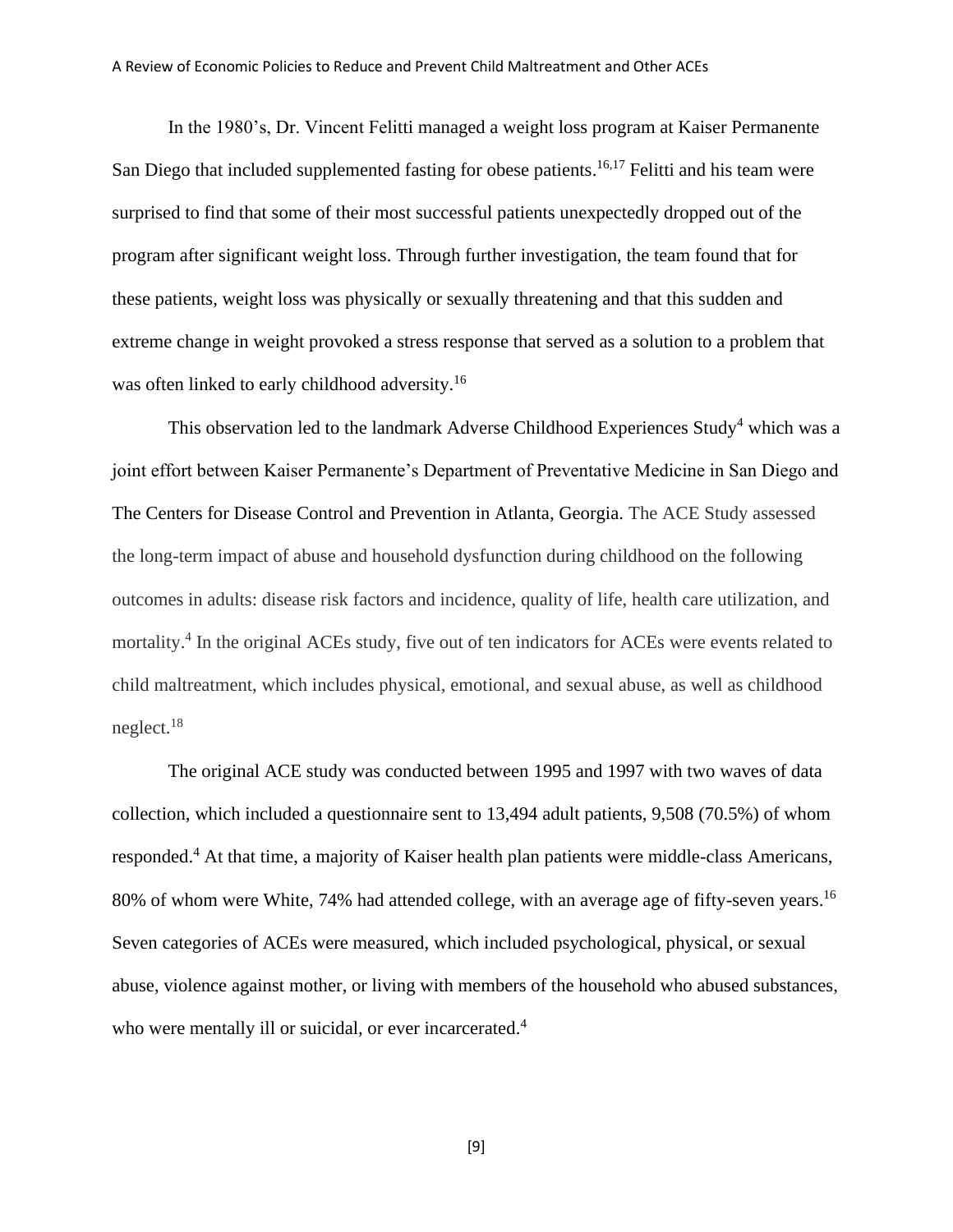More than half of the respondents reported at least one ACE, and one-fourth reported two or more discrete categories of childhood exposures. <sup>4</sup> The results of the study found a graded relationship between the number of ACEs reported and each of the health risk factors and diseases serving as dependent variables. <sup>4</sup> Adults with four or more ACEs had a four to twelvefold increase in health risk factors for depression and suicide, and alcoholism and drug abuse, a two to four-fold increase in poor self-rated health, fifty or more sexual partners and sexually transmitted infections, and smoking. <sup>4</sup> Researchers also found a graded relationship between ACEs and adult diseases and disorders, including ischemic heart disease, cancer, liver disease, and chronic lung disease, among others. 4

The original ACE study has transformed the landscape of child abuse and childhood trauma research – generating more than seventy distinct scientific papers and numerous conference presentations. <sup>19</sup> The prevalence of ACEs is common across all populations, and this study and subsequent research laid the foundation for the design of many early-intervention programs and policies to prevent ACEs and the associated negative health outcomes as a result of childhood exposure.<sup>19</sup>

#### <span id="page-10-0"></span>Demographics and Prevalence of ACEs

While most children in the U.S have no reported ACEs (54%), 35% of children have experienced one to two ACEs, whereas 11% have experienced three or more, and more than half of children in at least sixteen states have experienced one or more ACEs.<sup>13</sup> The most commonly reported ACEs are economic hardship, parental separation, alcohol abuse, and violence and mental illness, respectively.<sup>13</sup> This paper provides evidence of several potential policy interventions to address economic hardship as a known risk factors for child maltreatment and

[10]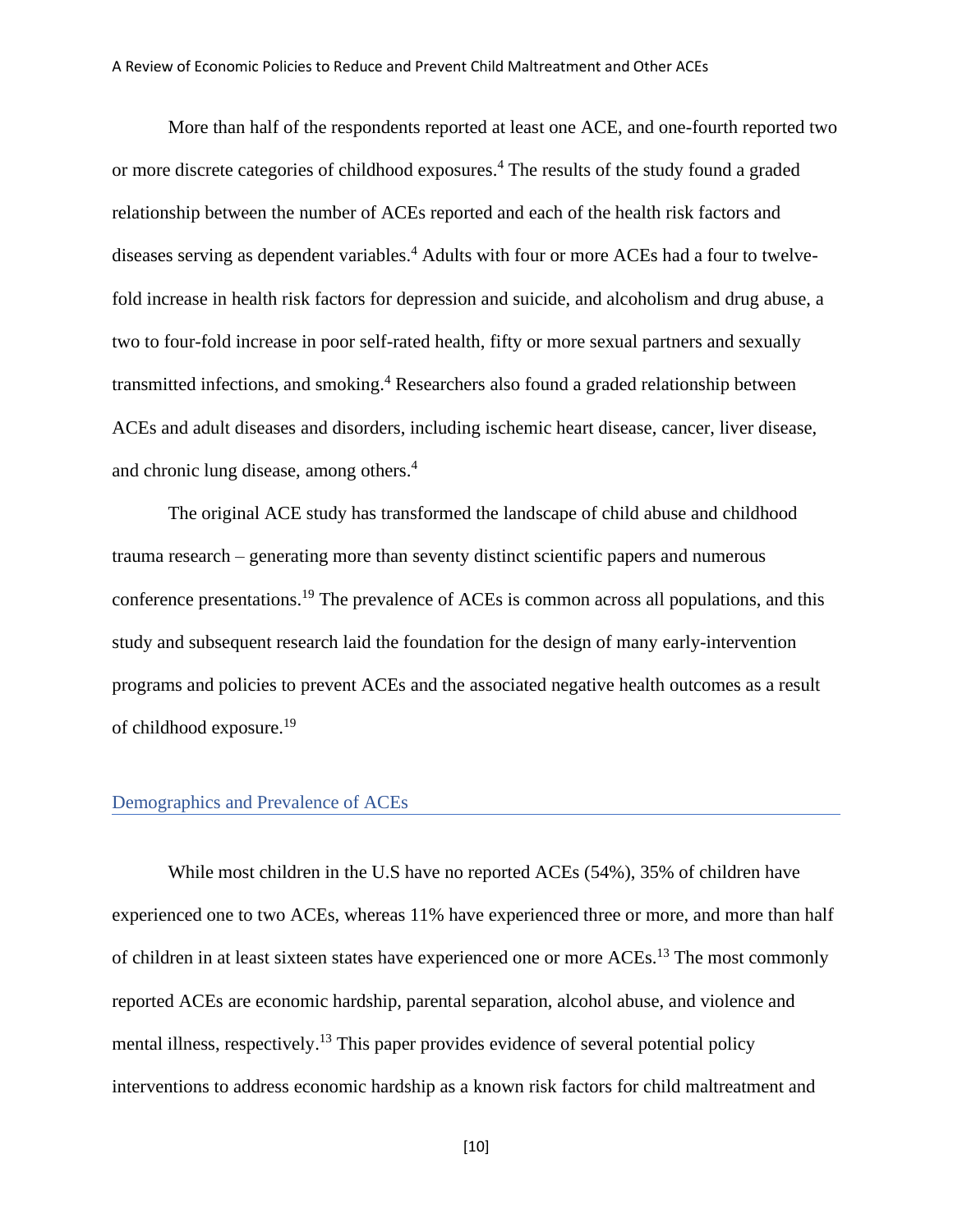ACEs.<sup>20</sup> ACEs, and child maltreatment in general, are commonly found across all countries, and has become an intergenerational, global health issue.<sup>21,22</sup> Previous research indicates that poverty and deprivation, and the associated impact on mental health contributing to psychological stress, plays a prominent role in ACEs and child maltreatment perpetrations.<sup>21,23,24</sup>

The Centers for Disease Control and Prevention states that an estimated 62% of adults surveyed across 23 states have experienced at least one ACE during their childhood, and nearly one-quarter of those respondents indicated exposure to three or more ACEs.<sup>1</sup> Recent estimates suggest that 172 million people living in North America could have a legacy of ACEs, with 103 million individuals experiencing more than one ACE.<sup>25</sup> Women are at a greater risk for an ACE score of four or more, and for individuals who identify as black, Hispanic, or multiracial report a significantly higher exposure to ACEs.<sup>2,26</sup> The 2018 study by Merrick and colleagues found that ACEs are found in, and are common in, all sociodemographic groups, but a heavier burden of ACEs exists in racial and sexual or gender minority groups.<sup>26</sup> Using 2011-2014 Behavioral Risk Factor Surveillance System (BRFSS) data, the study found those with less than a high school diploma, those with less than \$15,000 in yearly income, those who are unemployed or unable to work, and those identifying as gay, lesbian, or bisexual had much higher ACE scores in comparison to other demographic groups.<sup>26</sup>

ACEs and child maltreatment disproportionately affect lower socioeconomic families. In 1993, the median income for a family of four was \$45,000, whereas the poverty threshold sat at roughly \$15,000.<sup>27</sup> During this time, findings indicated that physical neglect rates were four times higher for children in families making below \$15,000 in comparison to families making \$15,000 to \$29,000, and nearly 50 times greater than families with incomes of \$30,000 or

[11]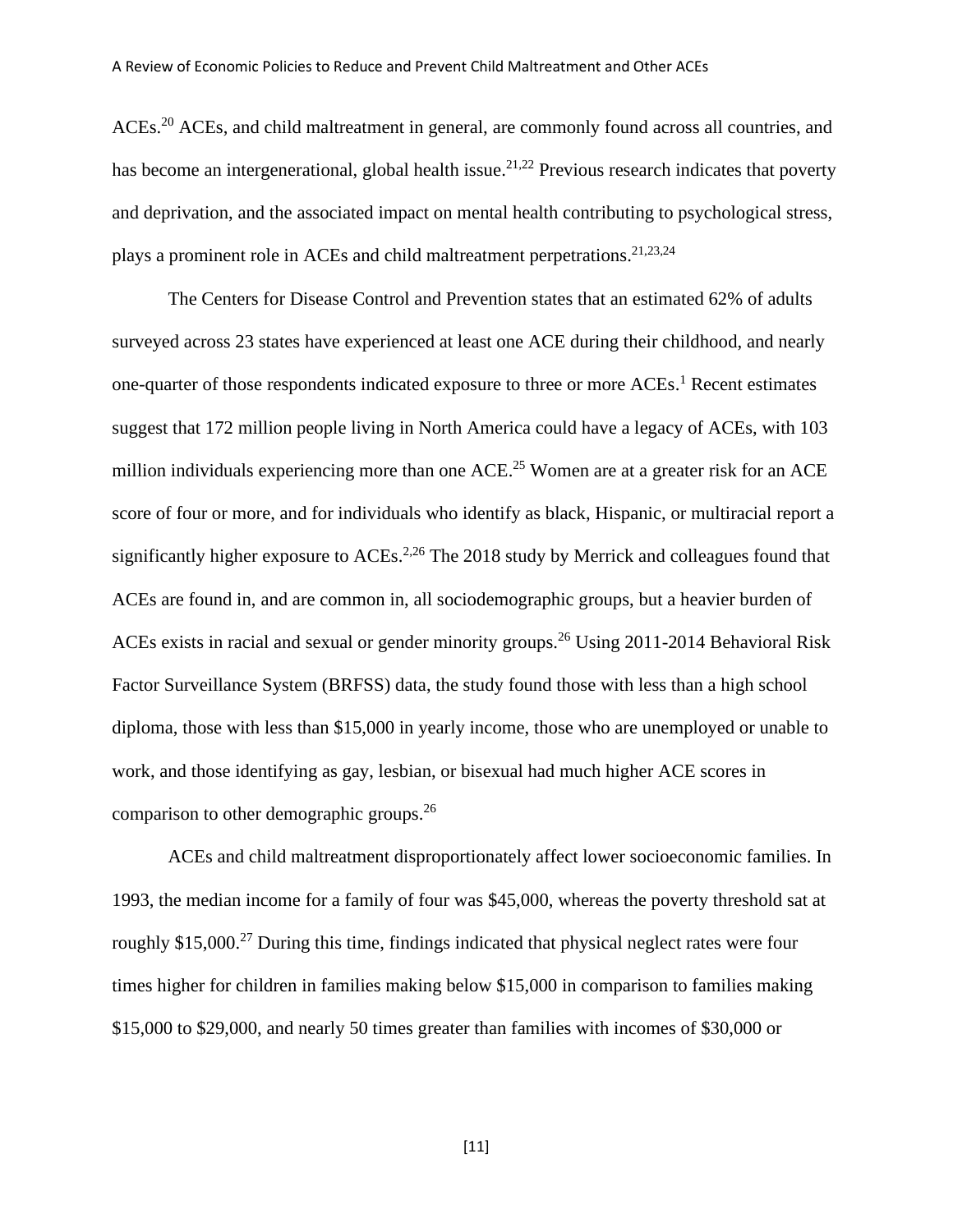more.<sup>27</sup> Sixty seven percent of child maltreatment cases in 1993 were from families with incomes below \$15,000, and only 8% were from families making \$30,000 or more.<sup>27</sup>

#### <span id="page-12-0"></span>ACEs Definition Expands

The definition of ACEs has expanded to include potential new considerations as research continues to explore the relationship between toxic stress and early childhood development. ACEs are considered traumatic events, but the incidence of toxic stress response is not equal among all children, and largely depends upon the support available that can promote resiliency in the face of adversity. It is important to recognize that other potentially traumatic events in childhood, aside from the known 'legacy' ACEs, can also trigger a toxic stress response, which leads to an increase in stress-related diseases and cognitive impairment.<sup>10</sup>

A scoping review of the ACE literature determined that expansion of ACEs categories might include community and systemic dysfunction, such as exposure to community violence, economic hardship, bullying, absence or death of a parent or significant other(s), and discrimination, or a history of living in foster care.<sup>28,29</sup> Alternatively, some research suggests that parental separation or divorce, one of the most prevalent legacy ACEs from the original study, might not have as strong as an impact on childhood stress in comparison to other ACEs, due to divorce becoming less socially stigmatized in recent years in comparison to the earlier generations who participated in the original ACE study.<sup>30,31</sup>

Some children may face further exposure to toxic stress from historical and ongoing traumas due to systemic racism or the impacts of multigenerational poverty resulting from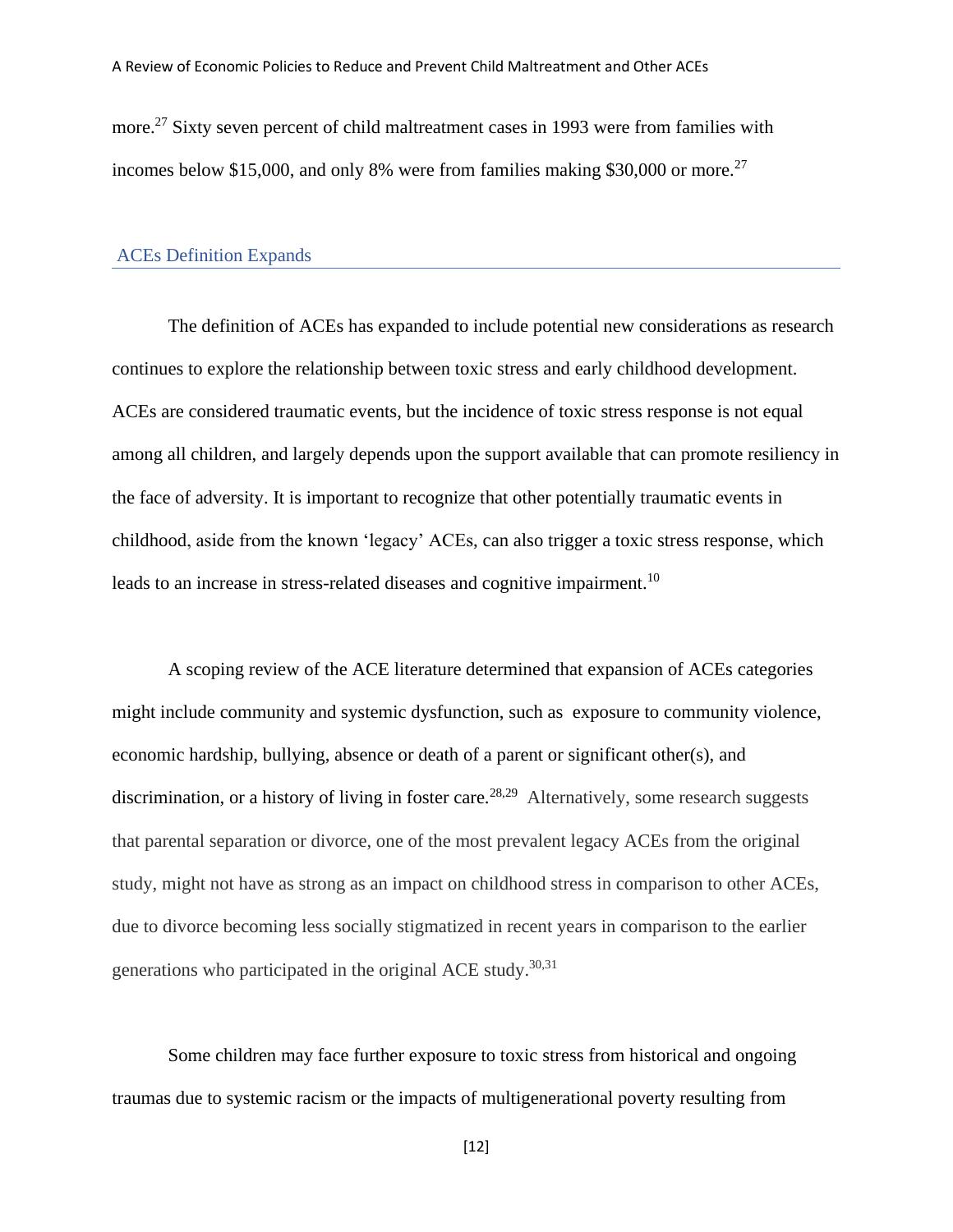limited educational and economic opportunities. <sup>1</sup> Other considerations for ACEs include someone close to the child suffering from an accident or an illness, poor grades, caregiver or parent discord, and isolation from having or maintaining close friendships.<sup>32</sup> The expansion of the definition of ACEs could better inform policy and practice to mitigate and prevent some of the well-known causes of ACEs both in families and communities. By expanding the original ACEs definition to include other known childhood stressors, researchers can advance the field of ACEs research to determine promising policy and practice recommendations.<sup>32</sup>

#### <span id="page-13-0"></span>Economic and Social Impact of ACEs

A meta-analysis conducted in 2019 estimated the annual health and financial costs associated with ACEs as 37.5 million Disability Adjusted Life Years (DALYs), and 1 to 3 trillion annually across both North America and Europe when factoring for four risk factors and six causes of ill health.<sup>25</sup> For adults who report three or more adverse childhood experiences, there was an associated \$311 in out-of-pocket medical costs in comparison to \$184 for adults who report one to two adverse childhood experiences.<sup>33</sup> There are clear economic implications for policy makers who wish to reduce the healthcare burden that could be exacerbated by even one additional adverse childhood experience.

ACEs are a possible determinant to the availability of and access to healthcare services and have been found to be associated with lower levels of health insurance rates in individuals who have experienced an ACE.<sup>34</sup> The relationship between healthcare utilization and ACEs might be twofold—ACEs are associated with increased risky health behavior which could result in delaying or avoiding healthcare and can also be a function of poorer health resulting in increased use of healthcare services.<sup>34,35</sup> Research finds an inverse relationship between ACE exposure and

[13]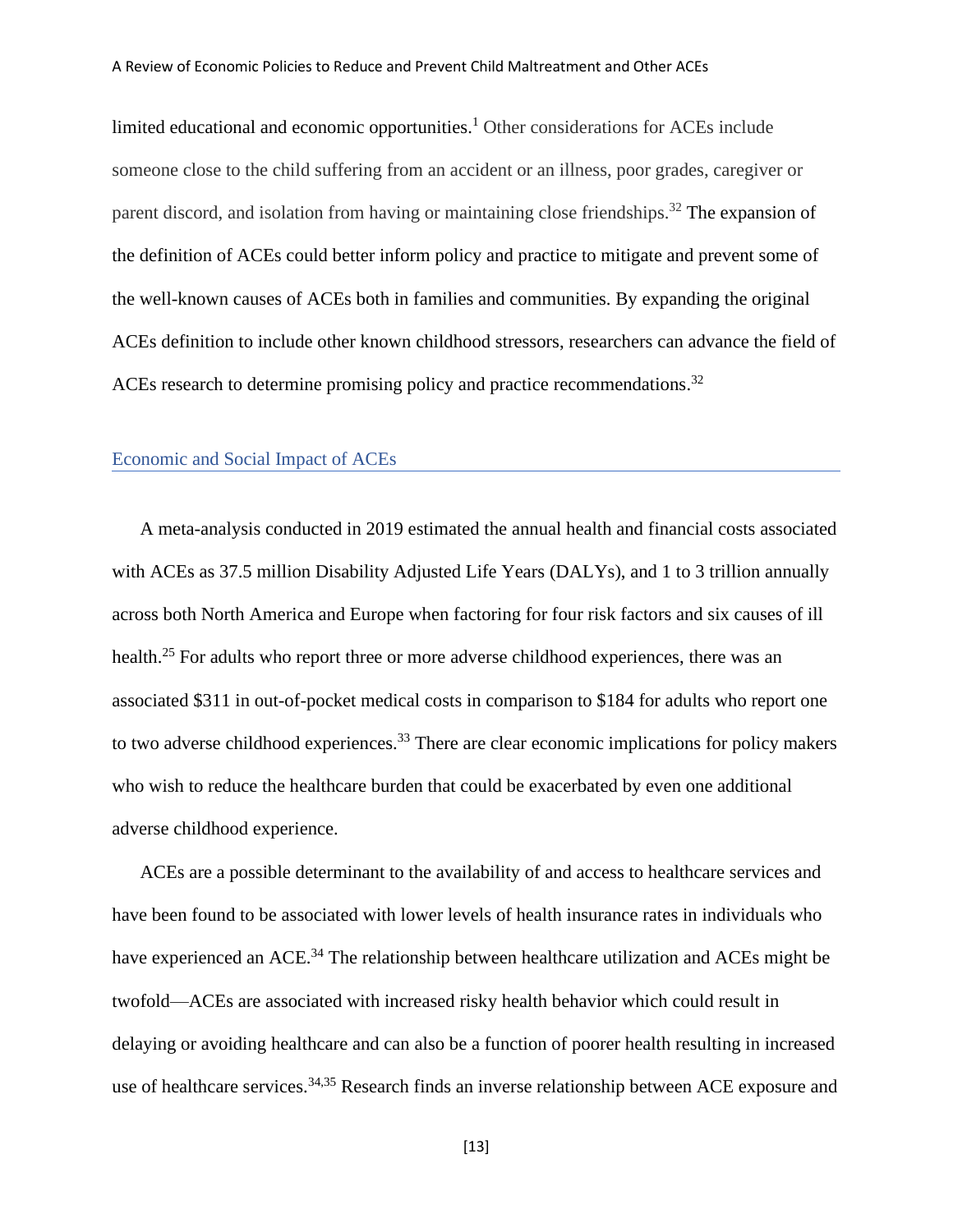receiving an annual checkup, another indicator that those who have experienced ACEs are not seeking routine medical care, and for those who have experienced childhood trauma who do seek care, can often result in mistrust of healthcare providers.<sup>34</sup>

Higher ACE scores in adolescence have found to be associated with increased time being unemployed as an adult compared to adolescents who experienced fewer adversities.<sup>36</sup> Experiencing one additional  $ACE - on$  a scale that is bound between 0 and  $6 - is$  associated with an earnings penalty of 9%, and a significant increase in the probability of welfare dependence and subjective poverty by 25% and 27%, respectively.<sup>37</sup> Research from the U.K finds that a oneunit increase in ACEs results in a 12.5% net reduction in earnings at age fifty-five, and a 22% reduction in earnings due to child neglect.<sup>37</sup> Similarly, a one-unit increase in ACEs results in a 25% increase in the probability of being welfare dependent, and childhood neglect was the strongest ACE predictor for being welfare dependent.<sup>37</sup> While ACEs affect children from every socioeconomic background, research does suggest that ACEs most negatively affect children from low-income households.<sup>37</sup>

#### <span id="page-14-0"></span>Broad Efforts to Address ACEs

There are many individual- and group-based programs developed to address child maltreatment<sup>38</sup> and its associate burden.<sup>39</sup> Such programs focus on individual skills, though while important, do not address the extensive, and often entangled relationship between the societallevel risk factors that contribute to child maltreatment.<sup>18,40</sup> Given the high prevalence of ACEs across multiple and diverse communities in the U.S, state policymakers have a vested interested in reducing not only the incidence of ACEs in their state, but also reducing the healthcare,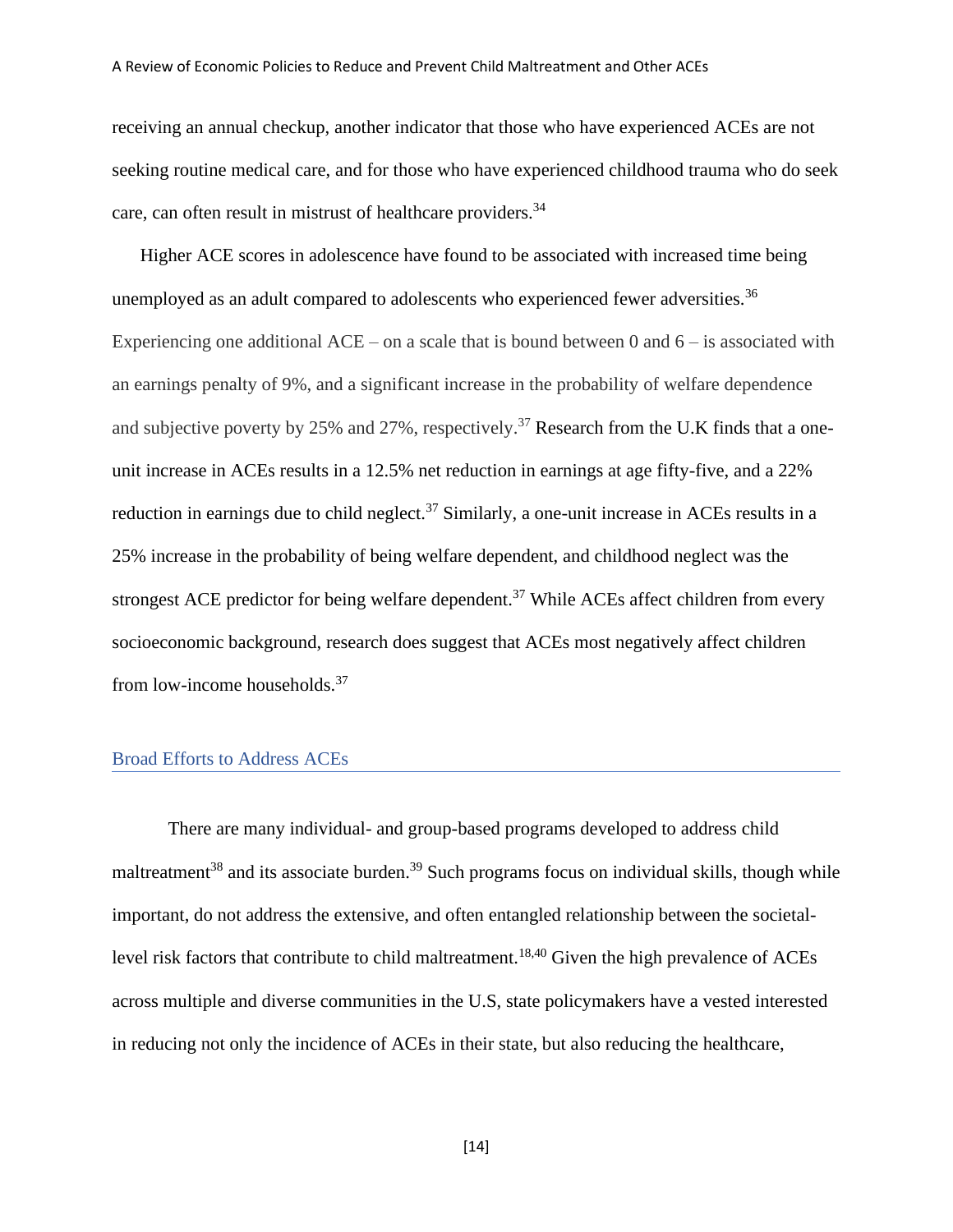education, child welfare, and correctional systems burden of cost associated with managing ACEs at the state level. $41$ 

There are several federal programs that demonstrate effectiveness towards reducing poverty and improving household financial stability—large drivers for child maltreatment—that are known to be associated with behavioral, emotional, and mental disorders in youth.<sup> $42,43$ </sup> ACEs prevention has also become a priority at the state level. In March of 2017, the National Conference of State Legislatures found nearly 40 bills in 18 states that included ACE-specific language, and the scan also identified 20 approved statutes in 15 states that referenced both ACEs and trauma-informed policies and practices.<sup>44</sup>

At the federal level, the Trauma-Informed Care for Children and Families Act of 2017 was introduced "to address the psychological, developmental, social, and emotional needs of children, youth and families who have experienced trauma, and for other purposes."<sup>45</sup> The bill intended to create an inter-agency "task force to develop best practices for trauma-informed identification referral, and support", and was to be comprised of federal employees from CDC's National Center for Injury Prevention and Control, the Substance Abuse and Mental Health Services Administration, and the Administration on Children, Youth, and Families of the Administration for Children and Families, among other federally recognized institutions.<sup>45</sup> Unfortunately, the bill died in congress—but it does show a promising trend towards implementing ACE-related legislature at the federal level.

Policies that promote awareness of ACEs and efforts to introduce trauma-informed care can result in improved health outcomes across the lifespan, but comprehensive, evidence-based policies have yet to be implemented on a national scale, and there is a dearth of research that examines the relationship between state-level economic policies and their influence on adverse

[15]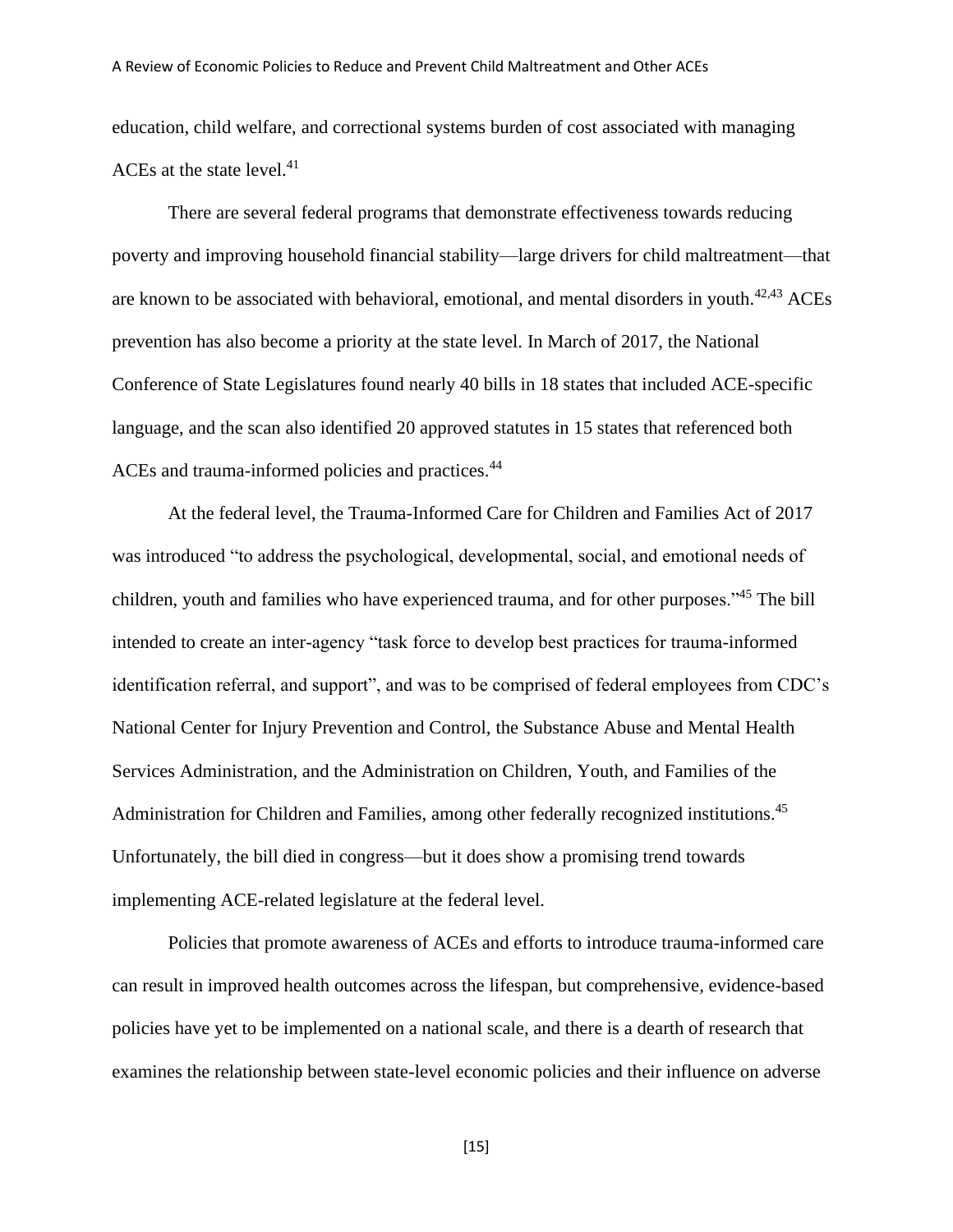childhood experiences.<sup>46,47</sup> Creating a measurable effect on reducing ACEs and child maltreatment prevalence and their associated negative health outcomes is more likely to be achieved through a commitment between comprehensive data, effective programmatic strategies, and policy approaches.<sup>7</sup> Research has established a clear link between ACEs and childhood socioeconomic position, so policy approaches that fail to incorporate that context largely misses the opportunity to effectively address some of the chronic and persistent causes of  $ACEs$ <sup>21</sup>

#### <span id="page-16-0"></span>Frameworks for Addressing ACEs

#### <span id="page-16-1"></span>CDC'S Essentials for Childhood Framework

The Centers for Disease Control and Prevention developed an extensive technical package called Essentials for Childhood: Creating Safe, Stable, Nurturing Relationships and Environments for All Children. The approach emphasizes safety, stability, and nurturance, both in relationships and in context to the environment, which are critical for early childhood development.<sup>7</sup> The CDC defines these three areas as follows:

- Safety: The extent to which a child is free from fear and secure from physical or psychological harm within their social and physical environment<sup>7</sup>.
- Stability: The degree of predictability and consistency in a child's social, emotional, and physical environment.<sup>7</sup>
- Nurturing: The extent to which children's physical, emotional, and developmental needs are sensitively and consistently met.<sup>7</sup>

The Center for Disease Control and Prevention's Essentials for Childhood consists of four goals that propose strategies to promote the type of relationships and environments that improve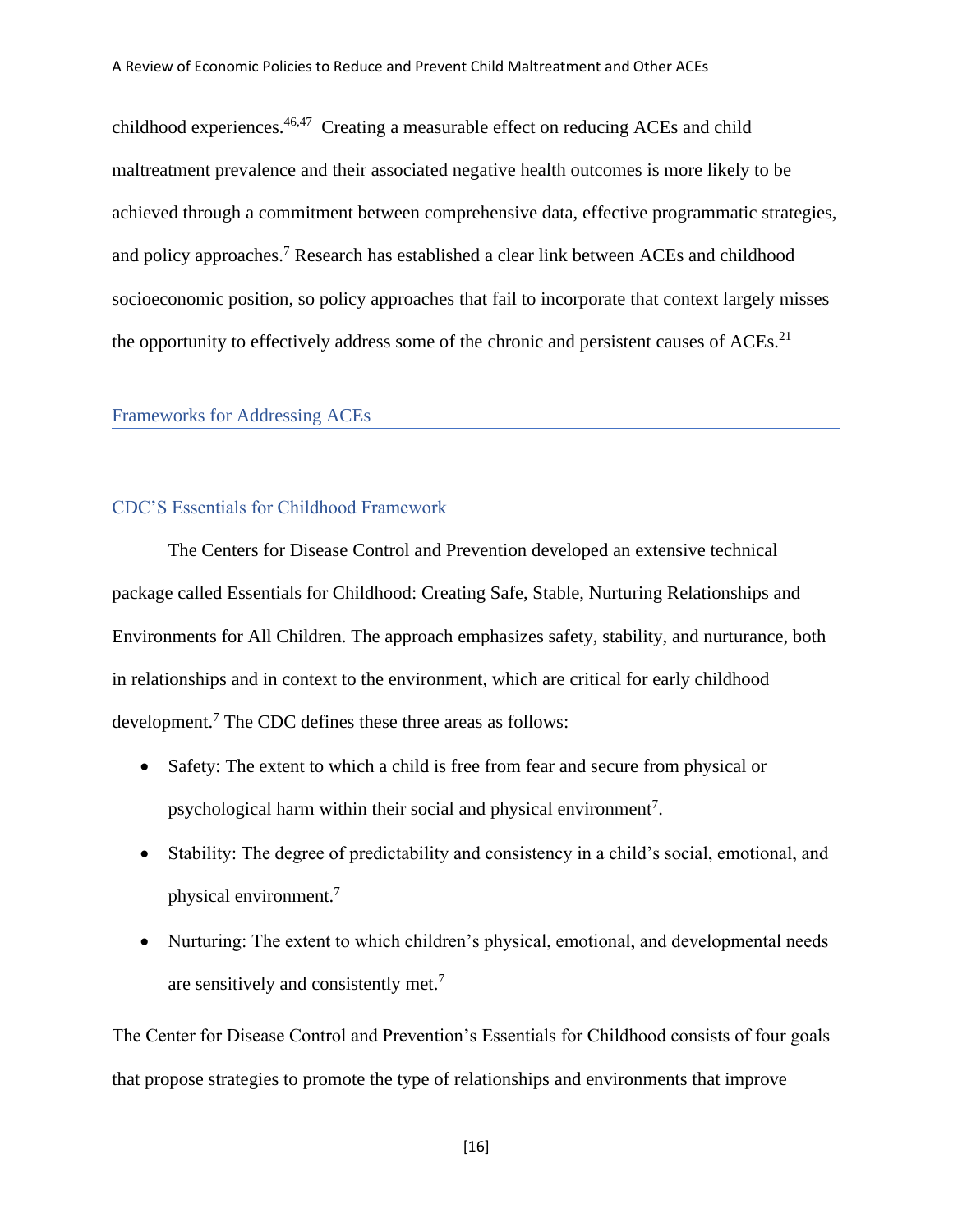healthy childhood development.<sup>48</sup> This framework is intended to serve as a guide for communities, and for "anyone committed to the positive development of children and families, and specifically to the prevention of all forms of child abuse and neglect and other ACEs.'<sup>7</sup>

#### **These goals consist of:**

- 1. Raise awareness and commitment to promote safe, stable, nurturing relationships and environments for all children.<sup>7</sup>
- 2. Use data to inform actions. 7
- 3. Create the context for healthy children and families through norms change and programs. 7
- 4. Create the context for healthy children and families through policies.<sup>7</sup>

To achieve the goal of creating policy that promotes healthy children and families, relevant community and governmental partners will have to assess which policies work, and under what circumstances, that will provide the most benefit to the populations affected, including decision makers and the broader community. <sup>7</sup> The Essentials for Childhood Framework can be addressed through multiple approaches, such as strengthening household financial security, and the implementation of family friendly work policies, among others.<sup>7</sup>

Failure to provide safe, stable, nurturing relationships and environments can put children at risk for adverse childhood experiences (ACEs), resulting in detrimental, and often long-term adverse health outcomes. <sup>49</sup> The Essentials for Childhood Framework states that data-driven programmatic and policy interventions are necessary in order to adequately address any public health issue.<sup>7</sup> This data can inform sound public policy related to child maltreatment and other ACEs, however, the process to formulate and implement policy is often complex and requires collaboration among many partnerships. 7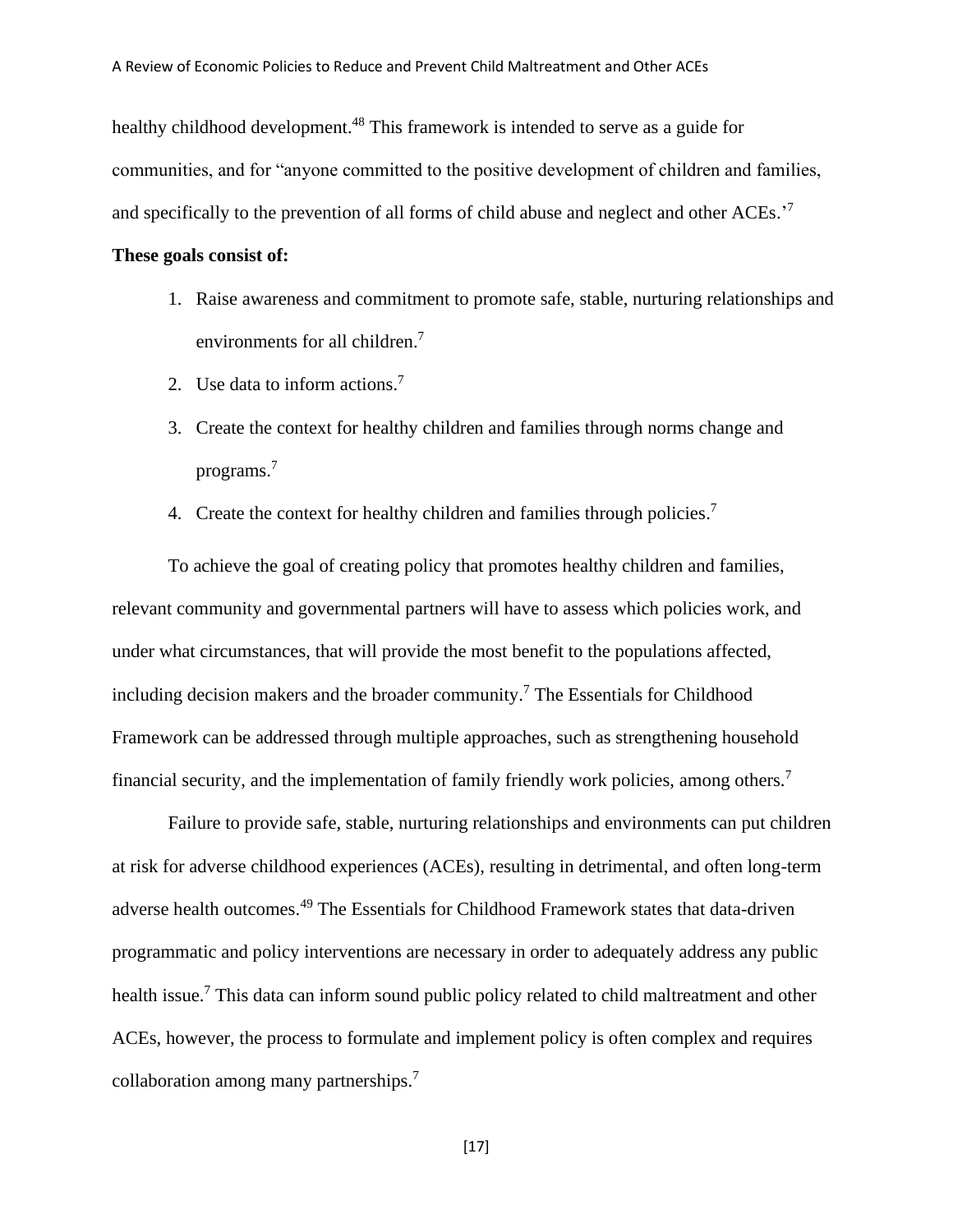Addressing the social and economic underpinnings of ACEs is critical to achieving lasting and sustainable effects. <sup>1</sup> Public health has increasingly focused on the upstream drivers, or structural determinants, that influence health. It is these structural determinants that influence the social determinants that result in environments where adverse childhood experiences and child maltreatment are more likely to occur.

#### <span id="page-18-0"></span>Literature Review Methods

While there are many promising policies at the state and local level than can address child maltreatment and ACEs, for the purposes of this literature review, I examine the potential impact of economic supports for families identified in CDC's Essentials for Childhood Framework that address state macroeconomic policies and state labor market policies.<sup>7,50</sup> The Essentials for Childhood Framework identifies family economic position, determined by education, occupation, and income, as a structural determinant that can influence child abuse and neglect and other ACEs.<sup>7</sup> Public health efforts must address the often neglected but ubiquitous risk factors for child maltreatment and ACEs, such as poverty, which can increase the likelihood of child maltreatment.51,52 The policies included in this review can both directly and indirectly support greater financial stability for at-risk families.

I used PubMed, Google Scholar, and Galileo from Georgia State University's library to find primary research on five different public policies that can support reductions in child maltreatment and ACEs. These five policies were chosen for their saliency and are supported by a growing body of evidence. Other public policies, such as the Supplemental Nutrition Assistance Program (SNAP) and Low-Income Housing Tax Credit (LIHTC) programs were considered, but ultimately not included in the review due to an existing paucity in the literature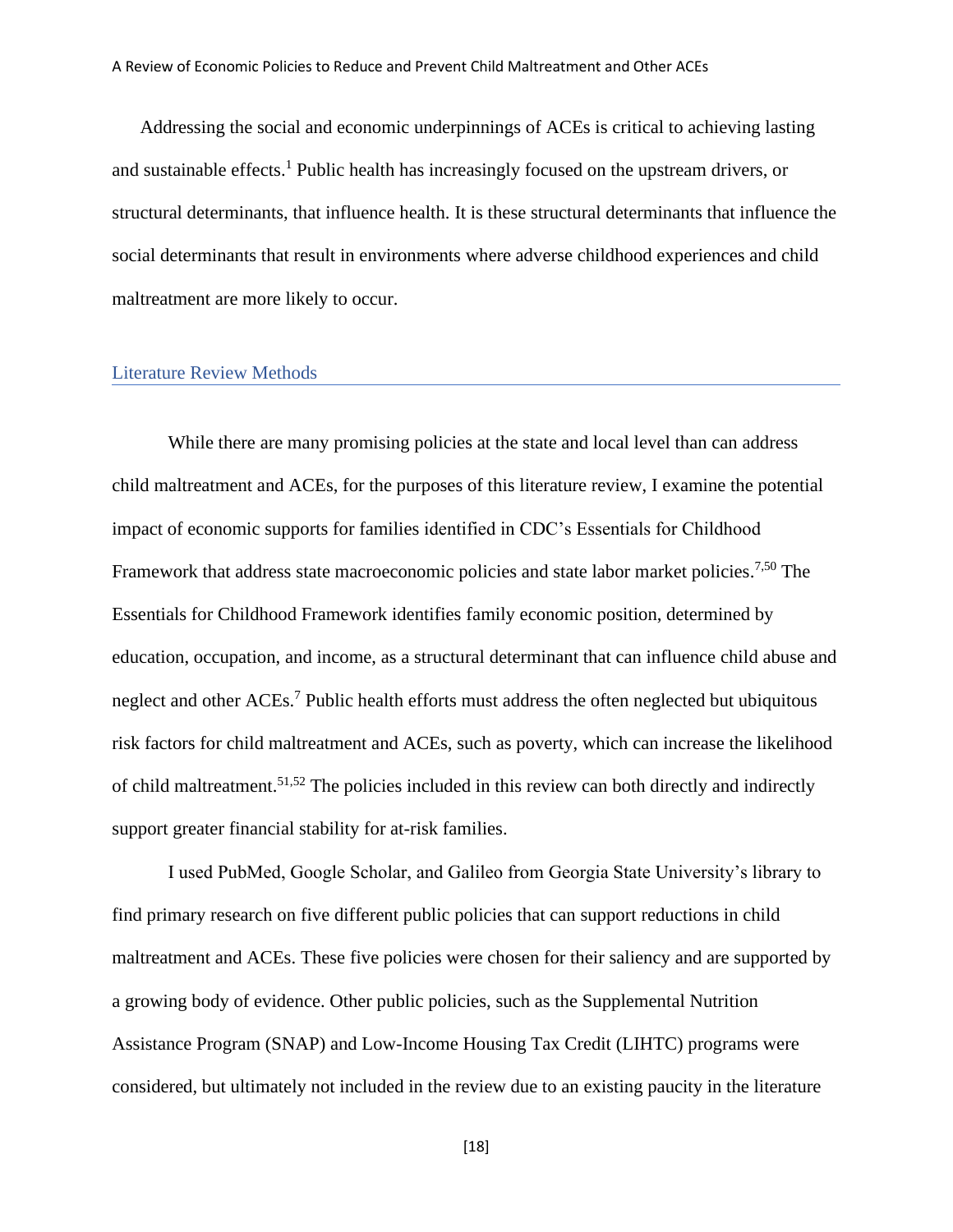to support those policies. Future research should examine the relationship between child maltreatment and other ACEs with LIHTC, SNAP, and Special Supplemental Nutrition Assistance Program for Women, Infants, and Children (WIC).

When using search terms, I included the policy name, once in full (such as Earned Income Tax Credit) paired with Child Maltreatment, ACEs, and Child Neglect. I then used the abbreviated name of the policies (EITC), using the AND Boolean operator with the same search terms, all separately. This was done for both EITC and Temporary Assistance for Needy Families (TANF). Other policies were also paired with Child Maltreatment, ACEs, and Child Neglect, using the AND Boolean operator. For High Quality Child Care, I included Head Start and Early Head Start using the AND Boolean operator with Child Maltreatment, ACEs and Child Neglect. I primarily chose articles that had been published within the last ten years, although at least one of my primary articles was published in 2011. I heavily relied on reference mining to find both primary research and other reviews and meta-analyses, and used grey literature, including governmental and organizational white papers, to support the research in this literature review.

#### <span id="page-19-0"></span>Economic Supports for Preventing and Addressing ACEs

Public health research and practice suggests that meaningful improvements in population health are often contingent upon understanding, and working towards preventing, ACEs and the environments that perpetuate them. <sup>53</sup> Improvements in socioeconomic conditions can be achieved through the adoption of economic support policies—public policies that serve as a widespread intervention can reach many families and provide the opportunity for the adoption of more sustained effects on reducing child maltreatment and other ACEs.<sup>54,55</sup>

[19]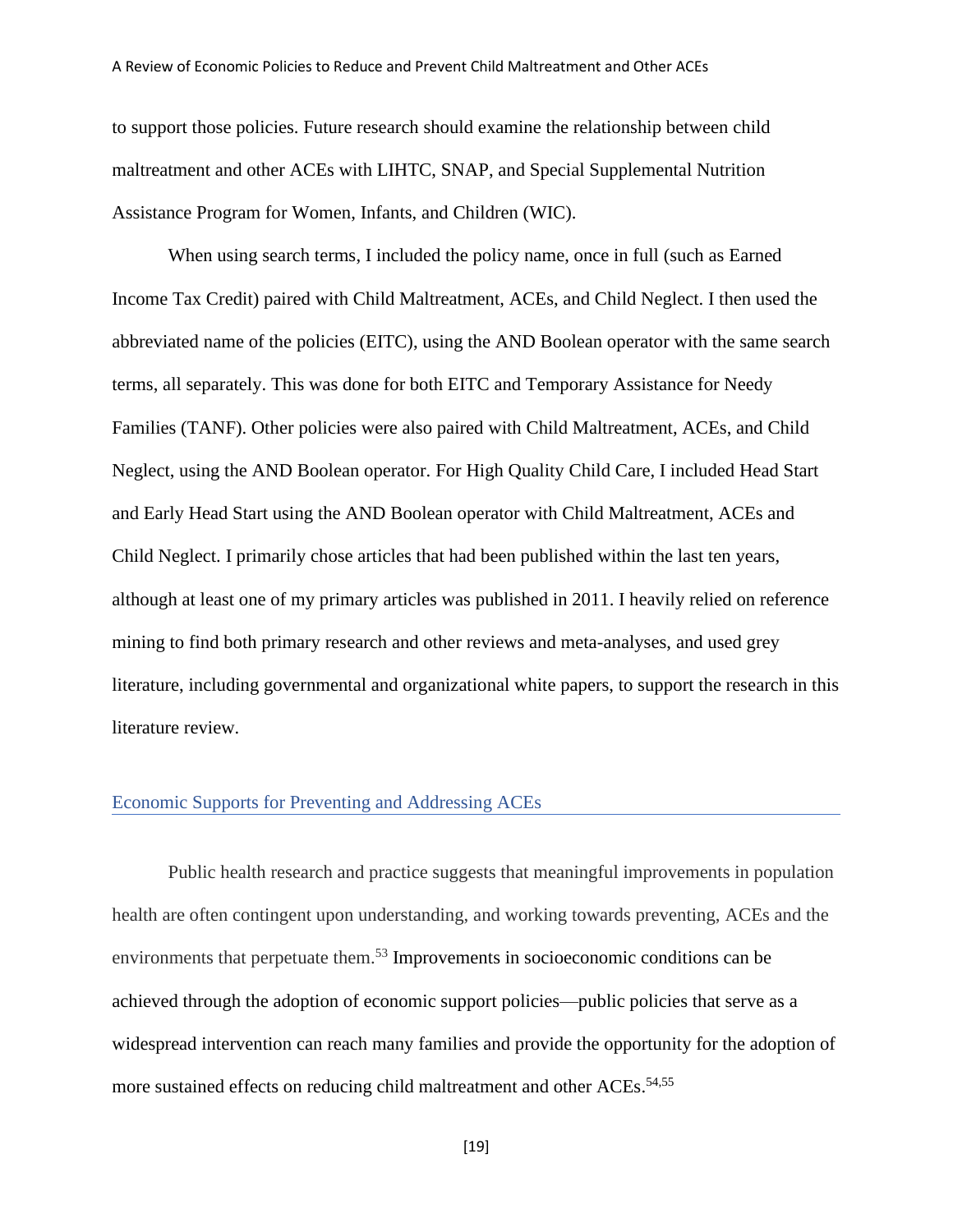While poverty can be associated with a greater risk for ACEs such as child maltreatment, particularly neglect, most children living in poverty are not maltreated. Yet, broad efforts to address ACEs and child maltreatment can focus on highly prevalent risk factors, such as poverty, to promote population health.<sup>51</sup> Systematic reviews indicate economic supports for working families can work as protective factors against child maltreatment, yet there is often disparate access and utilization to these economic supports.<sup>42</sup> In comparison to other developed nations, the United States has a much more administratively complex and conservative approach towards providing economic support for families. However, The Center on Budget and Policy Priorities (CBPP) estimates that the poverty rate has fallen by about half since 1967, largely due to economic support programs administered to families.<sup>42</sup> There are various economic programs, both at the state and federal level, that help low-income families, which include tax refund programs, unemployment benefits, child care assistance, and food and nutrition assistance, among others. 42

The CDC's Essentials for Childhood Framework identifies strengthening economic supports for families as an important and necessary strategy to prevent child maltreatment and to improve safe, stable, nurturing relationships and environments for children. <sup>7</sup> Among these strategies include strengthening household financial stability, the implementation of familyfriendly work policies, enriching early childhood education through family engagement, and improving quality of existing childcare through licensing and accreditation. 7 But do these programs actually reduce ACEs beyond poverty? The following sections will examine the data on several policy level interventions that have been used to support families and improve the developmental trajectories of children. I will examine and summarize the evidence that these policies may impact ACEs and their negative impact.

[20]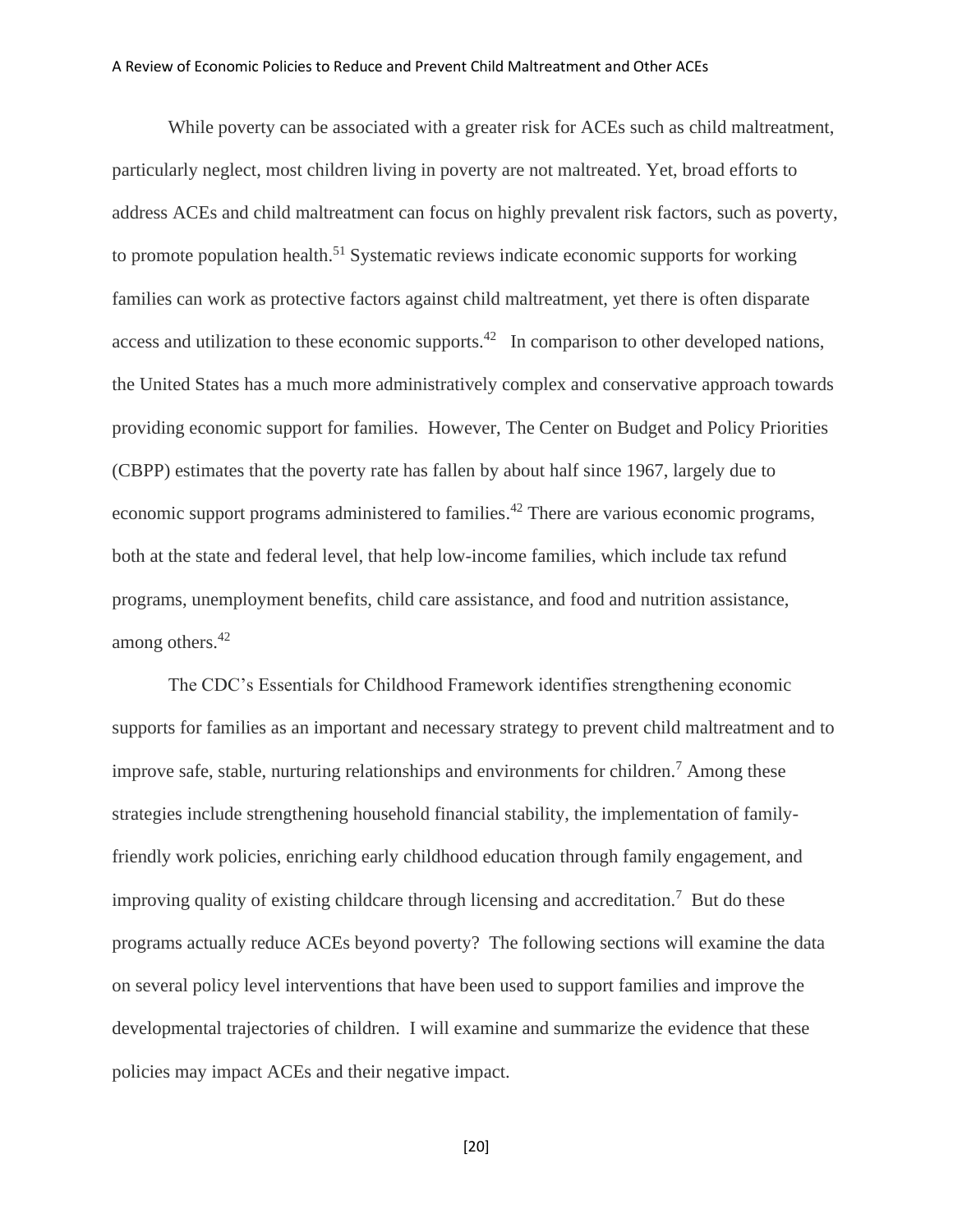### <span id="page-21-0"></span>EITC (Earned Income Tax Credit) and the Child Tax Credit (CTC)

The Earned Income Tax Credit, or EITC, is a tax refund credit administered at the federal level for working families with dependents whose income is below a certain established threshold for a designated year. <sup>56</sup> As of 2020, families with one child have a maximum credit of \$3584 and a \$6660 maximum credit for families with three or more children.<sup>42,57</sup> Research suggests that families who receive EITC typically use the credit to pay for necessities and other living expenses critical to maintaining a stable family environment.<sup>56</sup> As of 2021, there are 28 states with a state-level EITC to supplement the federal EITC , which is in the form of either a refundable or non-refundable tax credit as a percentage of the federal credit.<sup>56,58</sup> There are currently seven states with a non-refundable, state-level EITC.<sup>58</sup> Refundable EITCs pay the difference back to the family as a refund when the receipt of credit exceeds the amount of taxes a family owes, whereas if a non-refundable credit exceeds the amount of taxes a family owes, then the excess credit is lost and the family receives no cash asset.<sup>59</sup>

When given as a refundable credit, the EITC is essentially additional income for qualifying families.<sup>60,61</sup> In 2015, the EITC lifted nearly 3.3 million children out of poverty.<sup>56</sup> Between 1993 and 2010, for states that chose to supplement the federal EITC, there was an incremental cost-effectiveness of roughly \$7,686/QALY (quality-adjusted life year) gained.<sup>62</sup> EITC has been associated with reductions in infant mortality, maternal stress, foster care entry, and mental health problems, including a reduction in anxiety, depression, and other behavioral health problems in children whose family received the EITC.<sup>63-65</sup> Additionally, as a program that incentivizes labor force participation, the EITC can positively influence caregiver health behaviors and self-efficacy, which may give caregivers more capacity to provide resources and

[21]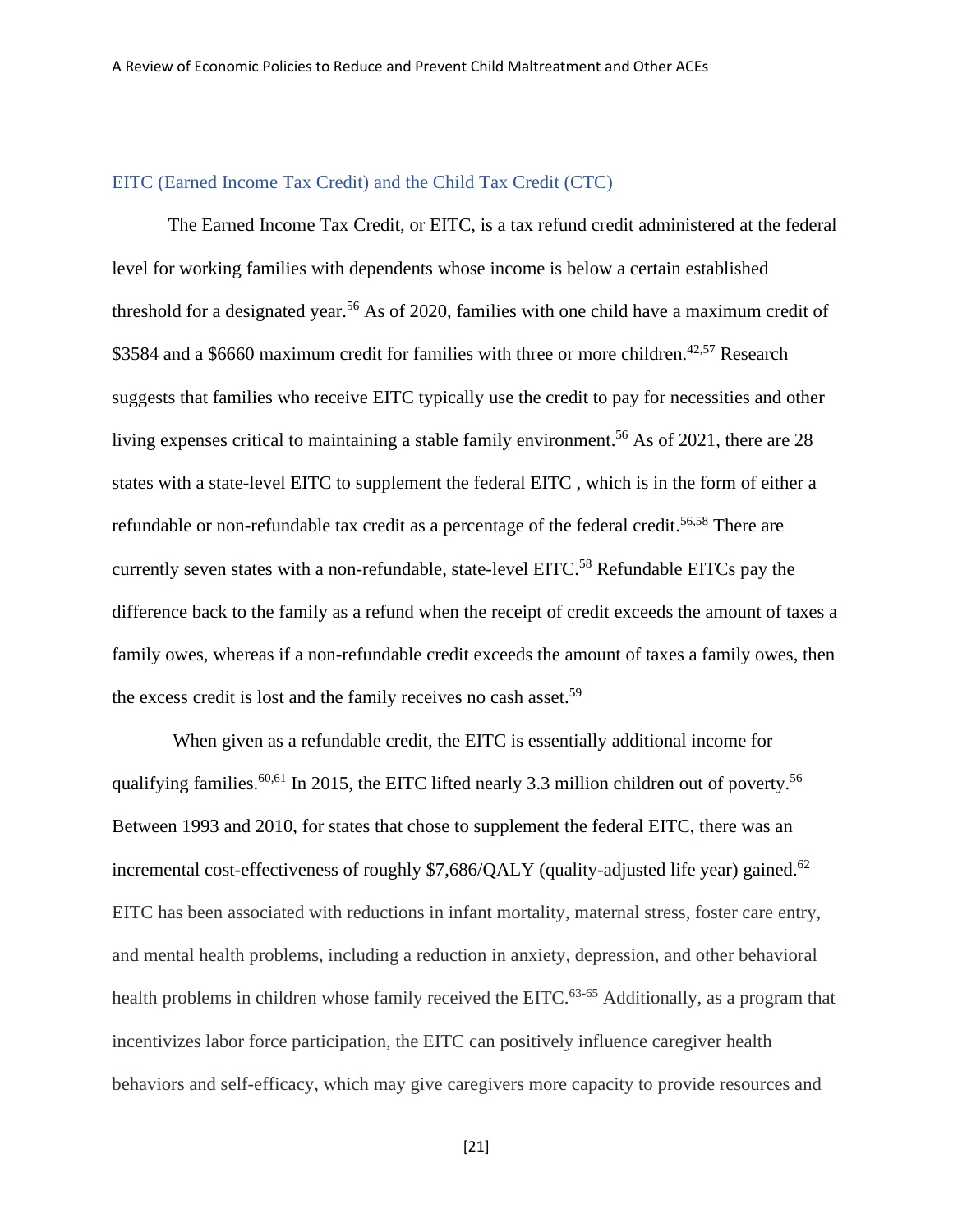the time and attention necessary to provide adequate care for their dependent children.<sup>66</sup> The EITC program has been lauded as a strong, bipartisan policy measure that addresses multiple stressors associated with health-related quality of life.<sup>56,62</sup>

The EITC program is particularly helpful for low-income, single-mother families and larger families.<sup>67</sup> In a 2016 paper (*Article 1.1*) analyzing data from the Fragile Families and Child Wellbeing study, Berger and colleagues found that a \$1,000 increase in EITC benefits roughly translates to a nearly \$1,030 increase in income, and this increase is associated with a 3% to 4% decrease in behaviorally-approximated neglect and an 8% to 10% decrease in child protective services involvement in low-income, single-mother families.<sup>67</sup> While child maltreatment was operationalized through behaviorally-approximated measures and mothers' self-reported CPS investigations, these results indicate a strong association between income earned and both CPS involvement and child neglect.

Given the established relationship between foster care entry and child maltreatment, researchers examined the impact of state-level EITC receipt (*Article 1.3*), including both refundable and non-refundable, on foster care entries.<sup>68</sup> Using data from AFCARS (The Adoption and Foster Care Analysis and Reporting System) from 2006-2016, the authors compared foster care entry rates according to states EITC policies. The results indicated that state-level, refundable EITC policies were associated with an 11% decrease in foster care entries.<sup>68</sup> Specifically, rates of foster care entries in states without a state-level EITC were 4.50 per 1,000 children, as compared to 4.45 for states with a nonrefundable EITC, and 4.21 for states with a refundable EITC.<sup>68</sup> These findings suggest that while refundable EITC have a positive impact on reducing foster care entries, nonrefundable EITC might have a null (or net negative)

[22]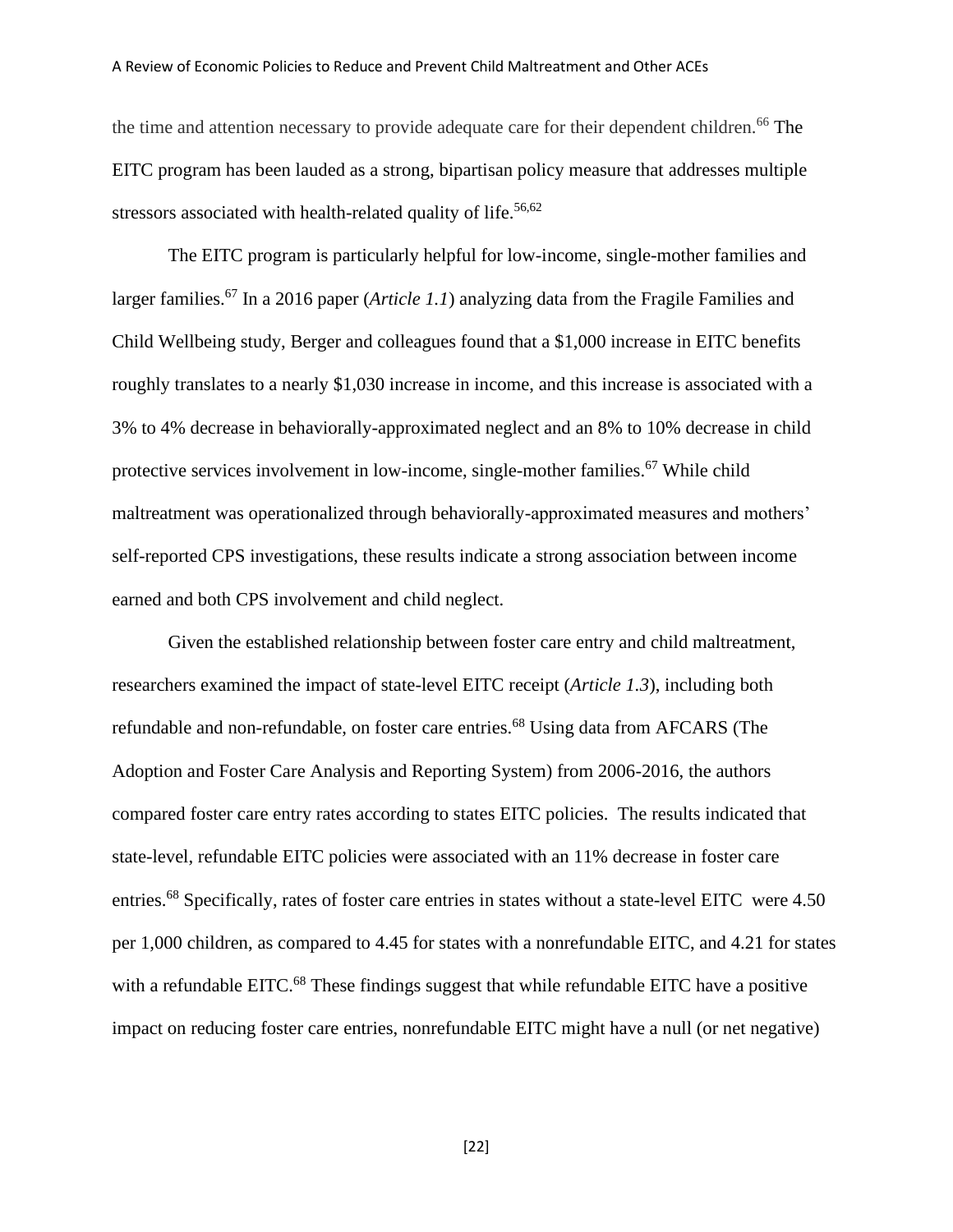impact, an important implication for policymakers looking to adopt, or expand EITC policy in their state.

In a recent study (*Article 1.4*) by Kovski, et al<sup>69</sup>, the authors examined the relationship between state level EITC and reported child maltreatment using the NCANDS (National Child Abuse and Neglect Data System) data which includes all substantiated reports of child maltreatment reported to state and local child protective service agencies in the U.S. Annual child maltreatment rates were codified as children experiencing multiple child welfare investigations in a given year. Six hundred eighty-nine state-year observations were included from over 42,000,000 million reports of child maltreatment from 2004 to 2017. For states that had adopted state-level EITC policy, there were fewer reports of child maltreatment for children ages zero to seventeen, but this effect was only observed among states that had adopted a more generous EITC. Among states with a less generous EITC, no effect of the EITC was found.<sup>69</sup> Furthermore, in states with a more generous EITC policy, there was significant reduction in both mental health episodes and poor physical health among adult recipients—which could translate to decreases in parental stress associated with compromising child safety, such as increased substance abuse and other maladaptive coping strategies.<sup>68</sup>

A study (*Article 1.2*) conducted by Biehl and Hill in 2017 examined the effect of EITC on foster care entry between 2004 and 2014 by analyzing variations between state-level EITC programs, based on the percentage of the federal credit and whether the state had a refundable or nonrefundable EITC, or an EITC program at all.<sup>70</sup> After a federal expansion of EITC in 2009, states that had implemented their own EITC had a decrease in foster care entry rates by an overall 7.43% in comparison to states without a state-level EITC.<sup>70</sup> This translates to reduction of foster care entry rates by 12.4% and 17.39% for children ages eleven to fifteen, and ages sixteen

[23]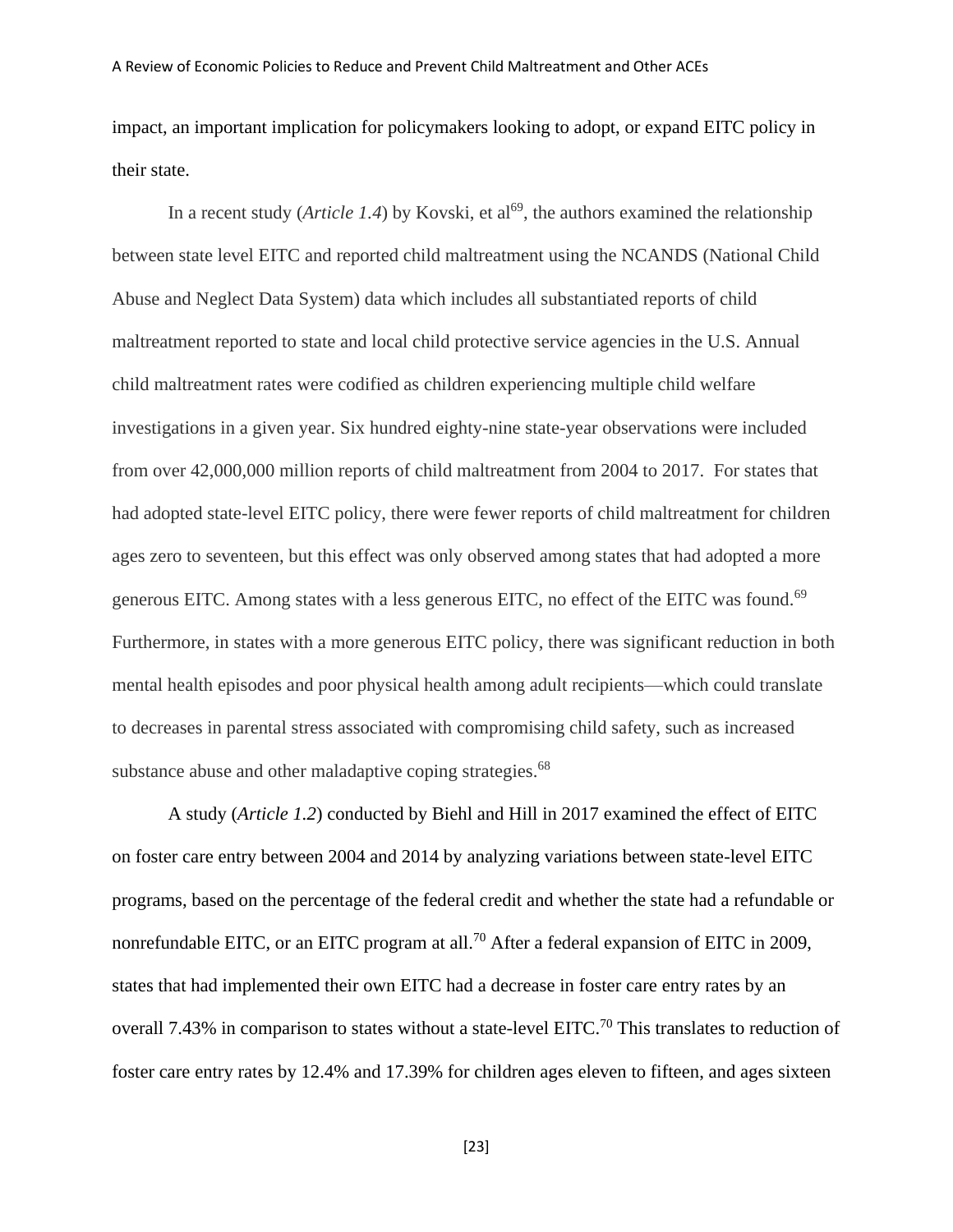to twenty, respectively, but the study's authors did not find a statistically significant relationship between state EITCs and foster care entry rates for children ages zero to five.<sup>70</sup>

The relationship between childhood poverty and ACEs has been clearly established.<sup>71</sup> Emerging research indicates that an increase in cash liquidity for low-income mothers with children in their first year may change infant brain activity that is associated with development of cognitive ability and skills.<sup>72</sup> While direct cash assistance does not negate the necessity for other infant and child health services necessary for healthy development, it does show a potential causal link that additional resources, particularly in the form of income, can positively impact brain development, especially in the first few years.<sup>72</sup>

One study found that for children whose mothers received a partially refundable federal child tax credit, there were fewer incidents of injuries requiring medical attention and fewer behavioral problems.<sup>71</sup> Similar to research on poverty and the size of state-level EITC, increasing the refundable amount allowed under the child tax credit can be a promising policy that allows families to become more economically self-sufficient, resulting in less prevalence of childhood poverty, and theoretically reducing incidents of child maltreatment related to economic hardship and marital discord or separation.<sup>71,73</sup>

*Table 1. EITC Studies*

| <b>Author</b> | <b>Study</b>    | <b>Methods</b>          | <b>Sample</b>      | <b>Key Outcomes</b> | <b>Results</b>            |
|---------------|-----------------|-------------------------|--------------------|---------------------|---------------------------|
| (1.1)         | Income and      | <b>Estimated pooled</b> | FFCW (Fragile      | Behaviorally        | EITC benefit was found    |
|               | Child           | and fixed effects       | Families and       | approximated        | to be most beneficial for |
| 2016          | Maltreatment in | with a two-stage        | Child Wellbeing    | child               | single-mother and larger  |
|               | Unmarried       | equation to             | Study) data from   | maltreatment, and   | families, indicating a    |
| Berger, L.    | Families:       | measure the effect      | 4,898 children     | mothers' self-      | strong association        |
| Font, S.      | Evidence from   | of EITC on net          | born between       | reports that they   | between income and        |
| Slack, K.     | the Earned      | income, and the         | 1998 and 2000, in  | had been            | both behaviorally         |
| Waldfogel,    | Income Tax      | effect of net           | 20 U.S cities with | investigated by     | approximated neglect      |
| $J_{\star}$   | $Credit^{67}$   | income on the           | populations        | CPS, with post-     | and CS involvement. A     |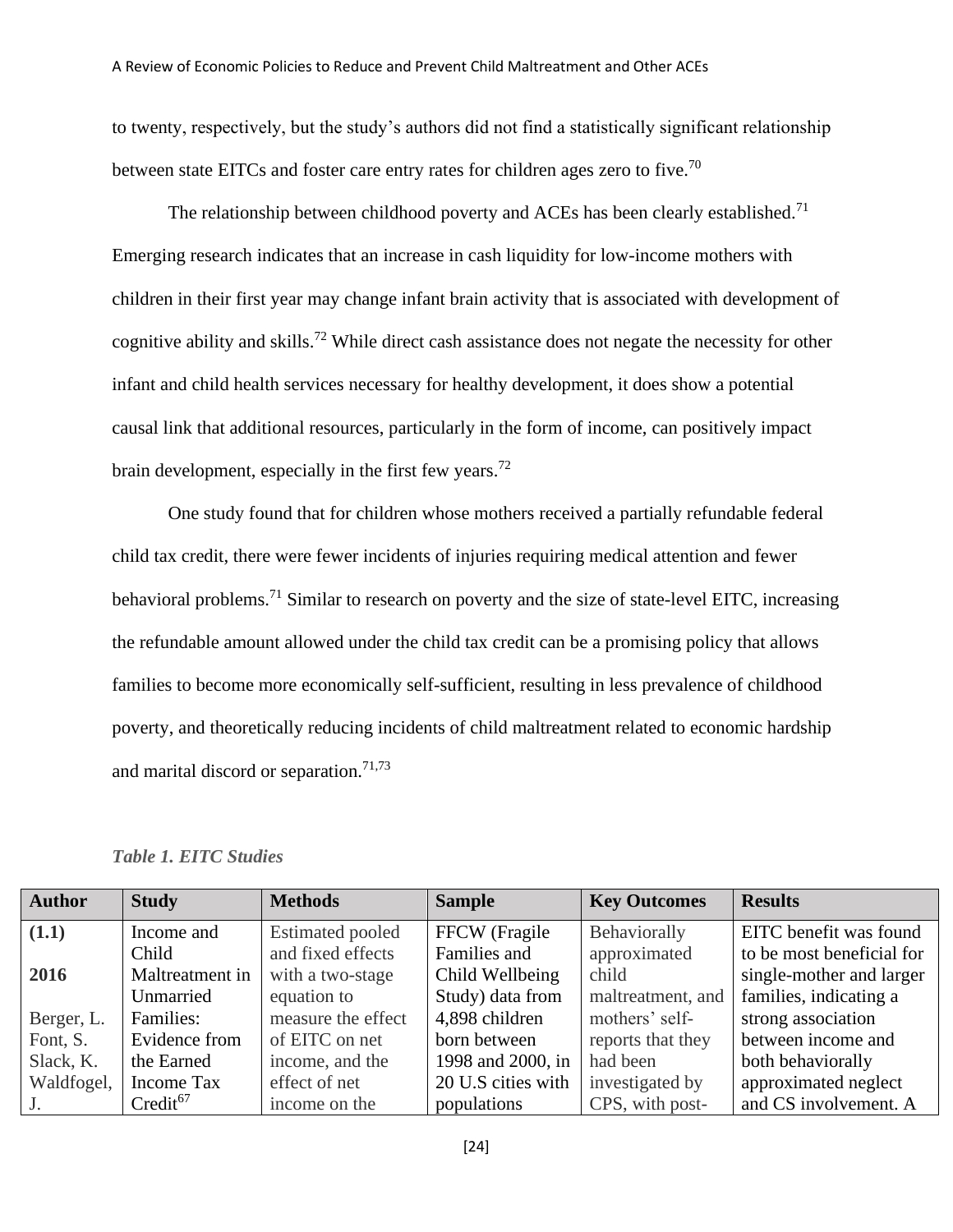|                                                                     |                                                                                                                                                          | probability of a<br>child maltreatment<br>outcome.                                                                                                                                                                   | greater than<br>200,000.                                                                                                                                                                                                                                                  | tax and transfer<br>family income<br>(income and<br>potential EITC<br>benefit) as the<br>primary<br>predictor.                            | \$1,000 increase in<br>income is associated<br>with a 3% - 4% decrease<br>in behaviorally<br>approximated neglect<br>and an 8% to 10%<br>decrease in CPS<br>involvement in low-<br>income single-mother<br>families.                                                                                                                                                                                                          |
|---------------------------------------------------------------------|----------------------------------------------------------------------------------------------------------------------------------------------------------|----------------------------------------------------------------------------------------------------------------------------------------------------------------------------------------------------------------------|---------------------------------------------------------------------------------------------------------------------------------------------------------------------------------------------------------------------------------------------------------------------------|-------------------------------------------------------------------------------------------------------------------------------------------|-------------------------------------------------------------------------------------------------------------------------------------------------------------------------------------------------------------------------------------------------------------------------------------------------------------------------------------------------------------------------------------------------------------------------------|
| (1.2)<br>2017<br>Biehl, A<br>Hill, B.                               | Foster Care and<br>the Earned<br><b>Income Tax</b><br>$Credit^{70}$                                                                                      | Difference-in<br>difference analysis<br>that exploited<br>variables in state-<br>level EITC<br>programs.                                                                                                             | Panel of state data<br>from 2004-2014<br>collected from<br>Adoption and<br><b>Foster Care</b><br>Analysis and<br><b>Reporting System</b><br>(AFCARS), data<br>is aggregated to<br>the state-level and<br>reported by the<br><b>National Kids</b><br>Count Data<br>Center. | Examining<br>effects of EITC<br>on foster care<br>entry by<br>measuring the<br>effects of<br>variations in<br>state-level EITC<br>policy. | Overall reduction in<br>foster care entry rates by<br>7.43% per year in states<br>with their own state-<br>level EITC, compared to<br>states without. The 2009<br>federal EITC expansion<br>had different effects on<br>foster care entry based<br>on age—with a 12%<br>decrease in foster care<br>entry rates for children<br>ages 11-15 and 17% for<br>children ages 16-20 in<br>states with a state-level<br>EITC program. |
| (1.3)<br>2020<br>Rostad, W.<br>Ports, K.<br>Tang, S.<br>Klevens, J. | Reducing the<br>Number of<br>Children<br><b>Entering Foster</b><br>Care: Effects of<br><b>State Earned</b><br><b>Income Tax</b><br>Credits <sup>68</sup> | Analyzed<br>variations in refund<br>status and timing of<br>states' adoption of<br>EITCs to examine<br>effect on state<br>foster care entry<br>rates, while<br>controlling for<br>year- and state-<br>fixed effects. | Annual numbers<br>from 50 states<br>and D.C with 867<br>observations<br>between 2000-<br>2016.                                                                                                                                                                            | State-level foster<br>care entry rates<br>per 1,000<br>children under<br>18.                                                              | Foster care entries<br>slightly less for<br>refundable EITC states,<br>and no significant effect<br>for nonrefundable EITCs<br>on foster care entry rate.<br>If states without state-<br>level EITC adopted a<br>refundable EITC, 668<br>fewer children might<br>enter foster care per state<br>per year on average.                                                                                                          |
| (1.4)<br>2021<br>Kovski,<br>N., et al.                              | Association of<br>State-Level<br><b>Earned Income</b><br><b>Tax Credits</b><br>With Rates of<br>Reported Child<br>Maltreatment,<br>2004-201769           | Captured EITC<br>policy variation<br>across/within states<br>over time, applying<br>two-way fixed<br>effects models to<br>state-level data.<br>Controlled for                                                        | State panel<br>dataset containing<br>all screened-in<br>reports of child<br>maltreatment to<br>state and local<br>CPS agencies<br>across U.S.                                                                                                                             | Annual overall<br>child<br>maltreatment<br>rate, annual child<br>maltreatment<br>report rate by 1 of<br>4 types of<br>maltreatment        | 10-percentage point<br>increase in percentage of<br>federal EITC offered at<br>state level associated<br>with 220 fewer overall<br>reports of child<br>maltreatment per<br>100,000 children.                                                                                                                                                                                                                                  |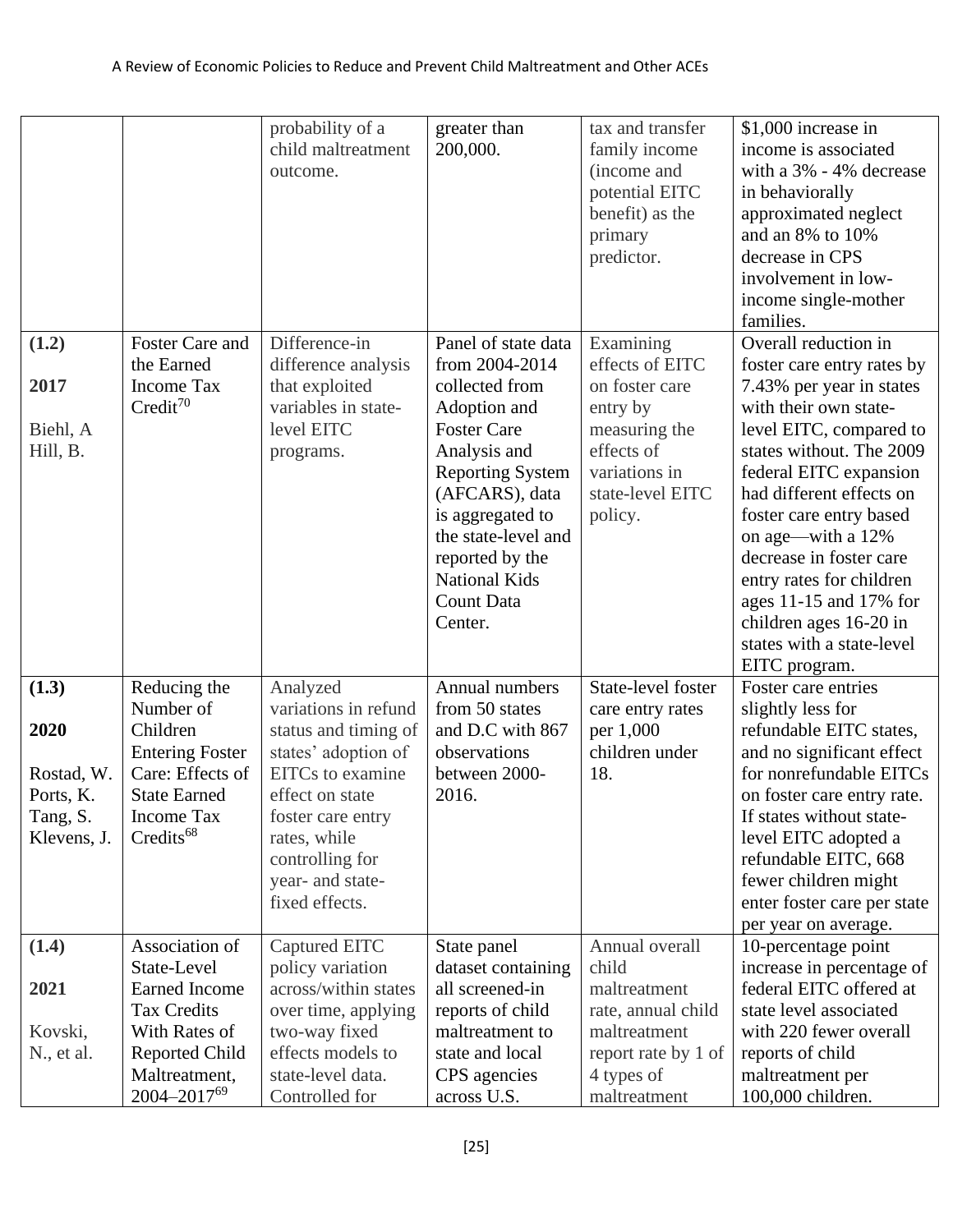| temporal changes     | (neglect, physical) | Increase of all state-level |
|----------------------|---------------------|-----------------------------|
|                      |                     |                             |
| that occurred        | abuse, emotional    | EITC to 18% of federal      |
| nationwide and       | abuse, and sexual   | credit estimates 177,444    |
| time-invariant       | abuse), presence    | fewer reports of            |
| differences in state | of state-level      | maltreatment nationwide     |
| characteristics,     | EITC and            | in 2017.                    |
| controlled for       | continuous          |                             |
| gradual changes      | variable for        |                             |
| within states        | percentage of       |                             |
| correlated with      | federal EITC        |                             |
| both changes in      | state offered       |                             |
| child maltreatment   | (generosity).       |                             |
| rate and state EITC  |                     |                             |
| policy.              |                     |                             |

#### <span id="page-26-0"></span>TANF (Temporary Assistance for Needy Families)

Temporary Assistance for Needy Families, or TANF, was enacted in 1996 to replace Aid to Families with Dependent Children, or AFDC, and the program provides approximately \$16.5 billion to the states, D.C, and U.S territories.<sup>74,75</sup> Through these federal grants, states and territories provide monthly cash assistance to eligible, low-income families with dependents, with the intention of addressing one or more of TANF's goals of:

- 1. Providing assistance to needy families so that children can be cared for in their own home or in the homes of relatives
- 2. End the dependence of needy parents on government benefits by promoting job preparation, work, and marriage
- 3. Prevent and reduce the incidence of out-of-wedlock pregnancies
- 4. Encourage the formation and maintenance of two-parent families.<sup>74</sup>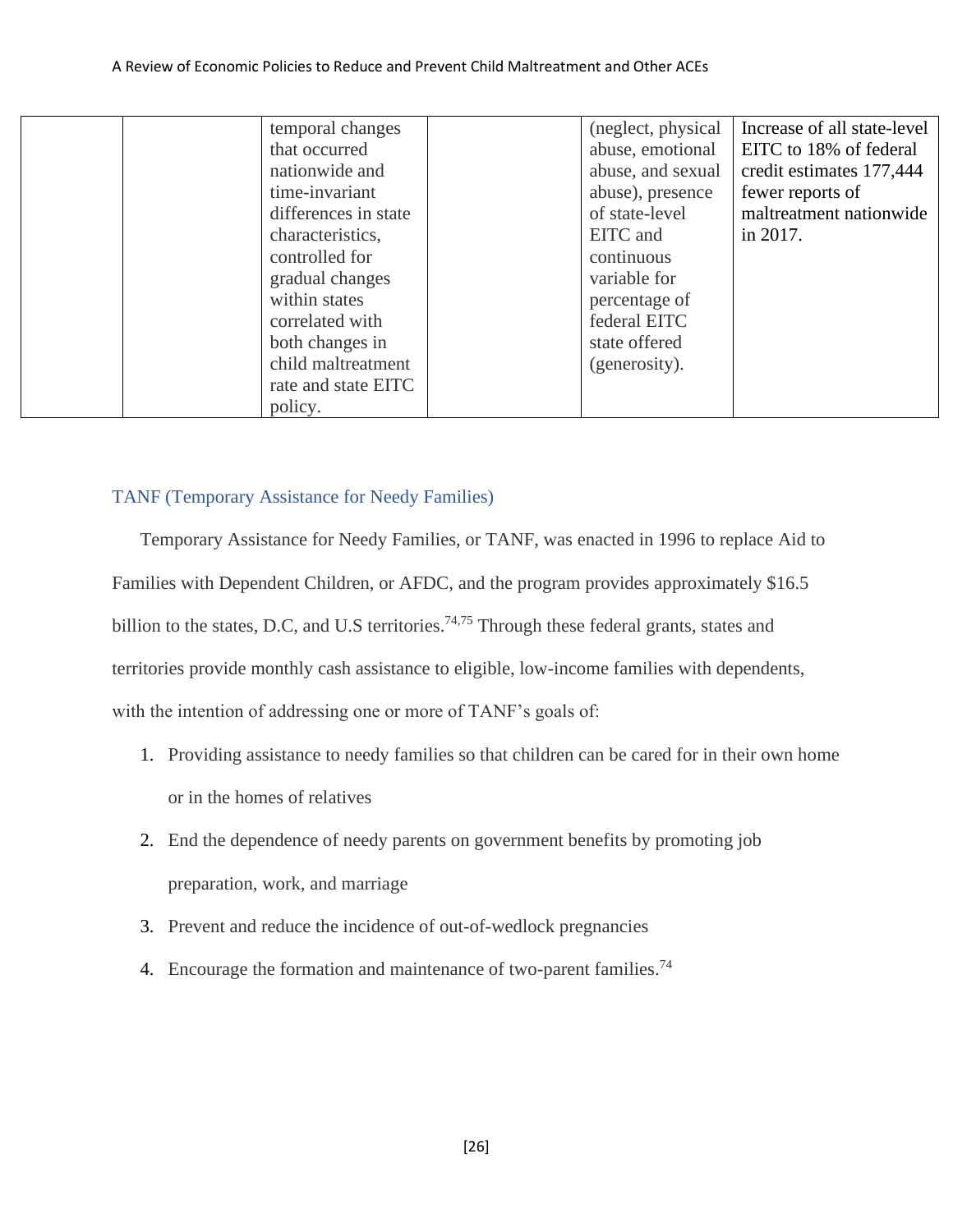States have been able to leverage these funds to aid in a variety of services and resources for families, including child care, education and job training, transportation, aid to children at risk for child maltreatment, and income assistance, among other services.<sup>75</sup> TANF serves to offset the cost of providing and meeting the basic needs for children, an important implication for child maltreatment as a majority of substantiated child maltreatment cases (60.8%) stem from neglect.<sup>42</sup> However, as of 2019, only 23 percent of families eligible for TANF actually received assistance. 76

While funding for TANF is administered through the federal government, individual states determine how TANF receipts are distributed. For example, there are states with more strict work requirements for TANF, which could put an undue burden on caregivers by increasing stress and affect a caregiver's ability to adequately care for their child.<sup>77</sup> In addition, the sometimes inflexible requirement of employment in TANF receipt and generosity could also reduce caregiver supervision, as caregivers are required to work more hours without necessarily having the opportunity to access appropriate childcare.<sup>77</sup>

Cash benefits has previously demonstrated as an important intervention for child maltreatment, yet states only spend 21% of federal and state TANF funds on cash assistance for families. 42,78 In a longitudinal cohort study (*Article 2.3*) of over 2457 primary caregiving mothers from the Fragile Families and Child Well-being study, researchers found that a \$100 increase in TANF benefits was associated with an average of 1.8 fewer physical abuse events per family in the study population, whereas when a time-sensitive TANF receipt was imposed, there was an increase of an average 2.3 reports of physical abuse events per family. <sup>78</sup> Mothers self-reported any acts of abuse within the last 12 months, on a scale from 0 (this never happened) to 20 or

[27]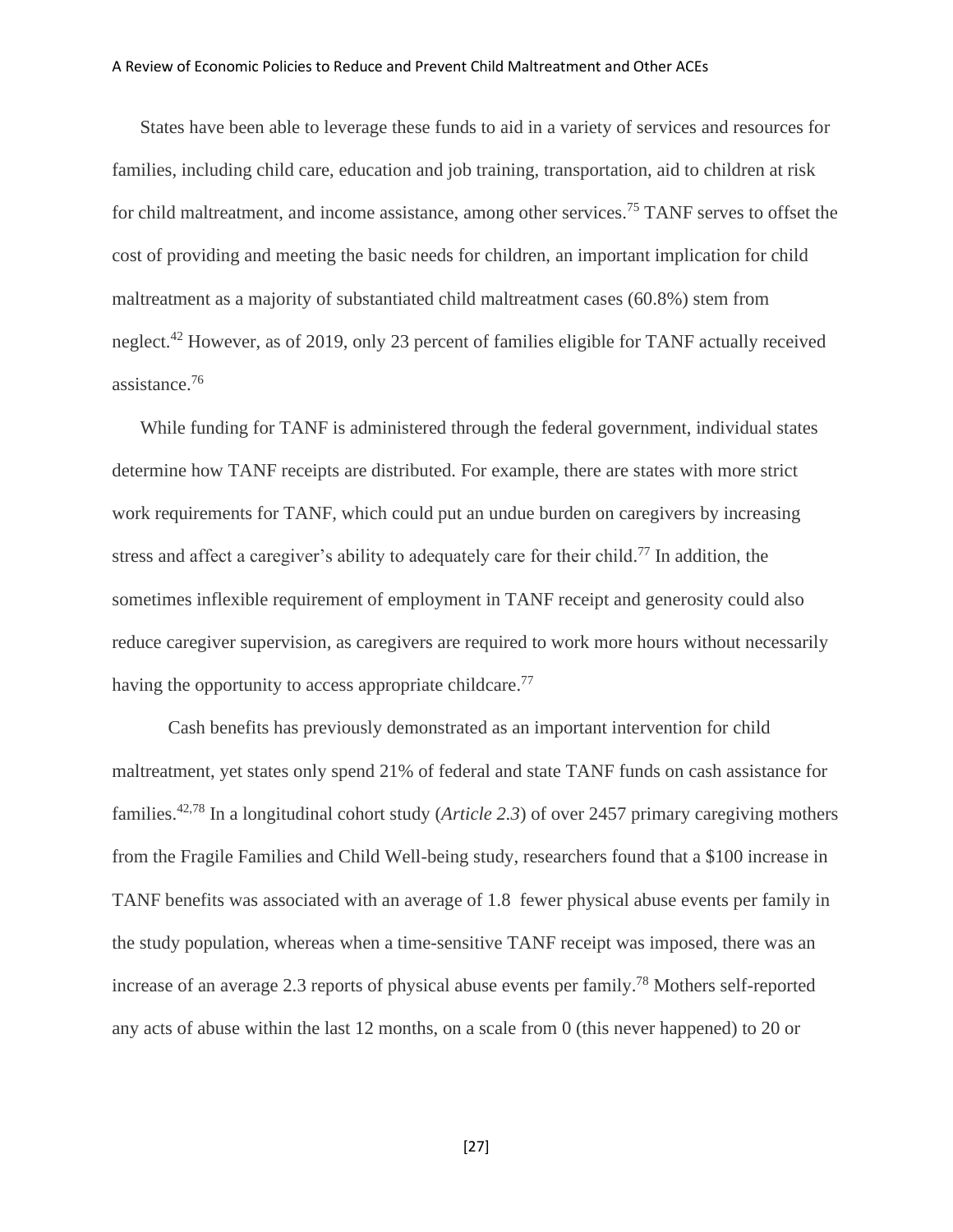more times. Given these results, an increase in TANF receipt and a decrease in conditions for eligibility might be a suitable economic intervention to prevent child maltreatment.

For states with more stringent sanctions on TANF in comparison to less strict states, 2017 research from Ginther and Johnson-Motoyama (*Article 2.2*) has found an increase in victims of child maltreatment, as well as increased foster care placements.<sup>79</sup> Specifically, when states reported a loss of benefit as the most severe sanction for not working, there was a 12% increase in child maltreatment victims, with  $23.3\%$  of that increase constituting as child neglect.<sup>79</sup> TANF restrictions that lead toward involuntary exit of the program are also associated with child maltreatment.<sup>80</sup> In a 2011 study (*Article 2.1*), Beimers and Coulton examined the influence of employment and the type of exit from TANF on child maltreatment victimization.<sup>80</sup> The study included a sample size of 18,023 female-headed households exiting TANF between 1999 and 2022, and found that there was a 26% increased risk for substantiated child maltreatment for families who had an involuntary exit from TANF in comparison to those families who left voluntarily.<sup>80</sup>

| <b>Author</b> | <b>Study</b>   | <b>Methods</b>      | <b>Sample</b> | <b>Key Outcomes</b> | <b>Results</b>            |
|---------------|----------------|---------------------|---------------|---------------------|---------------------------|
|               |                |                     |               |                     |                           |
| (2.1)         | Do             | Using Cox           | 18,023        | Examining the       | Involuntary exit from     |
|               | Employment     | Proportional        | female-       | type of exit from   | TANF was associated       |
| 2011          | and Type of    | Hazard models,      | headed        | TANF (voluntary     | with an increase in       |
|               | Exit Influence | calculated          | households    | vs. involuntary)    | hazard that family        |
| Beimers, D.   | Child          | relationship        | exiting TANF  | and the             | would have                |
| Coulton, C.   | Maltreatment   | between             | between       | relationship to     | substantiated or          |
|               | Among          | employment and      | 1999-2002     | incidences of child | indicated report of child |
|               | Families       | TANF exit type by   | with a child  | maltreatment, and   | maltreatment,             |
|               | Leaving        | determining cases   | under 10      | the relationship    | translating to a 26%      |
|               | Temporary      | yet to experience a | years of age  | between             | higher risk of            |
|               | Assistance for | child maltreatment  | at time of    | employment and      | substantiated child       |
|               |                | event divided by    | exit.         | employment          | maltreatment in           |

*Table 2. TANF Studies*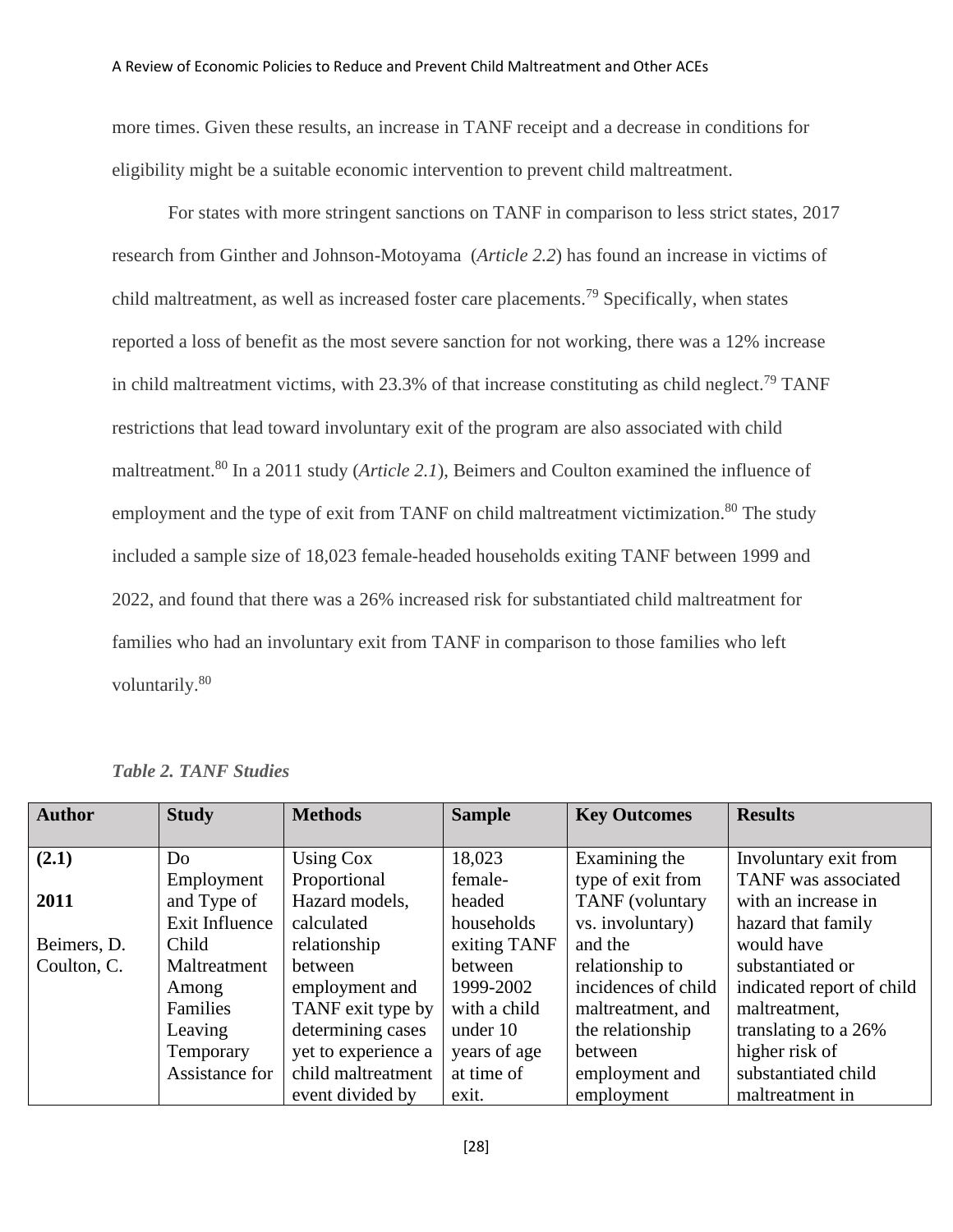|                                                          | Needy<br>Families?80                                                                                                                                                                  | the number of<br>cases at risk of<br>experiencing child<br>maltreatment,<br>given by the<br>period of time as<br>the total number<br>of cases in the risk<br>set.                                                       |                                                                                                                                                                                                                            | income and the<br>risk of child<br>maltreatment for<br>families exiting<br>TANF.                                                                                                                                                                                                                | comparison to families<br>who left voluntarily.                                                                                                                                                                                                                                                                                               |
|----------------------------------------------------------|---------------------------------------------------------------------------------------------------------------------------------------------------------------------------------------|-------------------------------------------------------------------------------------------------------------------------------------------------------------------------------------------------------------------------|----------------------------------------------------------------------------------------------------------------------------------------------------------------------------------------------------------------------------|-------------------------------------------------------------------------------------------------------------------------------------------------------------------------------------------------------------------------------------------------------------------------------------------------|-----------------------------------------------------------------------------------------------------------------------------------------------------------------------------------------------------------------------------------------------------------------------------------------------------------------------------------------------|
| (2.2)<br>2017<br>Ginther, D.<br>Johnson-<br>Motoyama, M. | Do State<br><b>TANF</b><br>Policies<br><b>Affect Child</b><br>Abuse and<br>Neglect <sup>79</sup>                                                                                      | Differences-in-<br>differences<br>estimates using<br><b>NCANDS</b> and<br>AFCARS data and<br><b>Welfare Rules</b><br>Database between<br>1999-205, and<br>identified and<br>coded TANF<br>policy changes.               | Case-level<br>data (Child<br>File)<br>submitted by<br>CPS,<br>including<br>characteristics<br>of child (age,<br>gender, race,<br>$etc.$ ),<br>maltreatment<br>type and<br>findings<br>reported by<br>CPS.                  | <b>Impact of TANF</b><br>policies, related to<br>work and TANF<br>reform, on child<br>abuse caseloads.                                                                                                                                                                                          | None of TANF policies<br>had significant impact<br>on number of children<br>reported as victims, but<br>for states that imposed a<br>total benefit loss as the<br>most severe sanction for<br>caregivers not working,<br>had a 12% increase in<br>child maltreatment<br>victims, and a 23.3%<br>increase in neglect<br>victims, specifically. |
| (2.3)<br>2021<br>Spencer, et al.                         | Association<br><b>Between</b><br>Temporary<br>Assistance for<br>Needy<br>Families<br>(TANF) and<br>Child<br>Maltreatment<br>Among a<br>Cohort of<br>Fragile<br>Families <sup>78</sup> | Difference-in<br>difference analysis<br>to estimate overall<br>and race-specific<br>effects of TANF<br>policies related to<br>caregivers' self-<br>report of child<br>neglect, physical,<br>and psychological<br>abuse. | Primary<br>caregiver<br>(mother) in<br>Fragile<br>Families and<br>Child Well-<br>being study,<br>restricted to<br>ages $20 - 28$<br>when focal<br>child was 3<br>years of age<br>to reduce<br>confounding<br>effect of age | Outcomes are self-<br>reported rates of<br>neglect and<br>physical abuse by<br>primary caregivers<br>in the last 12<br>months. TANF<br>policy data served<br>as independent<br>variable, coded to<br>represent TANF<br>generosity, which<br>includes cash<br>benefits, time<br>limits, sanction | \$100 increase in TANF<br>benefits associated with<br>a decrease of 1.8 reports<br>of physical abuse (out of<br>a scale of $20+$ ). Time<br>limits (reduction in<br>generosity) was<br>associated with an<br>increase of 2.3 reports of<br>physical abuse.                                                                                    |
|                                                          |                                                                                                                                                                                       |                                                                                                                                                                                                                         | and<br>education.                                                                                                                                                                                                          | time, among<br>others.                                                                                                                                                                                                                                                                          |                                                                                                                                                                                                                                                                                                                                               |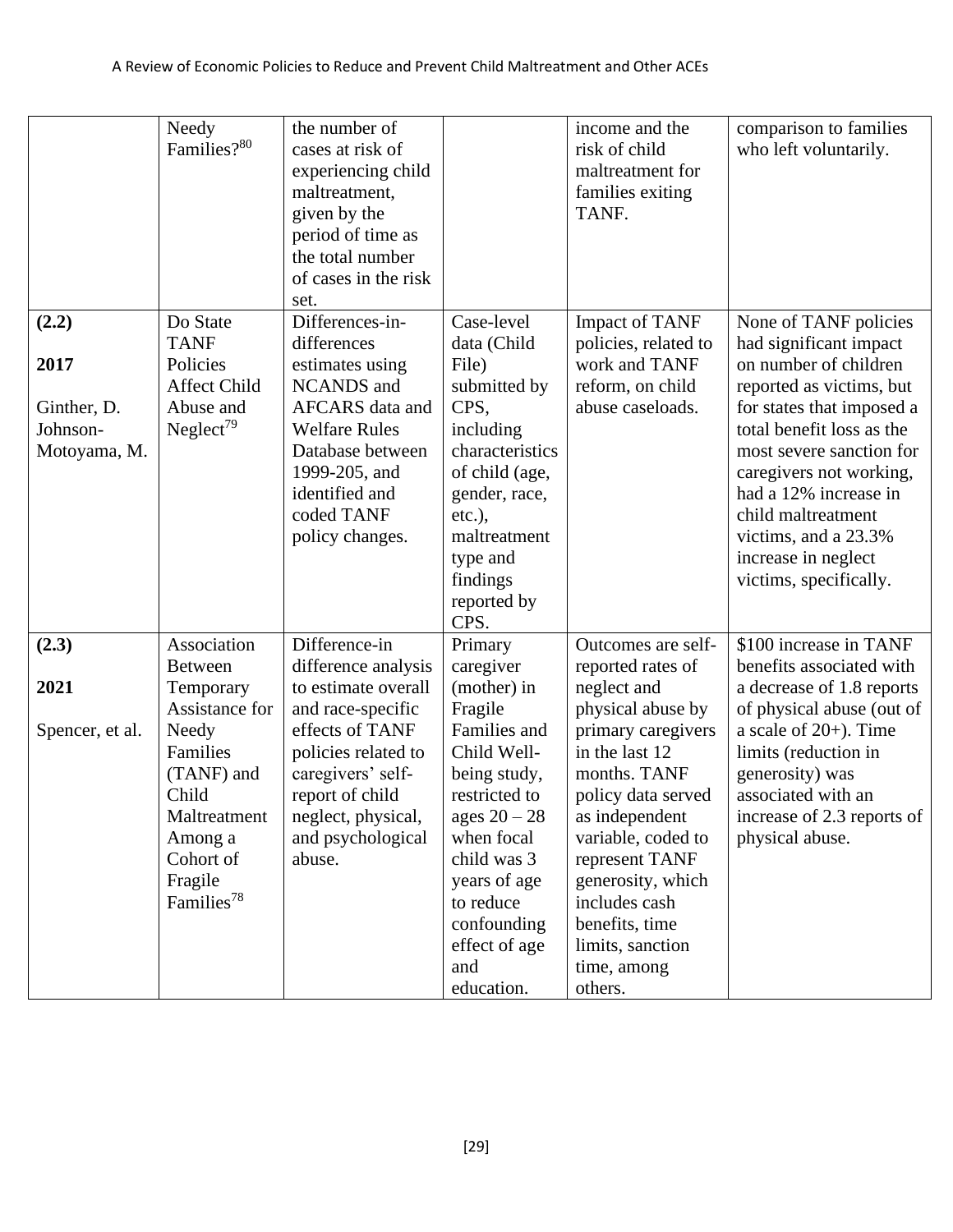#### <span id="page-30-0"></span>Child Care Subsidies and High-Quality Child Care

The Child Care Development Fund is the largest existing federal program offering childcare subsidies to eligible families through state partnership, helping to reduce out-of-pocket expenses for families who have children ages zero to thirteen.<sup>81</sup> Each month, the CCDF funds childcare assistance for over 1.4 million children, and the states use these funds to invest in workforce development for teachers, supporting higher standards for childcare programs, and providing education to families on child care that can meet the needs of the family.<sup>82</sup> Childcare subsidies are intended to provide support to low-income families who utilize childcare services.<sup>83</sup> Low-income families receiving a childcare subsidy are more likely to experience continuity of care—that is, stable childcare arrangements, which have been linked to positive developmental outcomes in attachment and cognition.<sup>81,84-87</sup> States are given a wide berth of flexibility when administering benefits to families, and studies indicate that those states that are most accommodating in terms of eligibility, copays, and requirements, have a significant reduction in children removed from their homes in comparison to states with less flexibility.<sup>83</sup>

For low-income families receiving subsidized childcare, parents and caregivers are given more options as to where, and who, provides childcare for the family, resulting in more reliable and high-quality childcare providers. <sup>81</sup> A 2019 study conducted by Maguire-Jack (*Article 3.*3) and colleagues indicates that, for mothers receiving childcare subsidies, there was a lower rate of supervisory neglect—meaning a child was left alone in instances where they should have been under the care or supervision of an adult.<sup>88</sup> However, the results of the study did not find sufficient support for a relationship between child care subsidy and a basic needs neglect, possibly due to the sample or the amount of funding received for childcare.

[30]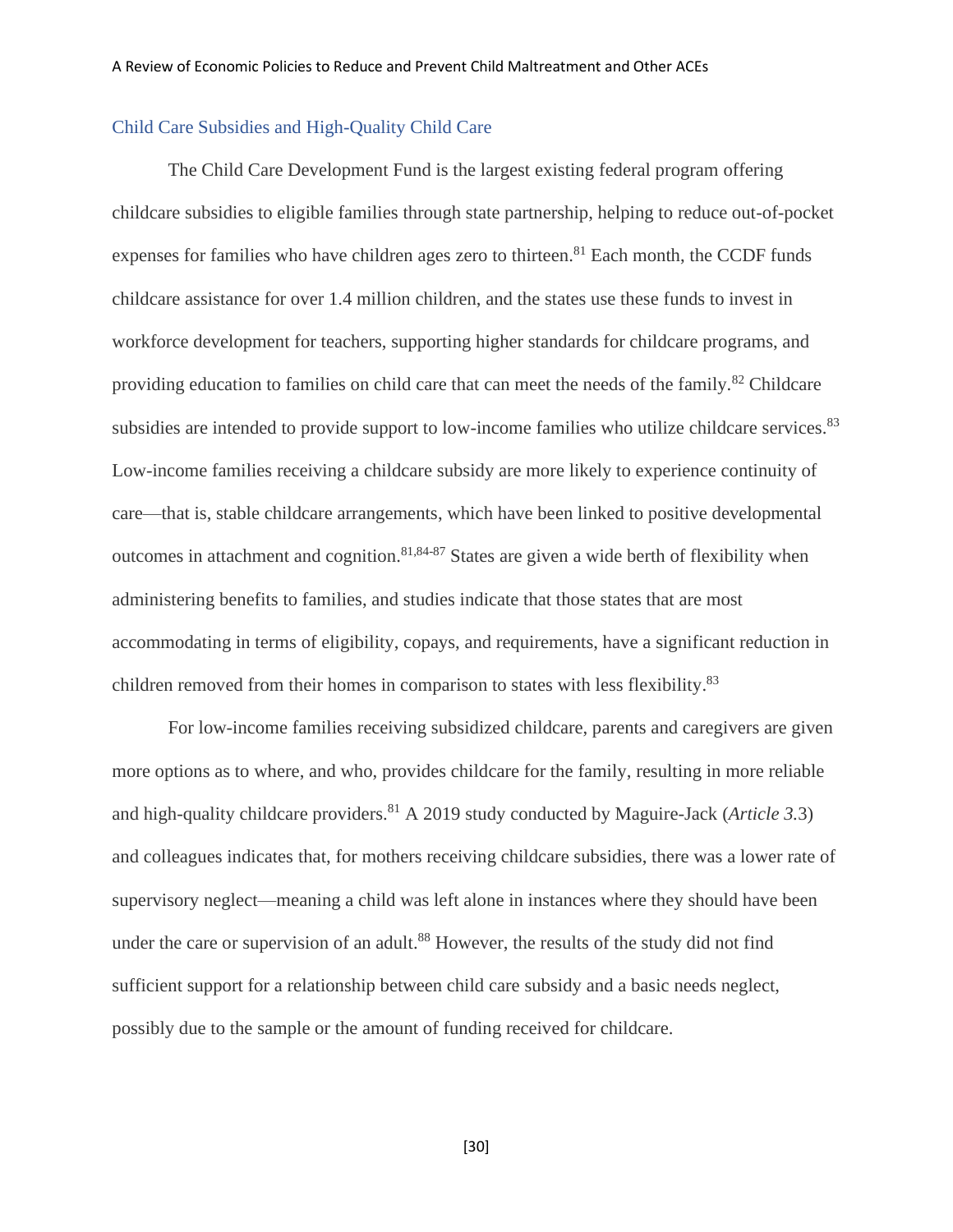#### A Review of Economic Policies to Reduce and Prevent Child Maltreatment and Other ACEs

To note, there have been mixed results in research showing the relationship between child maltreatment and childcare subsidies. In a 2019 study (*Article 3.4*) examining the relationship between childcare subsidy receipt and investigations into child maltreatment, Yang and colleagues found reduced rates of reported physical abuse and neglect, as a function of the number of months childcare was received within the last year.<sup>83</sup> The provision of accessible childcare, in theory, would allow a working parent more opportunities to work and draw an income, thereby potentially reducing financial stress that can lead to multiple ACEs, such as neglect, marital discord and separation, and poverty.<sup>13,89</sup> Childcare subsidies can also alleviate stressful work-family imbalances, giving working mothers more flexibility.<sup>90</sup>

Low-income, working mothers are especially susceptible to disruptions at work related to securing and maintaining childcare and the accompanying stress that can lead to potential child maltreatment. <sup>91</sup> In a 2015 study from Yoonsook, Collins, and Martino (*Article 3.2*), data collected from the Fragile Families and Child Well-being Study found a relationship between the instability of childcare arrangements and a mothers' physical and psychological aggression.<sup>91</sup> Specifically, a higher change in the number of childcare providers since a child's first birthday led to increased maternal aggression, and increases in out-of-pocket cost of child care relative to family income were related to maternal psychological aggression.<sup>91</sup>

Some social safety net programs, such as the EITC, require workforce participation—but many caregivers enter the workforce without the promise of additional income to provide reliable and high-quality childcare.<sup>56,91</sup> High-quality childcare can afford parents and caregivers more opportunities to find stable work if they receive consistent childcare, allowing them to contribute to the local economy.<sup>92</sup> Considering poverty and financial stress are the most prevalent ACEs, this presents an enormous protective factor against potential child

[31]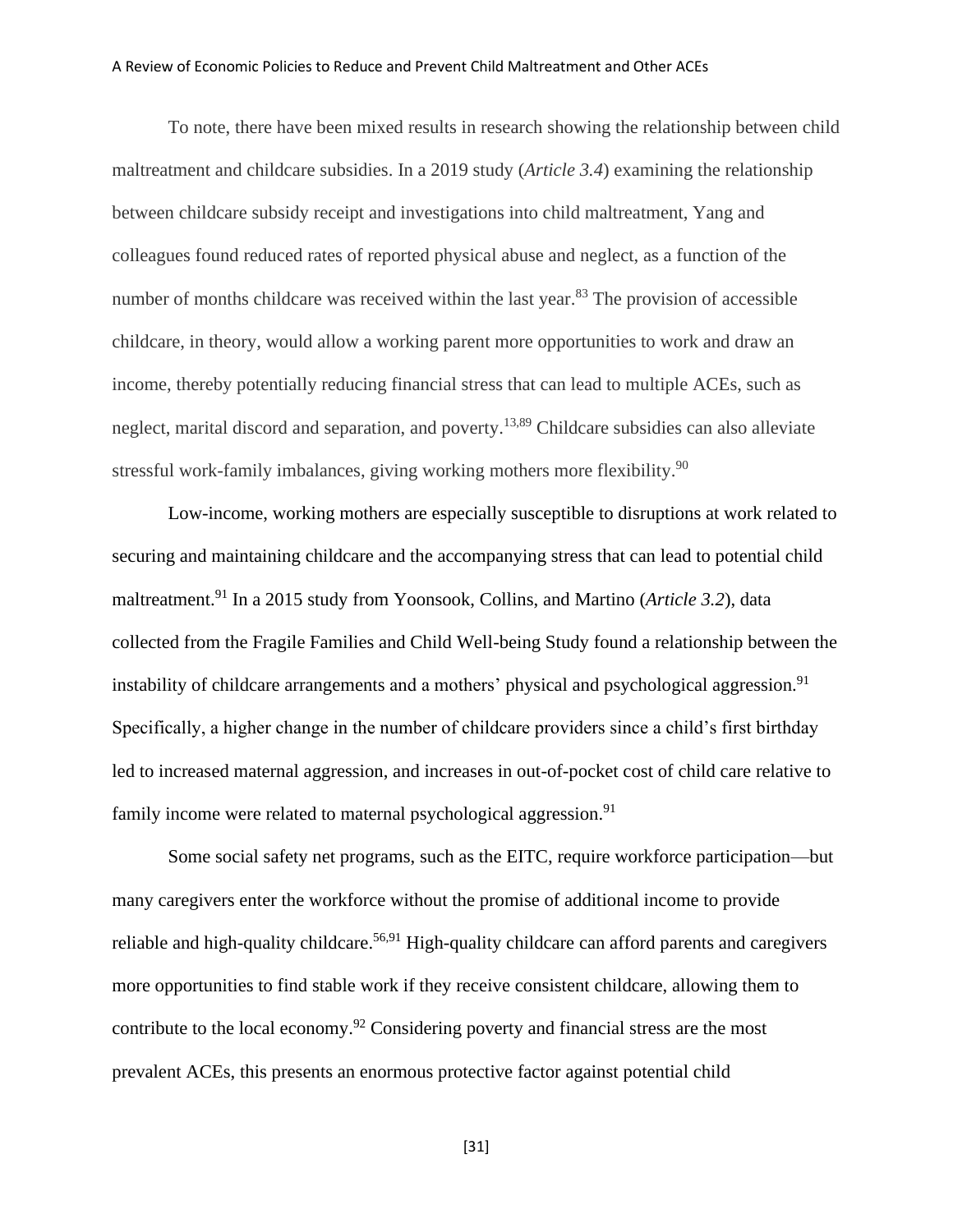maltreatment.<sup>13</sup> Higher levels of parental stress have been associated with lower levels of parental affection and responsiveness, which can negatively affect child development and predict future ACE exposure.<sup>93,94</sup> High quality childcare is a promising resource for children to access early learning opportunities that have the potential to increase a child's resilience, and as a potential buffer towards negative impacts associated with adverse childhood experiences. $41,95$ 

Early Head Start, first established in 1995 as grant program distributed to help pregnant, low-income women and children ages zero to three, is the most universal and accessible public childcare programs available.<sup>96,97</sup> In a quasi-experimental study from Green and colleagues (*Article 3.1*), the authors assessed maltreatment outcomes in a total of 1247 young children and their families from the Early Head Start Research and Evaluation Project, finding that children in EHS had significantly fewer child welfare encounters between the ages of five and nine years than did children in the control group, and that EHS slowed the rate of subsequent encounters.<sup>96</sup> Adjusted odds ratio were used to examine the likelihood of Early Head Start children, compared to controls, of having at least one child welfare encounter, stratified by age groups. Compared to children in the control group, children in EHS were less likely to have a substantiated report of physical or sexual abuse. 96

| <b>Author</b> | <b>Study</b>          | <b>Methods</b>        | <b>Sample</b>      | <b>Key Outcomes</b> | <b>Results</b>       |
|---------------|-----------------------|-----------------------|--------------------|---------------------|----------------------|
| (3.1)         | The Effect of         | Retrospective         | $(n=1247)$ Young   | Number and date     | Children between 5   |
|               | Early Head            | analysis to identify  | children and their | of substantiated    | and 9 years of age   |
| 2014          | <b>Start on Child</b> | child welfare         | families in 'Early | child maltreatment  | who participated in  |
|               | Welfare               | involvement, using    | <b>Head Start</b>  | reports and         | EHS were less        |
| Green, B.,    | System                | an intent-to-treat    | Research and       | maltreatment type   | likely to have child |
| et al         | Involvement: A        | design where all      | Evaluation         | of each             | welfare encounter,   |
|               | First Look at         | participants randomly | Project'           | substantiated       | and fewer total      |
|               | Longitudinal          |                       | (EHSREP) who       | report, number, and | number of            |

**Table 3.** *Child Care Subsidies and High-Quality Child Care*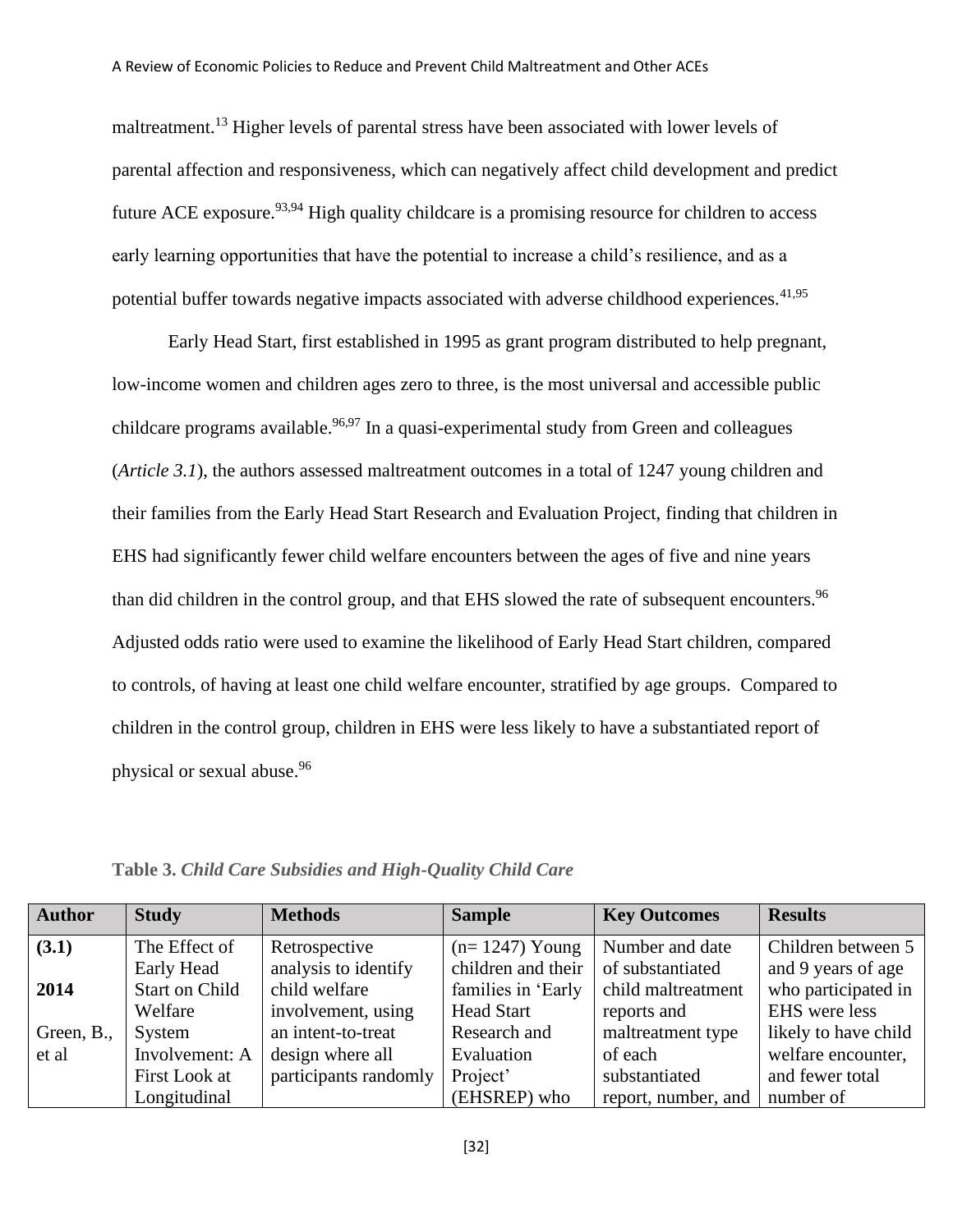|                                          | Child<br>Maltreatment<br>Outcomes <sup>96</sup>                                                                                   | assigned at<br>enrollment                                                                                                                                                                                                                                                                                                                              | were $(1)$ at or<br>below federal<br>poverty level, and<br>$(2)$ pregnant<br>mothers or those<br>with children<br>under 1 year of<br>age.                                                                                                                                                                                                                                                                           | date of out-of-<br>home placements,<br>and EHS utilization<br>among EHSREP<br>families.                                                                  | encounters (38%<br>less). 5 of the 7<br>EHS sites had<br>lower rates of child<br>welfare encounters<br>among EHS<br>participants when<br>compared to<br>controls, but rates<br>between the two<br>were only<br>marginally<br>different in 2 of the<br>5 sites. |
|------------------------------------------|-----------------------------------------------------------------------------------------------------------------------------------|--------------------------------------------------------------------------------------------------------------------------------------------------------------------------------------------------------------------------------------------------------------------------------------------------------------------------------------------------------|---------------------------------------------------------------------------------------------------------------------------------------------------------------------------------------------------------------------------------------------------------------------------------------------------------------------------------------------------------------------------------------------------------------------|----------------------------------------------------------------------------------------------------------------------------------------------------------|----------------------------------------------------------------------------------------------------------------------------------------------------------------------------------------------------------------------------------------------------------------|
| (3.2)<br>2015<br>Yoonsook,<br>H., et al. | Child Care<br>Burden and the<br><b>Risk of Child</b><br>Maltreatment<br>Among Low-<br>Income<br>Working<br>Families <sup>91</sup> | Data from 3-year<br>follow-up interviews<br>from mothers who<br>participated in<br>Fragile Families and<br>Child Wellbeing<br>Study, a longitudinal<br>birth cohort study.<br>Current study<br>obtained information<br>on both childcare and<br>parental physical and<br>psychological<br>aggression, and<br>neglectful behaviors<br>towards children. | Initial cohort of<br>4898 births<br>between 1998<br>and 2000,<br>selected from<br>large U.S cities<br>and randomly<br>sampled to<br>increase<br>economic and<br>policy variation<br>across cities.<br>Oversampled<br>families with<br>unwed parents.<br>Sample of current<br>study included<br>others who<br>completed both<br>the 3-year-<br>follow-up and in-<br>home interview<br>$(n=1045)$ after<br>exclusion. | Mother's neglectful<br>behavior, and<br>association<br>between childcare<br>burden and risk of<br>physical and/or<br>psychological<br>abuse and neglect. | Identified positive<br>relationship<br>between instability<br>in childcare<br>arrangements and<br>maternal physical<br>and/or<br>psychological<br>aggression towards<br>children.                                                                              |
| (3.3)                                    | Preventive                                                                                                                        | Data from Fragile                                                                                                                                                                                                                                                                                                                                      | Sample of                                                                                                                                                                                                                                                                                                                                                                                                           | Neglect, assessed                                                                                                                                        | Receipt of                                                                                                                                                                                                                                                     |
| 2018                                     | Benefits of U.S.<br>Childcare<br>Subsidies in                                                                                     | <b>Families and Child</b><br>Wellbeing<br>longitudinal birth                                                                                                                                                                                                                                                                                           | mothers<br>participating in<br>third wave of                                                                                                                                                                                                                                                                                                                                                                        | by maternal self-<br>report items from<br>Parent-Child                                                                                                   | childcare<br>associated with<br>lower rates of                                                                                                                                                                                                                 |
| Maguire-<br>Jack, K.,<br>et al           | Supervisory<br>Child Neglect <sup>88</sup>                                                                                        | cohort study.<br>Dichotomous<br>variable created to<br>compare the state of                                                                                                                                                                                                                                                                            | study, cases<br>selected if mother<br>eligible for<br>childcare subsidy                                                                                                                                                                                                                                                                                                                                             | <b>Conflict Tactics</b><br>Scales. Covariates<br>included economic<br>hardship, maternal                                                                 | supervisory<br>neglect.                                                                                                                                                                                                                                        |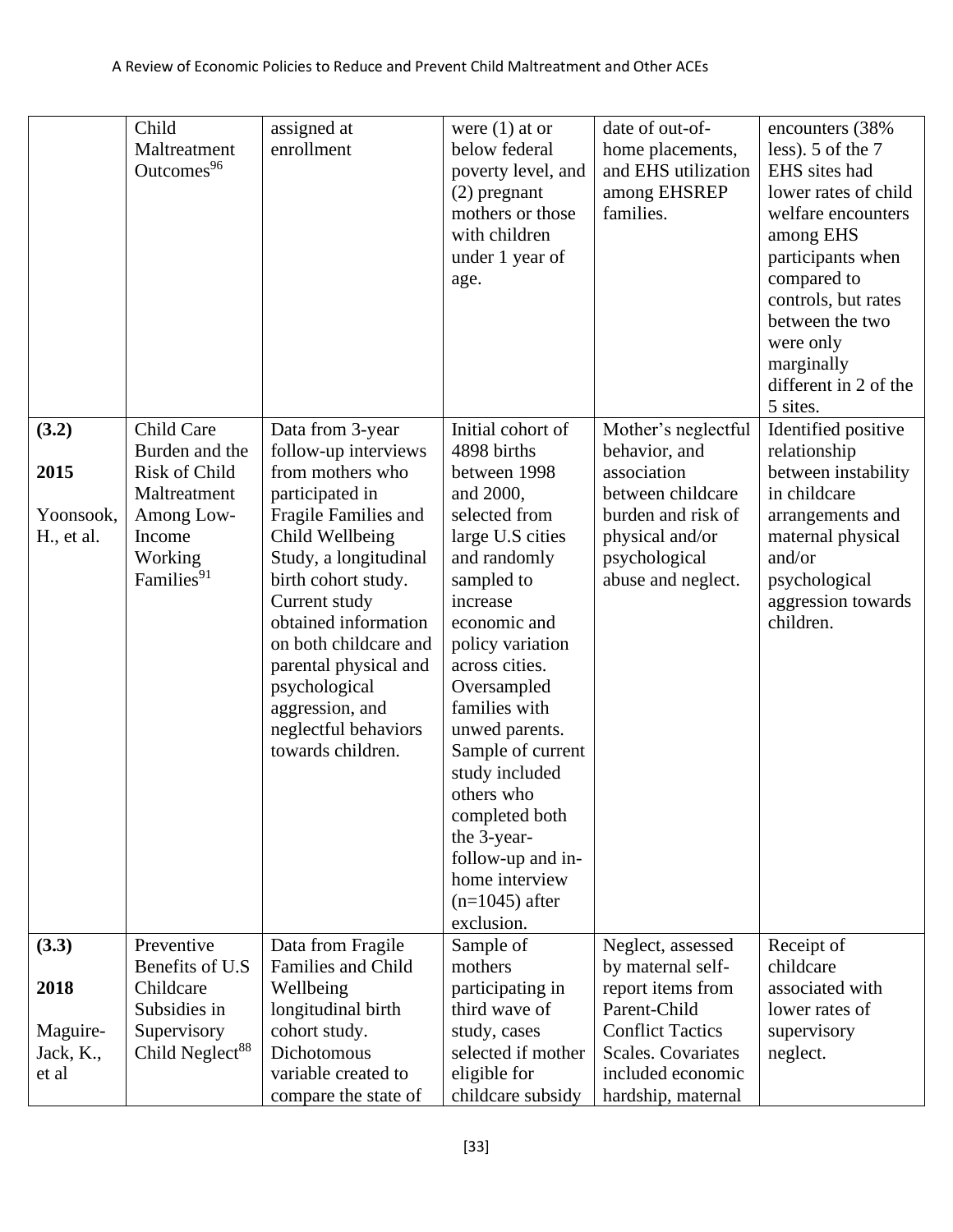|                    |                                    | the participant to the<br>income eligibility for<br>the subsidy of that<br>state.                                                                                                                                                                                                                                                | $(n = 2250)$ and<br>had full<br>information on<br>study variables<br>$(n=1179)$ .                                                                                                                                                                                                                                                                                                                                                                               | education, maternal<br>marital status, and<br>maternal<br>depression.                                                                                   |                                                                                                                          |
|--------------------|------------------------------------|----------------------------------------------------------------------------------------------------------------------------------------------------------------------------------------------------------------------------------------------------------------------------------------------------------------------------------|-----------------------------------------------------------------------------------------------------------------------------------------------------------------------------------------------------------------------------------------------------------------------------------------------------------------------------------------------------------------------------------------------------------------------------------------------------------------|---------------------------------------------------------------------------------------------------------------------------------------------------------|--------------------------------------------------------------------------------------------------------------------------|
| (3.4)<br>2019      | Child Care<br>Subsidy and<br>Child | Illinois Family Study,<br>longitudinal study<br>design that collects                                                                                                                                                                                                                                                             | 1,899 selected<br>sample from<br>survey, 1,362                                                                                                                                                                                                                                                                                                                                                                                                                  | Direct and indirect<br>paths from receipt<br>of childcare                                                                                               | Childcare subsidy<br>received in<br>previous year was                                                                    |
|                    | Maltreatment <sup>83</sup>         | information of family                                                                                                                                                                                                                                                                                                            | adults responded                                                                                                                                                                                                                                                                                                                                                                                                                                                | subsidies to                                                                                                                                            | associated with                                                                                                          |
| Yang, M.,<br>et al |                                    | characteristics,<br>wellbeing, financial<br>hardship, and<br>resources of families<br>with welfare receipt.<br>Survey data linked to<br>administrative data<br>using matching<br>algorithm using<br>identifying<br>information and<br>linked with childcare<br>subsidy receipt data<br>and child<br>maltreatment report<br>data. | (72% response<br>rate), 1,260<br>agreed to link<br>survey data to<br>administrative<br>data. No<br>significant<br>difference<br>between those<br>who consented to<br>link and those<br>who did not<br>consent, except<br>for the number of<br>children.<br>Consenting<br>parents had larger<br>number of<br>children $(2.46)$<br>than<br>nonconsenting<br>participants<br>$(2.18)$ . Majority<br>sample African<br>American<br>$(79.7%)$ and<br>single (80.5%). | physical abuse<br>and/or neglect<br>through mediators<br>such as working<br>hours, household<br>income, childcare<br>concerns, and<br>parenting stress. | decreased<br>likelihood of<br>investigated<br>physical abuse and<br>neglect reports,<br>suggesting<br>protective effect. |

## <span id="page-34-0"></span>Family-Friendly Work Policies and Increases in Minimum Wage

Nearly half of U.S workers are not eligible for paid-family leave under the 1993 Family Medical and Leave Act (FMLA), and the U.S is the only developed nation without a paid family leave policy.<sup>98,99</sup> Paid leave allows workers to meet their personal and health needs without risk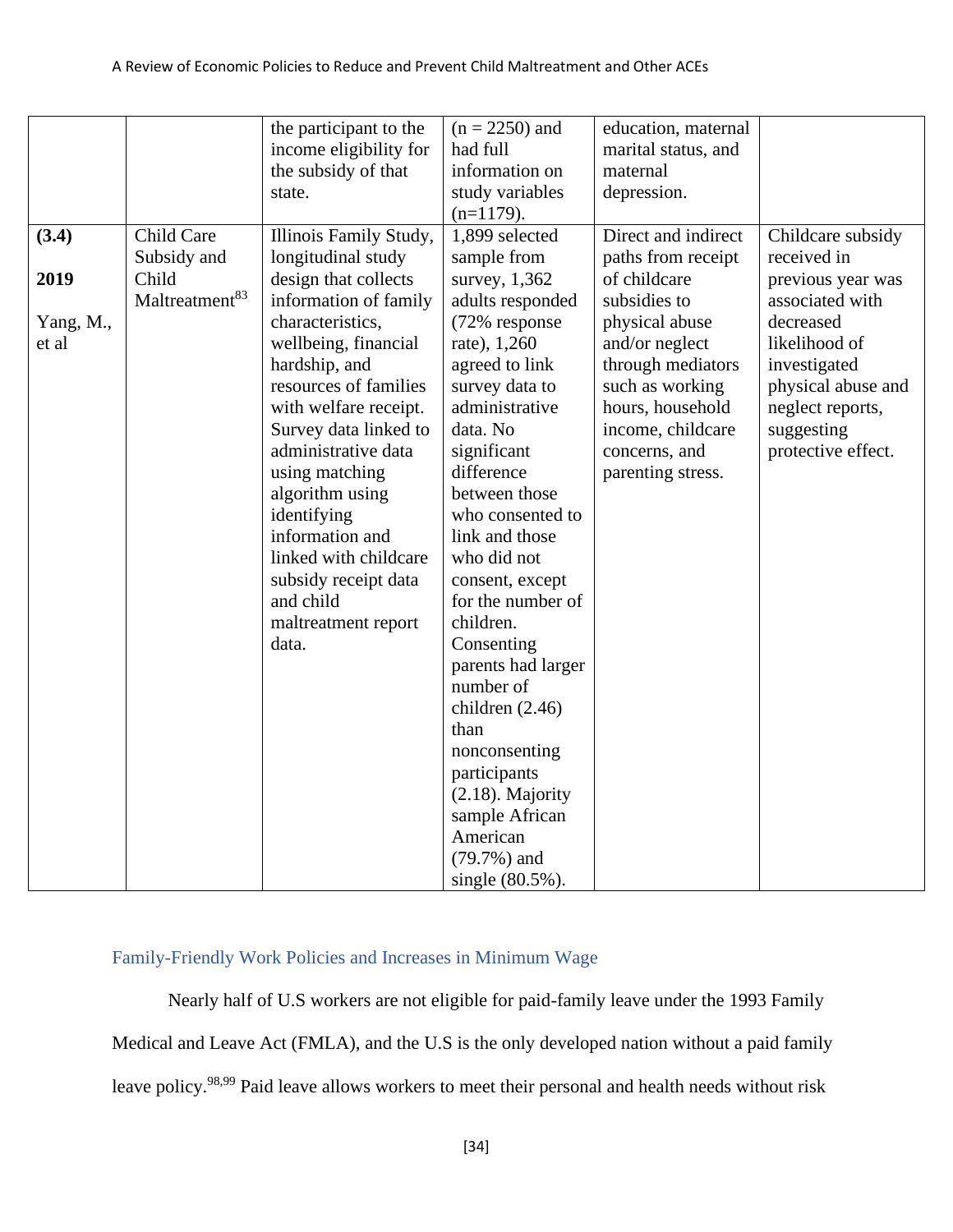of losing wages or employment, but under the FMLA employers are only required to provide workers with unpaid family leave.<sup>99</sup> In Germany and Canada, new and expectant mothers can take up to twelve months leave with a percentage of their wage supplemented.<sup>98</sup> In the U.S., lowskilled, low-income women are less likely to work for an employer that offers family-friendly policies at work.<sup>90,98</sup>

Increases in paid-family leave are associated with increased child and infant health, including in California where it was found that paid family leave policies resulted in a decreased prevalence of hospitalization of infants admitted for preventable infections and illnesses, which is a strong indicator of potential child maltreatment.<sup>98,100</sup> When controlling for unemployment and percentage of adult caregivers with less than a high school diploma, a 2016 study from Klevens and colleagues (*Article 4.1*) found that abusive head trauma decreased significantly when paid family leave policies were implemented—there was a decrease of over 5 admissions per 100,000 infants less than one years of age.<sup>54</sup> Fatal, abusive head trauma is the main source of child maltreatment resulting in death. 54

An increase in minimum wage has been associated with fewer reports of child maltreatment, but the evidence is mixed.<sup>101,102</sup> In a study conducted by Raissian and Bullinger in 2017 (*Article 4.2*), results indicated that a one dollar increase in the real minimum wage would decrease reports of neglect by nearly 68 reports per 100,00 children, this is a 9.6% decline in child neglect reports.<sup>101</sup> Subsequent research finds little effect on child maltreatment outcomes affected by minimum wage increase, but does find that when controlling for state-specific time trends, a \$1 increase in the minimum wage resulted in .28 fewer events of child neglect.<sup>102</sup>

More research into the effects of minimum wage increases is needed, and would be supported by the large body of research that links poverty and socioeconomic status to child

[35]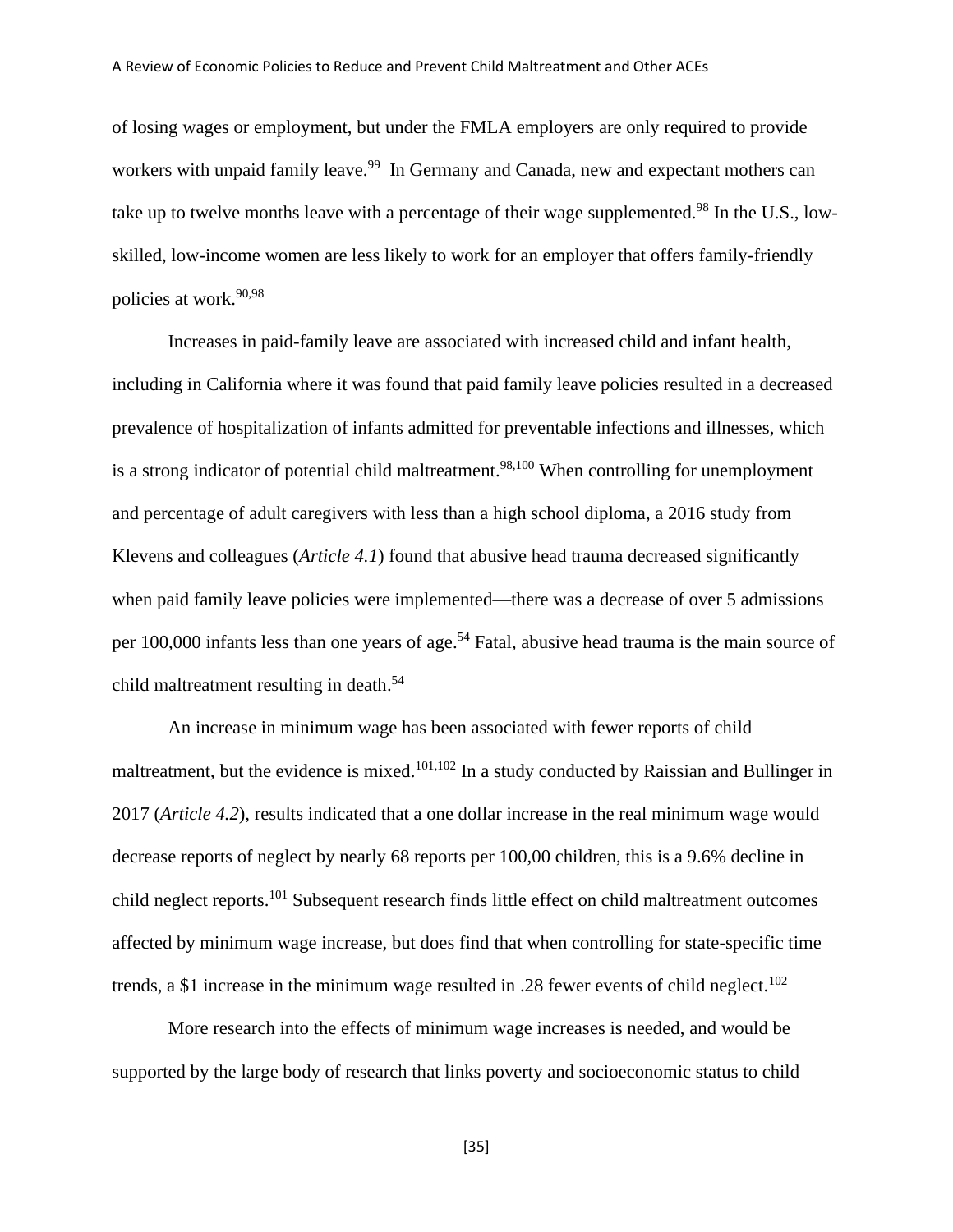maltreatment reports.<sup>103</sup> As of January 1<sup>st</sup>, 2022, 21 states increased their minimum wage, ranging from a \$0.22 adjusted for inflation increase, to a \$1.50 per hour raise, with these increases translating to anywhere between \$458 to \$3,120 real dollar increase for full-time workers in these states.<sup>104</sup> Subsequent research examining the effects of these wage increases using a difference-in-differences analysis would provide evidence of minimum wage increases' effect on child maltreatment and other ACEs.

| <b>Author</b> | <b>Study</b>         | <b>Methods</b>         | <b>Sample</b>       | <b>Key</b><br><b>Outcomes</b> | <b>Results</b>          |
|---------------|----------------------|------------------------|---------------------|-------------------------------|-------------------------|
| (4.1)         | Paid Family          | Difference-in-         | State-level data    | Dependent                     | Increase in AHT         |
|               | Leave's Effect       | differences analyses   | from 1995-2011      | variable was                  | admission rates in      |
| 2016          | on Hospital          | using a panel data set | of population rate  | <b>AHT</b> hospital           | comparison states       |
|               | Admissions for       | including California   | of AHT (abusive     | admission                     | from $2007 - 2009$ ,    |
| Klevens, J.,  | Pediatric            | and 7 comparison       | head trauma)        | rates per                     | while California's      |
| et al         | <b>Abusive Head</b>  | states.                | hospital            | 100,000 in                    | rates remained stable.  |
|               | Trauma <sup>54</sup> |                        | admissions in       | California                    | PFL policy in           |
|               |                      |                        | California, vs.     | population, vs.               | California was          |
|               |                      |                        | other states with   | compared                      | significantly           |
|               |                      |                        | no changes in paid  | states.                       | associated with a       |
|               |                      |                        | family leave        | Unadjusted                    | decrease of 5.8 in the  |
|               |                      |                        | policy before and   | model                         | AHT admissions per      |
|               |                      |                        | after the policy    | includes PFL                  | 100,000 children in     |
|               |                      |                        | change.             | policy                        | California in less than |
|               |                      |                        |                     | variable,                     | one year.               |
|               |                      |                        |                     | adjusted                      |                         |
|               |                      |                        |                     | model                         |                         |
|               |                      |                        |                     | includes                      |                         |
|               |                      |                        |                     | unemployment                  |                         |
|               |                      |                        |                     | rate and % of                 |                         |
|               |                      |                        |                     | adults with                   |                         |
|               |                      |                        |                     | less than high                |                         |
|               |                      |                        |                     | school                        |                         |
|               |                      |                        |                     | education as                  |                         |
|               |                      |                        |                     | two additional                |                         |
|               |                      |                        |                     | variables.                    |                         |
| (4.2)         | Money                | Aggregated data        | $2004 - 2013$       | All child                     | \$1 increase in real    |
|               | <b>Matters: Does</b> | from NCANDS and        | <b>NCANDS Child</b> | maltreatment                  | minimum wage (16%       |
| 2017          | the Minimum          | minimum wage           | File, includes      | reports made                  | increase in current     |

*Table 4. Family Friendly Work Policies and Minimum Wage Increase Studies*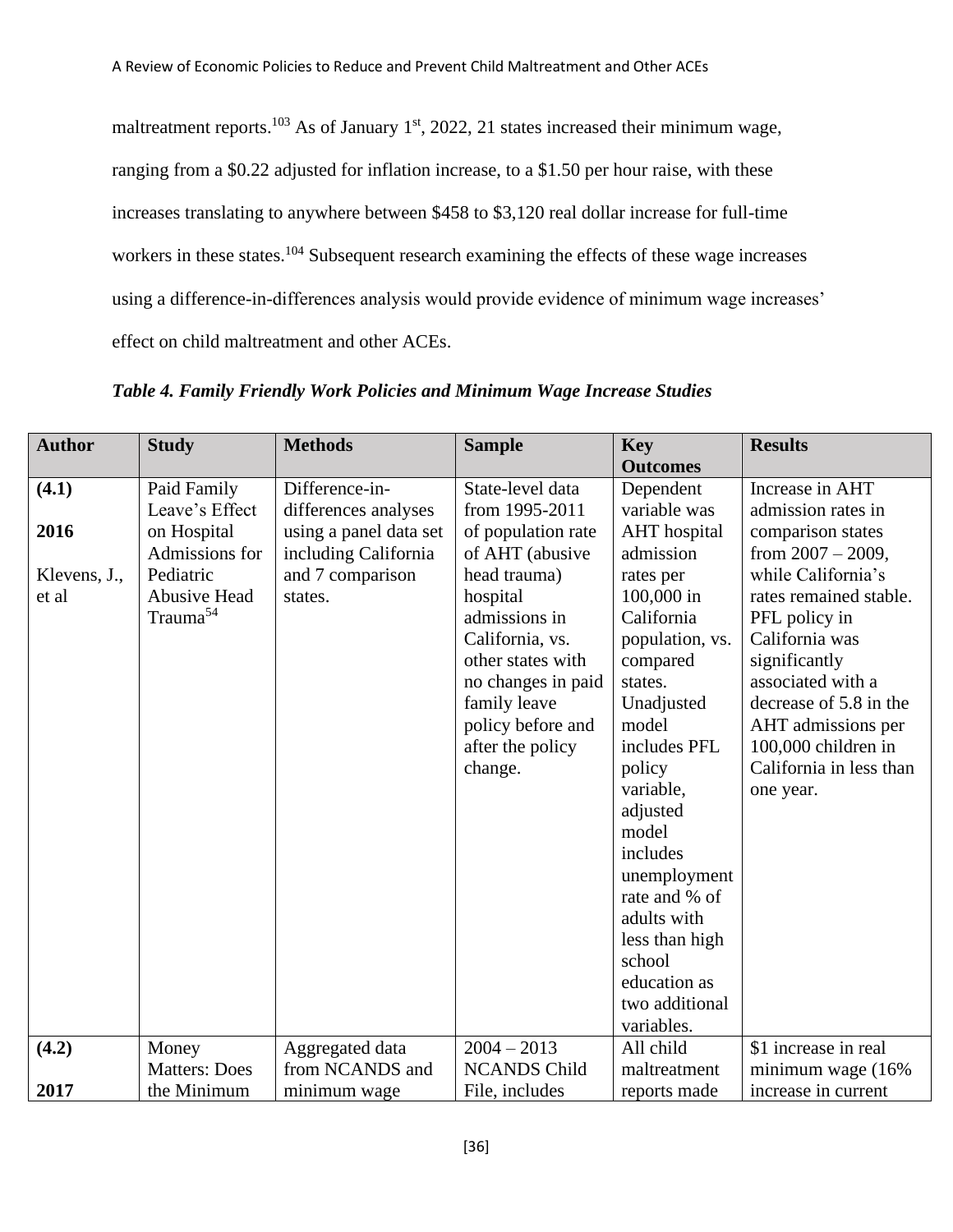| Raissian, K.<br>Bullinger,<br>L. | Wage Affect<br>Child<br>Maltreatment<br>Rates? <sup>101</sup> | increases, to<br>construct state-level<br>panel with quarterly<br>time periods. | basic demographic<br>information, type<br>of maltreatment,<br>and if the report<br>was substantiated. | to CPS each<br>year, including<br>maltreatment-<br>specific rates.<br><b>Includes</b><br>minimum<br>wage variable,<br>and<br>information on<br>effective date<br>of minimum<br>wage<br>increases. | minimum wage)<br>results in decreased<br>neglect reports by<br>about 68 per 100,000<br>children. All study<br>coefficients were<br>negative, indicating an<br>increase in minimum<br>wage is inversely<br>associated with child<br>maltreatment reports. |
|----------------------------------|---------------------------------------------------------------|---------------------------------------------------------------------------------|-------------------------------------------------------------------------------------------------------|---------------------------------------------------------------------------------------------------------------------------------------------------------------------------------------------------|----------------------------------------------------------------------------------------------------------------------------------------------------------------------------------------------------------------------------------------------------------|
| (4.3)                            | Association of<br><b>State Minimum</b>                        | Difference-in-<br>differences analysis                                          | Data from<br>FFCWS (Fragile                                                                           | Changes in the<br>number of                                                                                                                                                                       | <b>Estimates show little</b><br>difference in reduction                                                                                                                                                                                                  |
| 2021                             | <b>Wage Increases</b><br>with Child                           | to estimate series of<br>two-way fixed                                          | Families and<br>Child Wellbeing                                                                       | reported child<br>maltreatment                                                                                                                                                                    | of child maltreatment<br>influenced by                                                                                                                                                                                                                   |
| Livingston,                      | Maltreatment <sup>102</sup>                                   | effects, controlling                                                            | Study) of cohort                                                                                      | cases in                                                                                                                                                                                          | increases in minimum                                                                                                                                                                                                                                     |
| M.                               |                                                               | for covariates.                                                                 | of 4898 children                                                                                      | response to                                                                                                                                                                                       | wage, though when                                                                                                                                                                                                                                        |
|                                  |                                                               | Separate models                                                                 | born between                                                                                          | state-level                                                                                                                                                                                       | controlling for state-                                                                                                                                                                                                                                   |
|                                  |                                                               | created to assess<br>child maltreatment                                         | $1998 - 2000.$                                                                                        | minimum                                                                                                                                                                                           | specific time trends, a<br>\$1 increase in                                                                                                                                                                                                               |
|                                  |                                                               | for specific domains.                                                           | Families sampled<br>in 15 states across                                                               | wage<br>increases.                                                                                                                                                                                | minimum wage                                                                                                                                                                                                                                             |
|                                  |                                                               |                                                                                 | 20 cities.                                                                                            |                                                                                                                                                                                                   | resulted in a decrease                                                                                                                                                                                                                                   |
|                                  |                                                               |                                                                                 |                                                                                                       |                                                                                                                                                                                                   | of .28 events of child                                                                                                                                                                                                                                   |
|                                  |                                                               |                                                                                 |                                                                                                       |                                                                                                                                                                                                   | neglect. For families                                                                                                                                                                                                                                    |
|                                  |                                                               |                                                                                 |                                                                                                       |                                                                                                                                                                                                   |                                                                                                                                                                                                                                                          |
|                                  |                                                               |                                                                                 |                                                                                                       |                                                                                                                                                                                                   | in the lowest income,                                                                                                                                                                                                                                    |
|                                  |                                                               |                                                                                 |                                                                                                       |                                                                                                                                                                                                   | no statistically<br>significant association.                                                                                                                                                                                                             |

## <span id="page-37-0"></span>Medicaid Expansion

Medicaid, a partnership between the states and federal government, provides health insurance for more than 74.5 million low-income individuals, children, their parents, individuals living with disabilities, and older adults.<sup>105</sup> As of 2022, 38 states have chosen to expand Medicaid through federal funds under the Affordable Care Act.<sup>106</sup> All states currently have a Medicaid program, although the program is still optional. Given this, there is a wide range of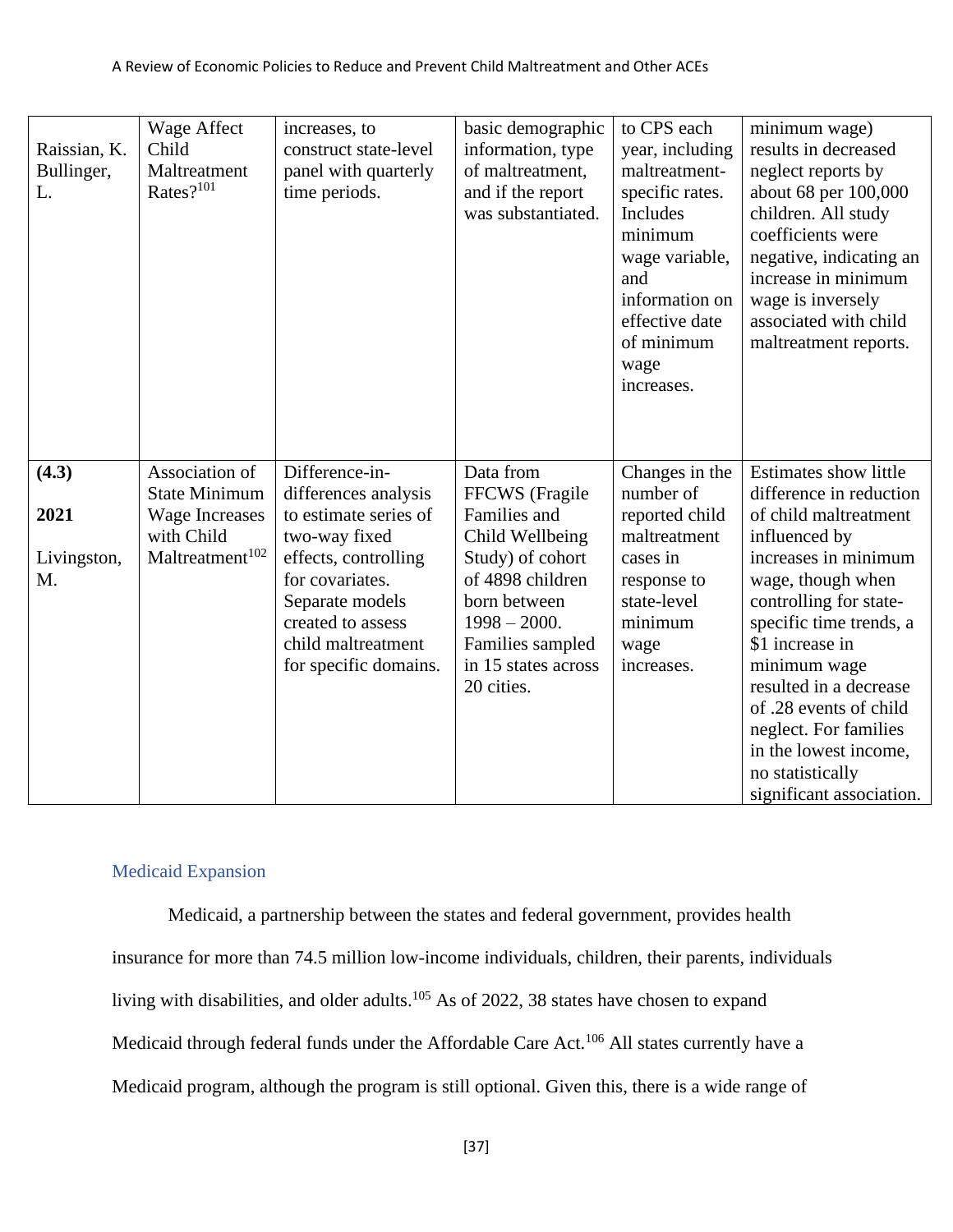eligibility, reimbursement, and allowable benefits and services that vary from state to state, and because Medicaid is associated with a reduction in financial hardship and increased access and utilization of mental health and substance abuse services, Medicaid can potentially influence child maltreatment and ACEs incidence rates. 107

There is growing evidence that Medicaid expansion is associated with a reduction in the potential risk factors for child maltreatment, but the direct effects of Medicaid expansion and child maltreatment are less understood.<sup>108</sup> Data suggests that adults who participated in the Medicaid program in early childhood had an improvement in long term health, an increase in utilization of health services, and reduced medical debt in adulthood.<sup>108</sup> These results are likely beneficial due to improving an adult's familiarity with and ability to navigate healthcare systems both for themselves later in life and for their children.

Roughly 64% of children enrolled in Medicaid have experienced one or more ACEs.<sup>109</sup> Research has looked towards Medicaid expansion as a promising policy intervention to reduce child maltreatment, and Brown and colleagues (*Article 5.1*) found that in states that expanded Medicaid when compared to states that did not expand during the same time period, there were 422 fewer cases of reported neglect per 100,000 children under six years of age.<sup>18</sup> Most recently, McGinty and colleagues (*Article 5.4*) found that in Medicaid expansion states, the average rate of child neglect in ages 0-5 resulted in a 13.4% reduction in comparison to non-expansion states, and a 17.3% reduction in rates of first-time reported neglect among the same age group.<sup>110</sup> Using a difference-in-differences approach to integrate staggered policy implementation temporally, the analysis included 20 newly-expanded Medicaid states in 2014, and 18 states that did not expand Medicaid from 2008 to 2018, showing evidence that the expansion of Medicaid for low-income families has the potential to reduce child neglect<sup>110</sup>.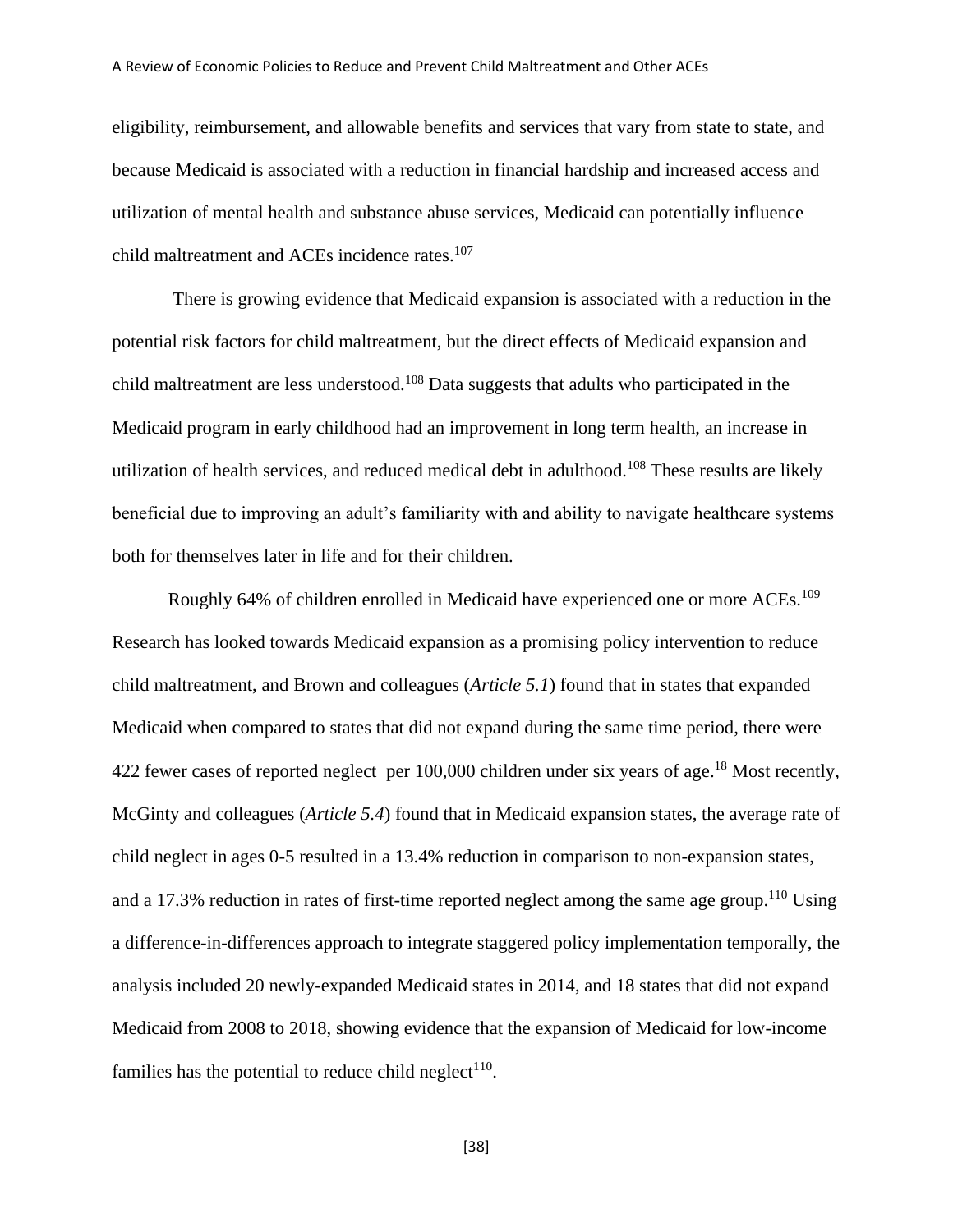Puls and Colleagues (*Article 5.2*) conducted a cross-sectional study of the U.S and found that increases in healthcare coverage lead to an increase in reporting of child maltreatment by healthcare providers, which may be a protective factor against subsequent reports of child maltreatment in families with a history of substantiated reports.<sup>111</sup> For every one percentage increase in counties' percent of insured children, there was an associated 2% increase in child maltreatment reported by healthcare providers.<sup>111</sup> Results indicate that increasing populationlevel health insurance coverage gives healthcare providers more opportunities to report potential child maltreatment at the population-level. $111$ 

Subsequent research from Berland and colleagues (*Article 5.3*) finds that Medicaid expansions are associated with a 17.2% reduction in foster care admissions in states that expanded Medicaid after the implementation of the ACA, mostly due to reports of child neglect, which accounts for 70% of child maltreatment reports.<sup>112</sup> There was also a 32% reduction in neglect-related foster care admissions, holding constant across different age groups and genders.<sup>112</sup> Means to increase accessibility of public health insurance is an important policy lever towards decreasing foster care entry rates, and child neglect in general.

| <b>Author</b> | <b>Study</b>          | <b>Methods</b>      | <b>Sample</b>      | <b>Key Outcomes</b>   | <b>Results</b>       |
|---------------|-----------------------|---------------------|--------------------|-----------------------|----------------------|
| (5.1)         | Assessment of         | Ecological study    | Demographic        | Exposure was whether  | 422 out of 100,000   |
|               | Rates of Child        | to examine          | and                | a state expanded      | cases of neglect in  |
| 2019          | Maltreatment in       | associations of     | maltreatment       | Medicaid on or after  | children younger     |
|               | States with           | policy shift at the | data from          | January $1st$ , 2014. | than 6 years,        |
| Brown,        | Medicaid              | state level.        | NCANDS,            | Primary outcome was   | reported each year   |
| E., et al     | Expansion vs          | Comparison of       | including child-   | incidence rate of     | (with adjustments)   |
|               | <b>States Without</b> | baseline            | level data for all | screened-in referrals | for confounders) for |
|               | Medicaid              | characteristics of  | child              | for physical abuse or | comparison of post   |
|               | Expansion $18$        | expansion vs non    | maltreatment       | neglect per 100,000   | expansion and pre-   |
|               |                       | expansion states,   | reports in U.S.    | children younger than | expansion rates in   |
|               |                       | with a              |                    |                       | states that expanded |

*Table 5. Medicaid Expansion Studies*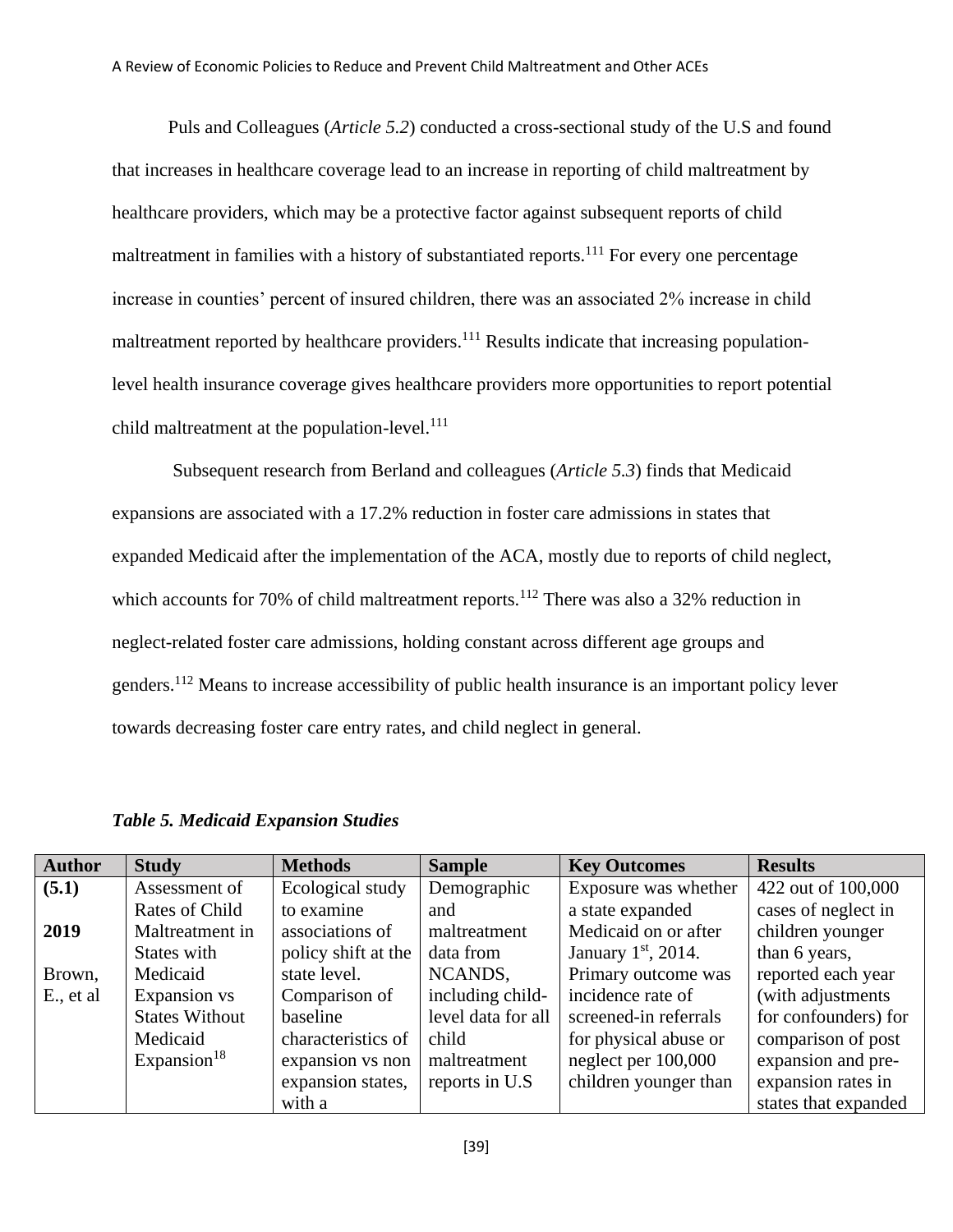|                                        |                                                                                                                                         | difference-in-<br>difference<br>analyses with<br>linear regression<br>models                                                                                                                                               | from $2010 -$<br>2016.                                                                                                                                                                                                                      | 6 years per years in<br>each state.                                                                                                                                                                                                                     | Medicaid contrasting<br>with the change<br>during that time in<br>non-expansion<br>states.                                                                                                                                                                                                                                                                                                                                              |
|----------------------------------------|-----------------------------------------------------------------------------------------------------------------------------------------|----------------------------------------------------------------------------------------------------------------------------------------------------------------------------------------------------------------------------|---------------------------------------------------------------------------------------------------------------------------------------------------------------------------------------------------------------------------------------------|---------------------------------------------------------------------------------------------------------------------------------------------------------------------------------------------------------------------------------------------------------|-----------------------------------------------------------------------------------------------------------------------------------------------------------------------------------------------------------------------------------------------------------------------------------------------------------------------------------------------------------------------------------------------------------------------------------------|
| (5.2)<br>2020<br>Puls, H.,<br>et al    | Insurance<br>Coverage for<br>Children Impacts<br>Reporting of<br>Child<br>Maltreatment by<br>Healthcare<br>Professionals <sup>111</sup> | Cross-sectional<br>study of U.S<br>counties (2008-<br>2015).                                                                                                                                                               | Using data from<br><b>U.S Census</b><br>Bureau's Small<br>Area Health<br>Insurance<br>Estimates,<br><b>National Center</b><br>for Health<br>Statistics, and<br>NCANDS.                                                                      | Primary predictor was<br>counties' percent of<br>children insured, and<br>primary outcome was<br>rate of child<br>maltreatment reporting<br>from healthcare<br>providers.                                                                               | For every 1<br>percentage point<br>increase in counties'<br>percent of children<br>insured, there was an<br>associated 2%<br>increase in child<br>maltreatment reports<br>initiated by<br>healthcare providers.<br>If there was an<br>increase in one<br>percentage point in<br>2015 of counties'<br>percentage of<br>uninsured children,<br>there was a predicted<br>5620 additional<br>reports of child<br>maltreatment<br>initiated. |
| (5.3)<br>2021<br>Beland,<br>L., et al. | The Effect of<br>Affordable Care<br>Act Medicaid<br>Expansions on<br><b>Foster Care</b><br>Admissions <sup>112</sup>                    | Estimating the<br>impact of<br>Medicaid<br>expansions using<br>difference-in-<br>difference<br>analysis, based<br>on states'<br>decision to<br>expand Medicaid<br>coverage, using<br>aggregate data at<br>the state level. | Data from<br><b>AFCARS</b><br><b>Foster Care File</b><br>(adoption and<br><b>Foster Care</b><br>Analysis and<br>Reporting<br>System) from<br>$2010 - 2017$ ,<br>including child<br>demographic<br>information<br>such as gender<br>and age. | Main outcome<br>variables are foster<br>care admissions,<br>readmissions, and<br>exits per 100,000<br>children in state and<br>year. Independent<br>variable is Medicaid<br>expansion in states<br>that expanded after<br>implementation of the<br>ACA. | Medicaid expansion<br>led to decrease in<br>total foster care<br>admissions by<br>17.5% and suggest a<br>32% reduction in<br>foster care<br>admissions for child<br>neglect. Based on<br>Brown, et al (2019)<br>research, results<br>indicate that<br>Medicaid expansions<br>are associated with a<br>decrease in foster<br>care admissions due<br>in large part to a<br>decrease in neglect<br>incidents.                              |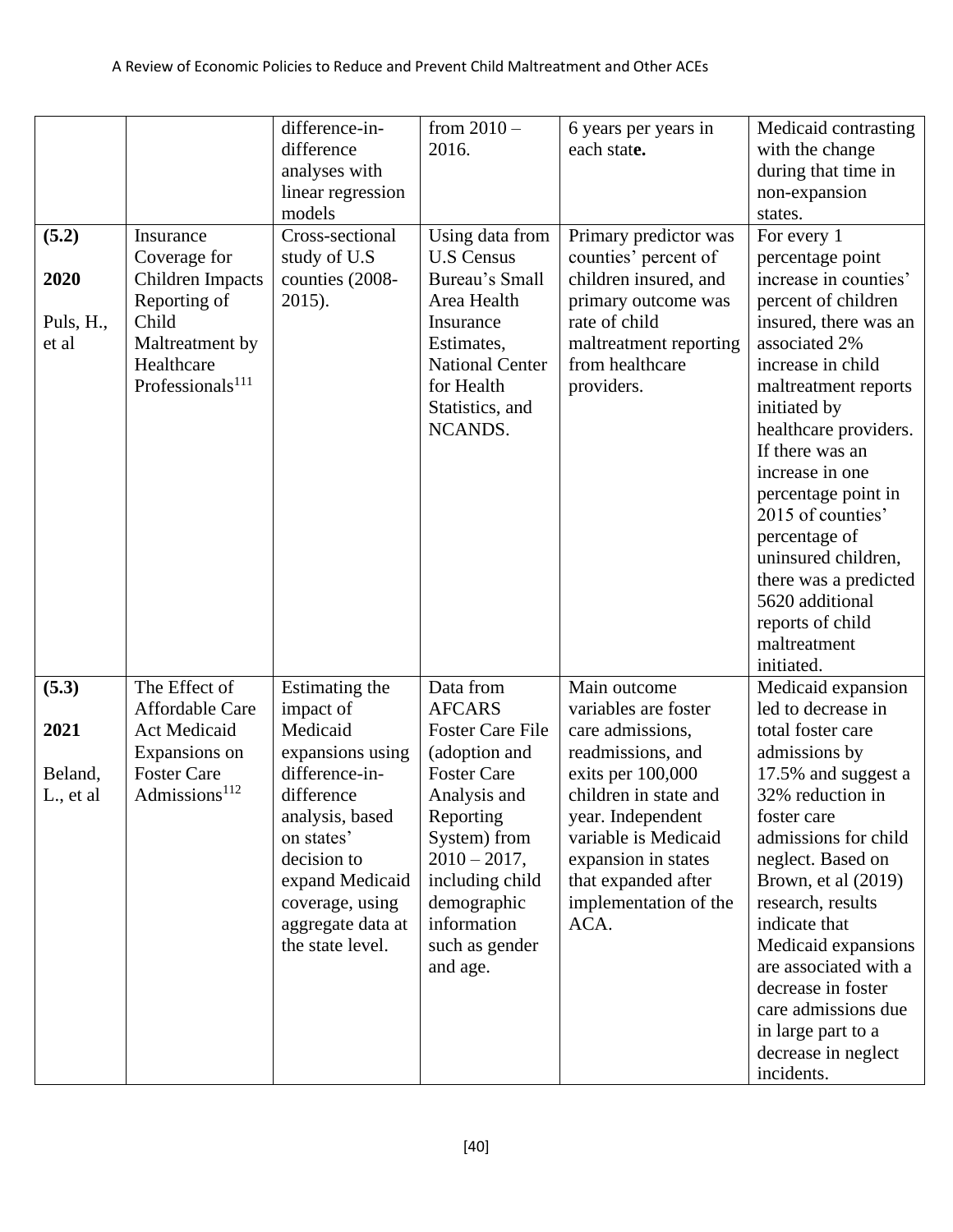| (5.4)     | Impact of     | Collection of      | Includes 20     | Medicaid expansion       | Medicaid expansion    |
|-----------|---------------|--------------------|-----------------|--------------------------|-----------------------|
|           | Medicaid      | <b>NCANDS</b> data | states with     | served as independent    | states were           |
| 2022      | Expansion on  | using difference-  | newly expanded  | variable of interest,    | associated with       |
|           | Reported      | in-difference      | Medicaid in     | outcome of interest      | reductions of 13.4%,  |
| McGinty,  | Incidents of  | analysis to        | 2014, and 18    | measured as the rate     | 14.8% and 16% in      |
| E., et al | Child Neglect | account for        | states that did | of screened-in neglect   | average rate of child |
|           | and Physical  | staggered policy   | not expand      | or physical abuse        | neglect reports per   |
|           | Abuse $110$   | implementation     | Medicaid from   | reports per $100,000$    | 100,000 children      |
|           |               | across time.       | 2008 to 2018.   | children ages 0-5, 6-    | ages 0-5, 6-12, and   |
|           |               |                    |                 | 12, or $13-17$ years per | 13-17 years per       |
|           |               |                    |                 | state per year.          | state-year in         |
|           |               |                    |                 |                          | comparison to the     |
|           |               |                    |                 |                          | control states.       |

#### <span id="page-41-0"></span>Discussion

The purpose of this review was to critically evaluate the existing literature on multiple economic policies that have demonstrated promising outcomes on the future of child maltreatment and ACEs prevention. Although the literature is limited, there are several studies that suggest that policy measures are associated with a reduction in ACEs and child maltreatment. These include cash assistance programs in the form of a tax receipt such as the Earned-Income Tax Credit and the Child Tax Credit, and broader economic supports such as TANF, high-quality childcare and childcare subsidies, and Medicaid expansion. While there are many opportunities to apply ACEs and child maltreatment interventions in a clinical, interpersonal, or even community-level setting, public policy changes have the potential to create a larger impact and affect many more individuals at a population level.

An important caveat of implementing economic policies to address ACEs and child maltreatment is that these policies have the potential to create systemic, and unintentional, change in other "wicked problem" areas. It is often unknown how certain policies or program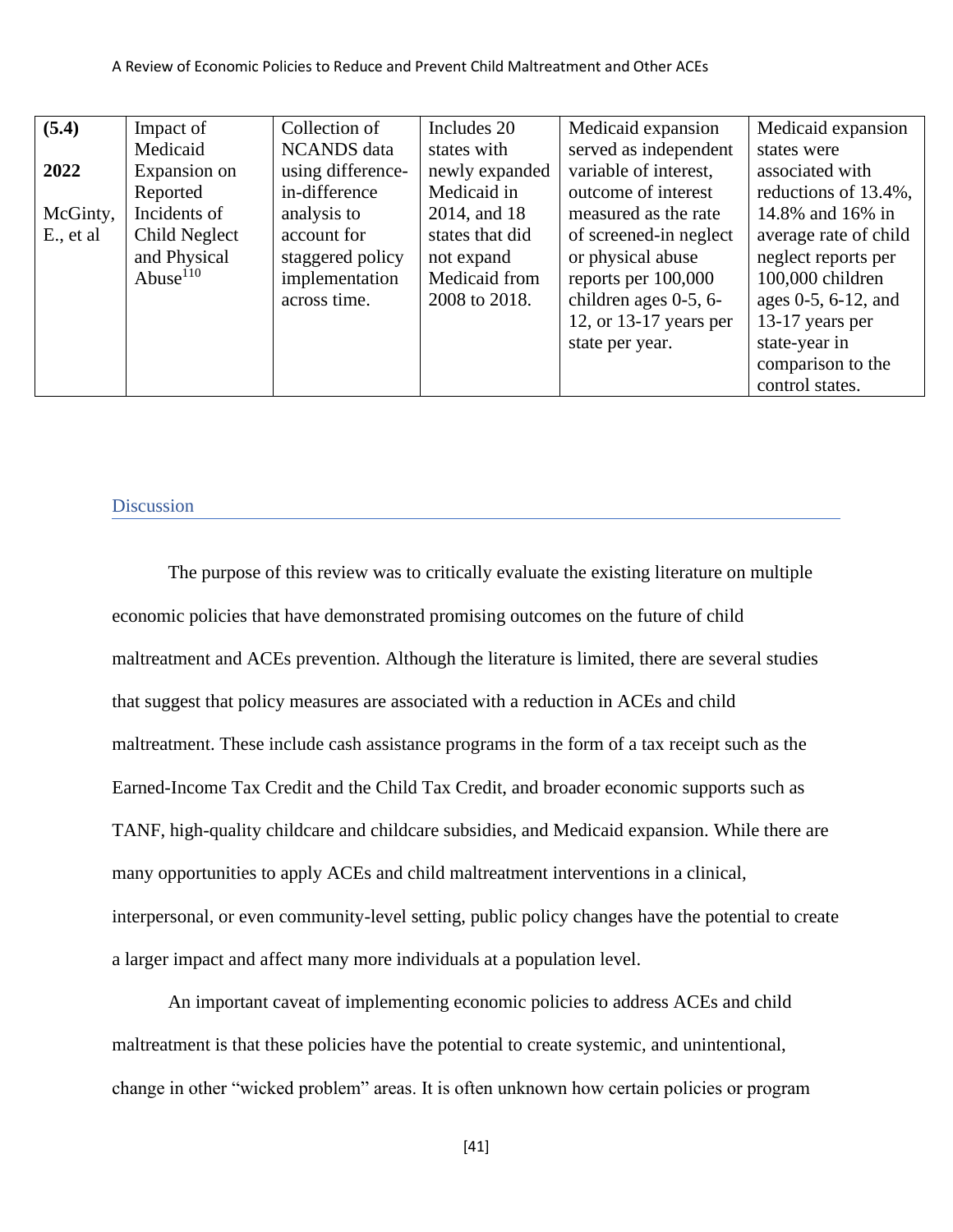interact with one another, as studies to determine these types of causal interactions are limited or non-existent.<sup>113</sup> The concept of Wicked Problems was first introduced in Rittel and Webber's seminal 1973 article "Dilemmas in a General Theory of Planning." Therein, they describe that policy problems (and their solutions) are not clear-cut, and although well intentioned, are often accompanied by unintended consequences and implicated in other socioeconomic issues.<sup>114,115</sup> Whereas traditionally scientific problems are rooted in knowledge, social problems tend to be tied to values.<sup>114</sup> The causal relationship between economic policies and their impact on child maltreatment and ACEs is not yet well understood. It is important to recognize that only a subset of families eligible for certain economic supports apply for, receive, or use these benefits.<sup>42</sup> Interventions designed to facilitate outreach and increase access and utilization of services provided by these policies should also be considered.

Additionally, these studies have not been evaluated for their effects on other policies or programs related to child maltreatment and ACEs, and they do not adequately capture the multiple variables at the individual, community, or societal level that could confound these results.<sup>42</sup> Research has demonstrated that during the Great Recession, some states saw an increase in TANF caseloads alongside increases in child neglect cases, whereas in other states, there was an inverse relationship between TANF caseloads and child neglect cases, suggesting that economic policies should be considered more narrowly in a regional context to provide more equitable support where it is most needed.<sup>116</sup> Therefore, it is essential that the implementation of policy in response to social ailments is grounded in the best available evidence, and that policy makers are able to identify approaches that are adaptable and best suited to address these types of social problems.

[42]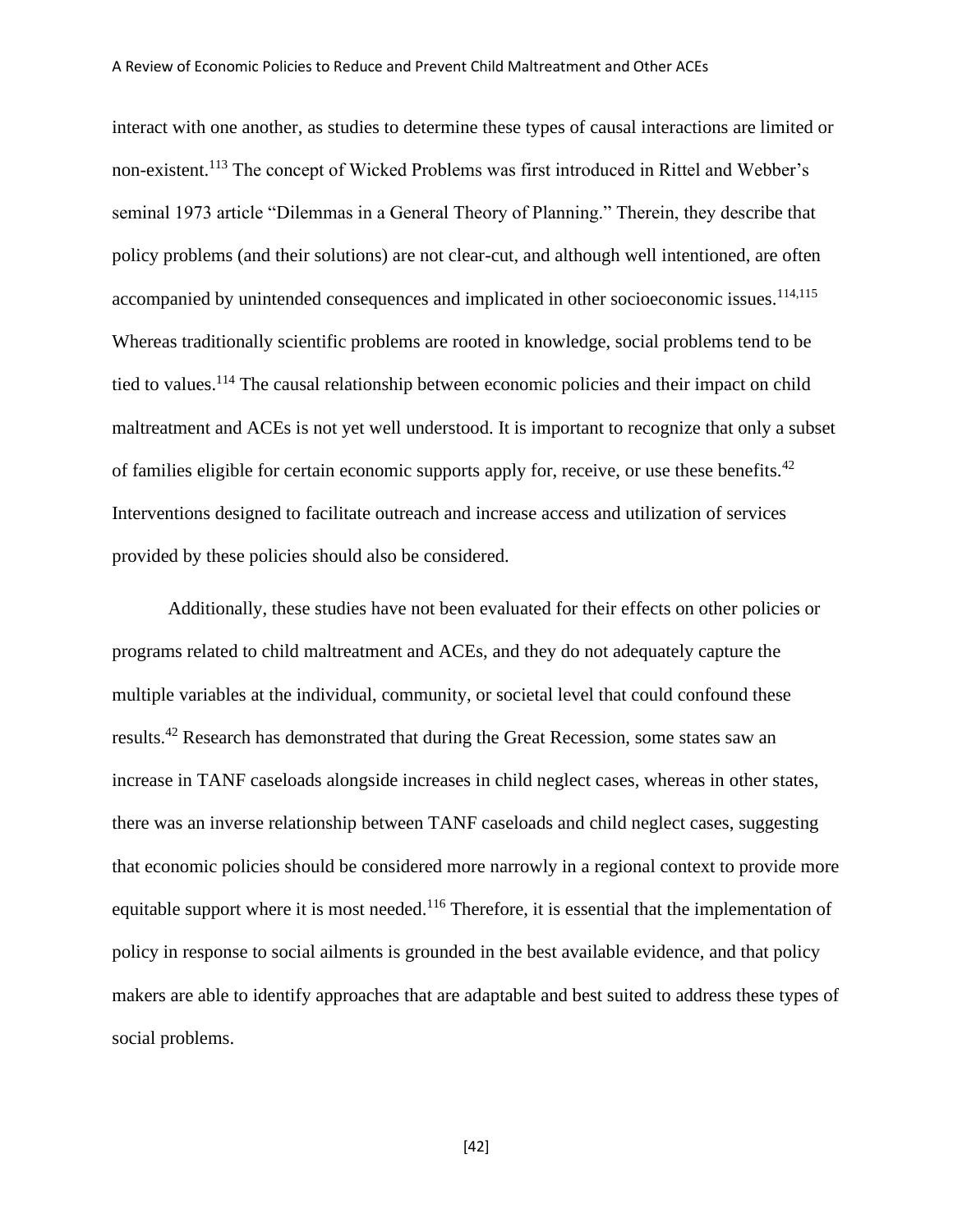Because of a lack rigorous studies that appropriately evaluate the broader impact of potential economic interventions to reduce or prevent ACEs, there continues to be a gap in evidence-based policy. Relevant and timely data will be critical towards identifying these policy gaps, making recommendations based on the best available evidence, and understanding how policy can and should be modified to adapt to specific contexts.<sup>41</sup> While addressing potential policy gaps, researchers, advocates, and policy makers should consider the impact of multiple programs, activities, and policies that can work in tandem with one another to achieve the best possible outcome for children and families.<sup>1</sup> It has been consistently demonstrated that safe, stable, nurturing relationships and environments contribute to positive childhood experiences and mitigate the impacts and risk factors associated with ACEs and maltreatment, $117$  so public policy should be drafted and implemented in such a way that it makes these types of environments more accessible and impactful.

#### <span id="page-43-0"></span>Limitations and Implications

It is unclear what effect these economic policies have on other ACEs not related to child maltreatment and abuse, other than demonstrating an effect on reducing poverty, which is a major risk factor for ACEs, and child neglect, specifically. At the state level, there are wide variations in economic support for families that would benefit, such as generosity, eligibility, and other work or time-related requirements. Because of these differences, and the lack of heterogeneity in income, demographics, age, and potential risk factors across states, some characteristics of a policy might be inapplicable in certain contexts, demonstrating mixed results in comparative populations. This literature review recognizes that a larger body of literature on various economic policies to reduce and prevent ACEs and child maltreatment is still emerging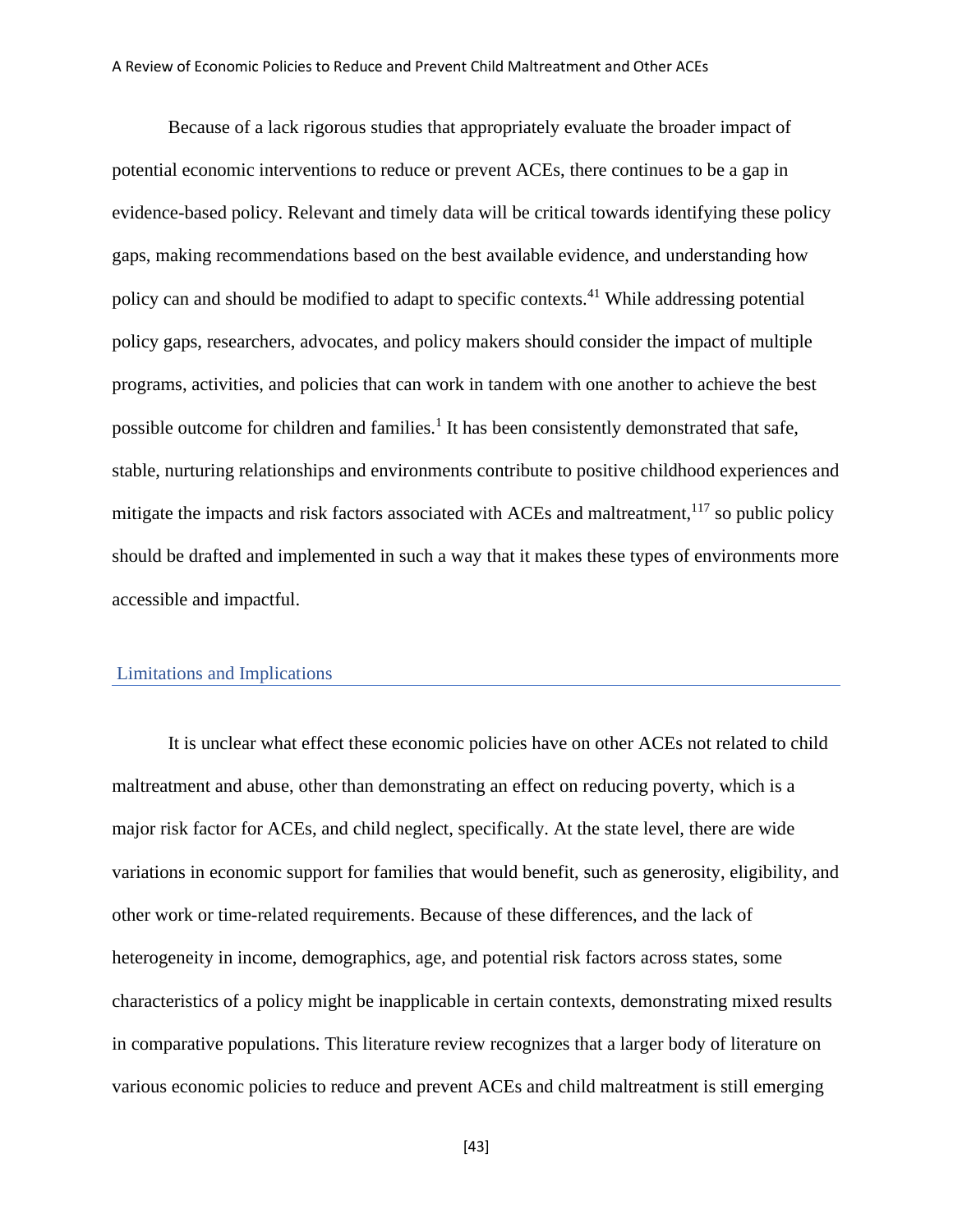but does suggest that certain changes in economic policies at the federal and state-level can reduce child maltreatment and other ACEs.

While this review provides some evidence of the effectiveness of economic policies to reduce and prevent child maltreatment and ACEs, economic policies must also support, and work with, a broad range of other evidence-based preventative services, such as home visitation programs, access to health services, promotion of healthy community norms, and other evidenced-based programs for parents and caregivers.<sup>7,50</sup> However, broader economic policies can reinforce emerging efforts to improve population health equity and the social determinants of health.<sup>50</sup>

As mentioned, not every eligible family for these economic benefits applies for or receives them. In 2020, for every 100 families in poverty across the U.S, only 21% received TANF cash assistance, currently the lowest "TANF-to-poverty" ratio since the beginning of the program.<sup>118</sup> Access to programs like TANF and EITC vary greatly across states, and is largely dependent on where people live. States have leverage to create barriers to accessing TANF, and there are no federal minimum eligibility requirements.<sup>118</sup> Currently, the federal government, 30 states, and the District of Columbia have their own EITC, but some states have a refundable credit, whereas others have a nonrefundable credit.<sup>119</sup> There are also large differences in the percent of the federal EITC that states provide, ranging from 55% in D.C to 3% in Montana.<sup>119</sup> Additionally, 12 states have not yet adopted Medicaid, although expansion is associated with reductions in reported child neglect.<sup>18,120</sup> Positive health outcomes as a result of these economic policies are largely contingent on the access and utilization of eligible policy recipients.

In 2019, Bellis and colleagues approximated that a 10% reduction in the prevalence of ACEs could equate to a savings equal to three million DALYs, or \$105 billion across both

[44]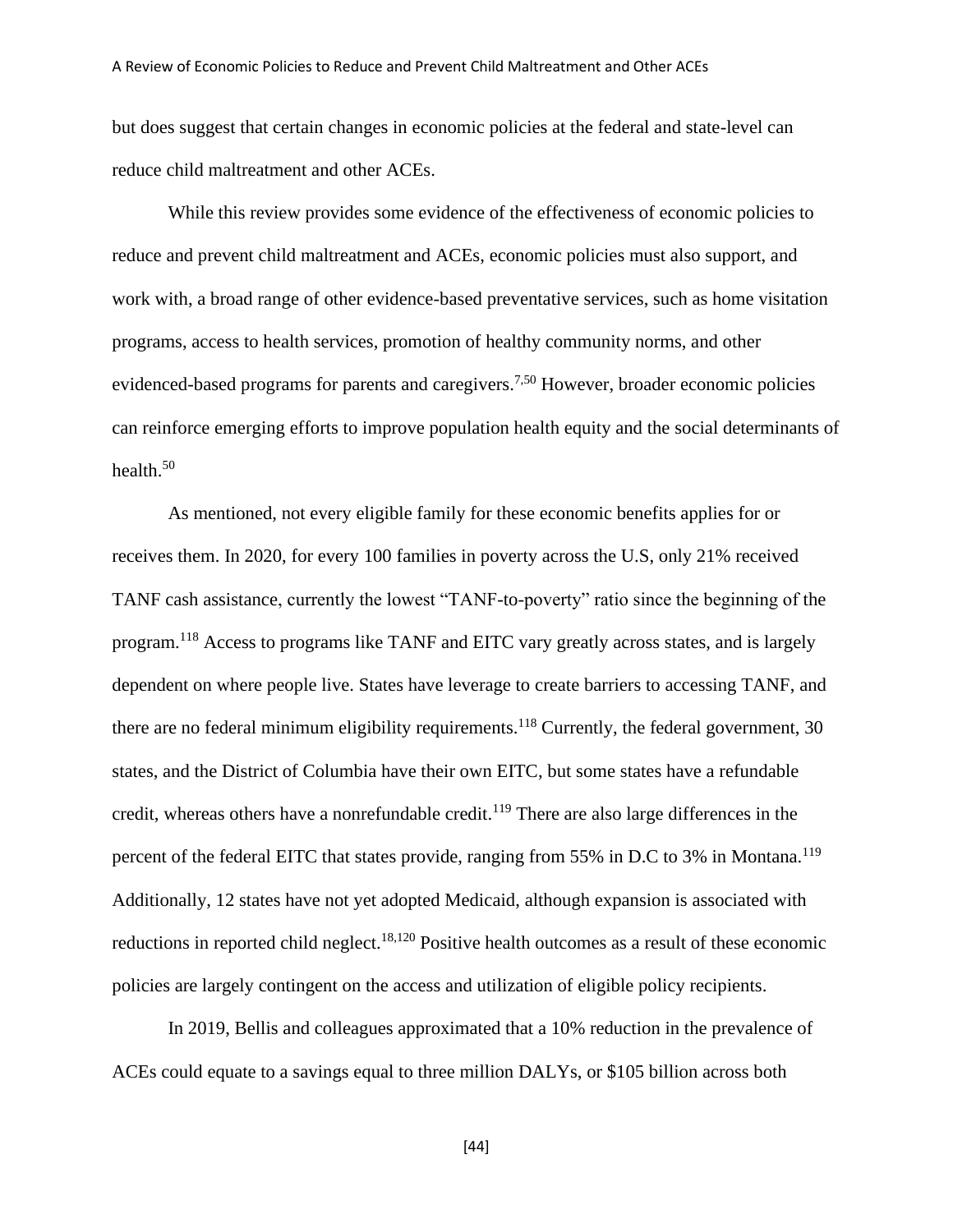continents.<sup>121</sup> In North America, ACEs cost \$748 billion annually, which is almost 4% of the North American gross domestic product.<sup>121</sup> ACEs are linked to adult health-related quality of life, with an estimated 2.76 times higher rate of developing any disease before the age of seventy for those with 4 or more ACEs.<sup>122,123</sup> Child maltreatment and ACEs, as an almost exclusively preventable public health problem, should be of first concern, and policy, not just traditionally health-related policy, should reflect that.<sup>121</sup> Since the causes of ACEs and child maltreatment are multifactorial, solutions must come from sectors other than just healthcare and public health.<sup>124</sup> A concerted effort to reduce ACEs and child maltreatment by identifying and mitigating associated risk factors, such as poverty, has the potential to create significant and sustained benefits for society.

Gaps in the literature still exist, and there is mixed evidence on the efficacy and costeffectiveness of some economic policies. Strong, methodically rigorous research should form the backbone of any state or federal economic policy implementation on ACEs and child maltreatment prevention. When funding and implementing complex economic policies, there should be demonstrated, positive results that sufficiently support the policy with health equity in mind. <sup>7</sup> Despite this review's limitations, it provides strong support for federal and state-level economic policies to prevent and mitigate adverse childhood experiences in the U.S.

[45]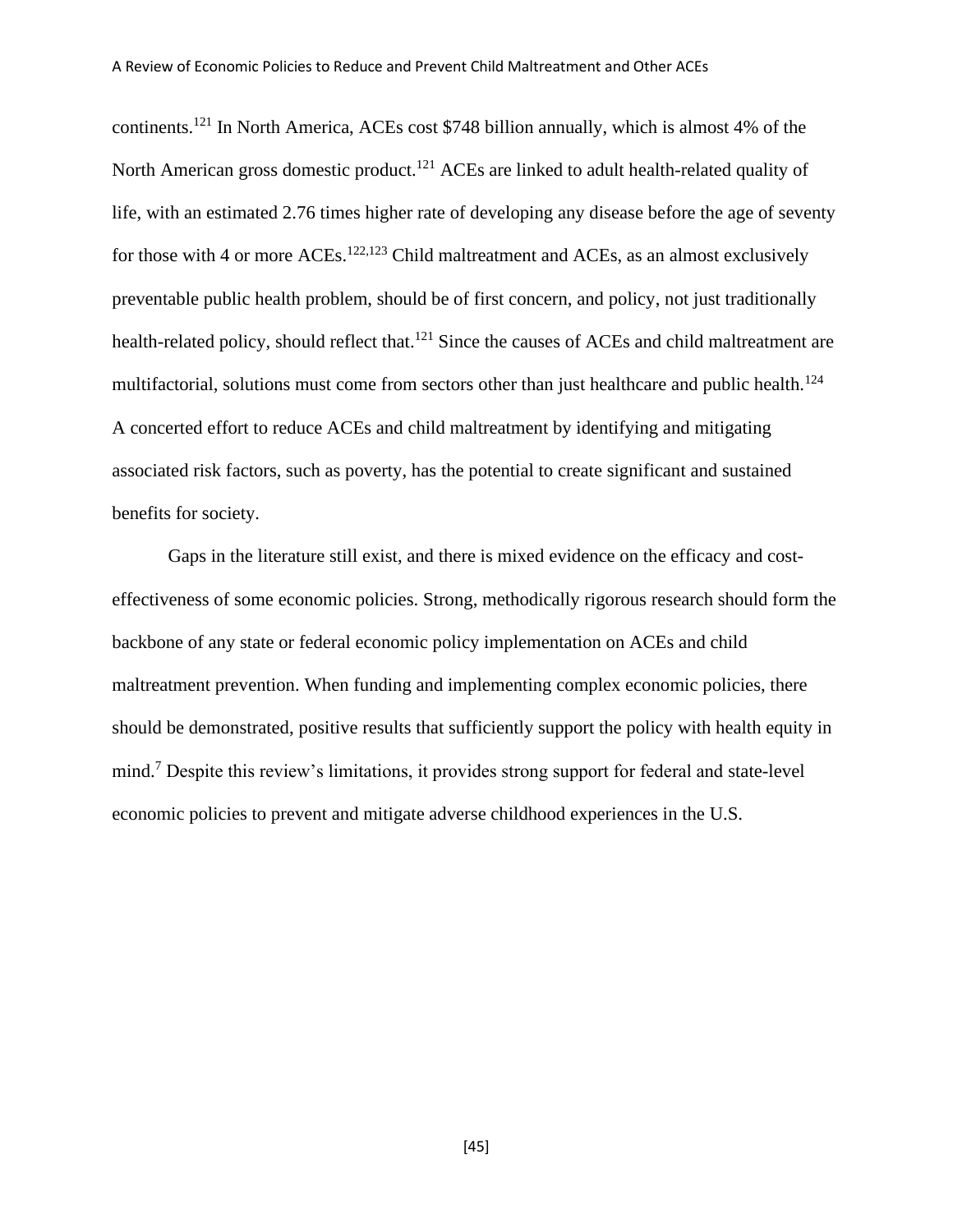#### <span id="page-46-0"></span>Eligibility Requirements and Benefits

The eligibility requirements and benefits associated with each economic policy are provided in tables below. Apart from the EITC program table and the minimum wage figure, all other economic policies reflect Georgia's eligibility and requirements and receipt of benefits. Georgia does not currently have a state-level EITC program, and Georgia's minimum wage rate for 2022 is \$5.15 per hour, except for employers subject to the Fair Labor Standards Act who must pay the \$7.25 Federal minimum wage. Georgia was chosen as an example because the criteria for eligibility requirements and benefits differ by state for each program.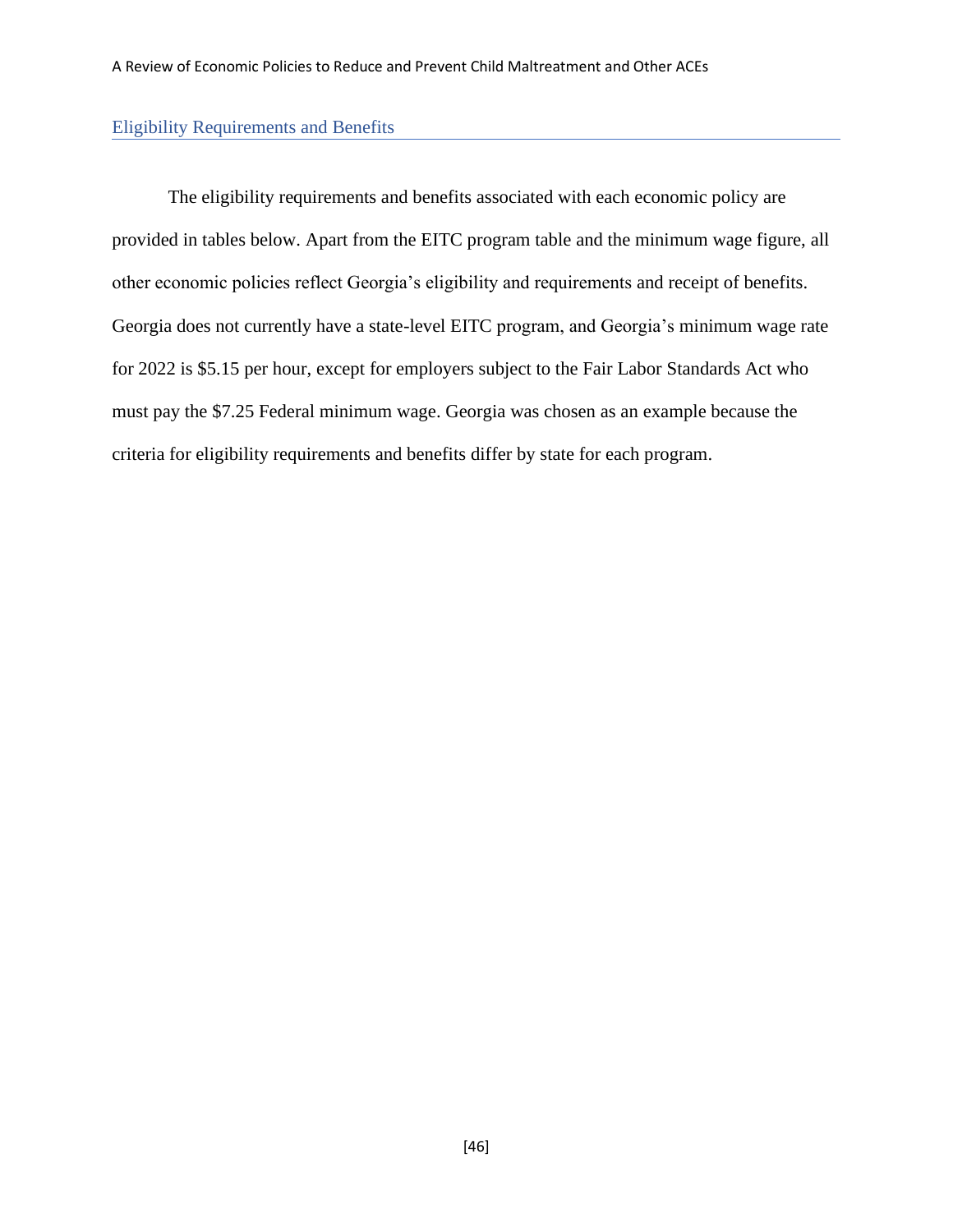# *EITC Table*

Federal 2019 Earned Income Tax Credit Parameters (filing single)<sup>56</sup>

State-level EITC eligibility and benefits vary.

|                  | <b>Phase-in</b> | <b>Maximum Credit</b><br><b>Amount</b> | <b>Phase-out</b> |
|------------------|-----------------|----------------------------------------|------------------|
| <b>Childless</b> | \$6,920         | \$529                                  | \$15,570         |
| 1 Child          | \$10,370        | \$3,526                                | \$41,094         |
| 2 Children       | \$14,570        | \$5,828                                | \$46,703         |
| $>2$ Children    | \$14,570        | \$6,557                                | \$50,162         |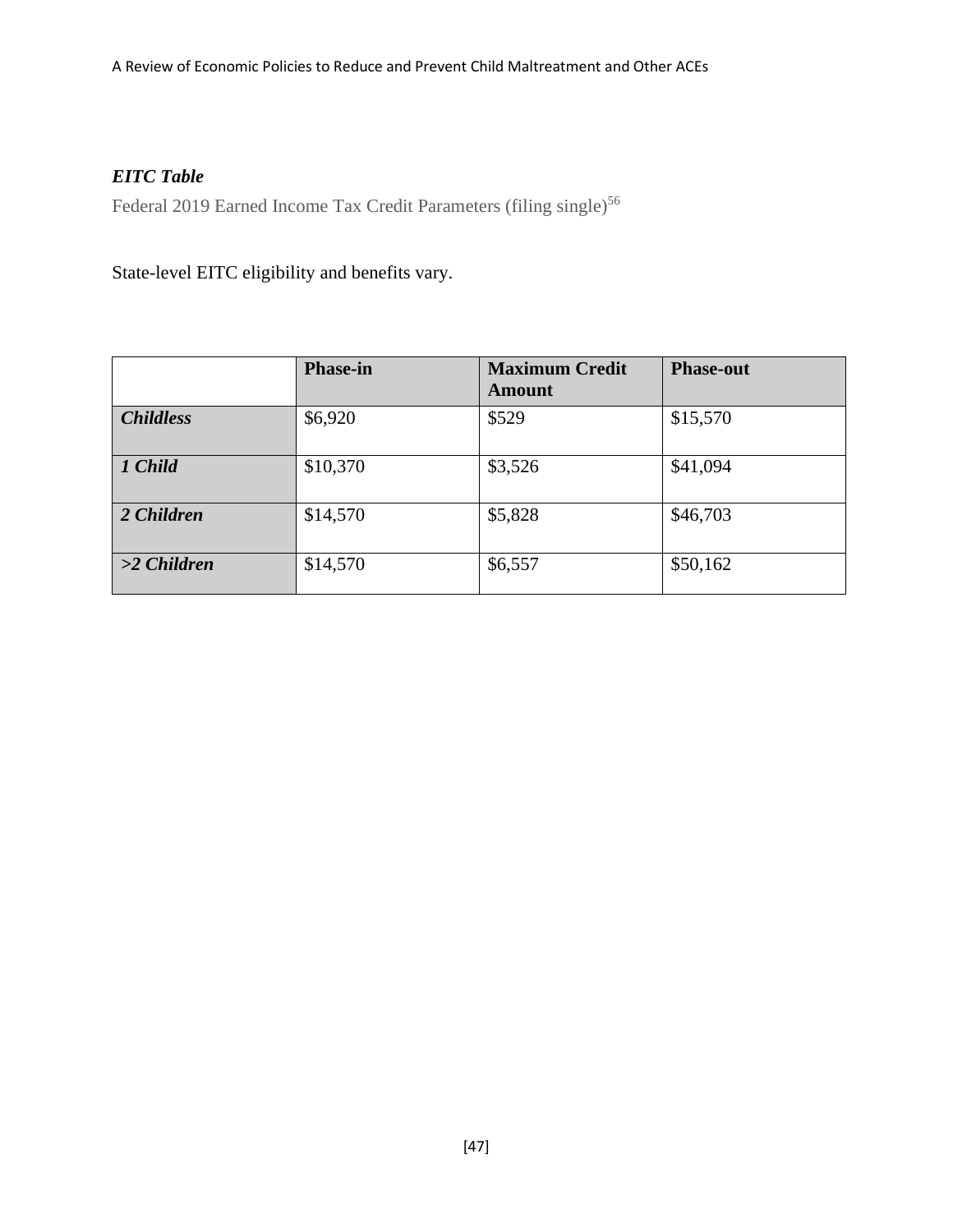# *TANF*

**TANF Eligibility in Georgia<sup>125</sup>**

| Age                                             | Child less than 18 years of age, or 19 years if they are a full-time<br>student.                                                                                                              |  |
|-------------------------------------------------|-----------------------------------------------------------------------------------------------------------------------------------------------------------------------------------------------|--|
| <b>Application for Other</b><br><b>Benefits</b> | TANF recipient must apply for and accept other benefits for which<br>they are eligible, such as Supplemental Security Insurance (SSI) or<br><b>Child Support</b>                              |  |
| <b>Citizenship</b>                              | Recipient must be U.S citizen or lawful resident alien                                                                                                                                        |  |
| <b>Deprivation</b>                              | Child must be deprived due to: (1) continued absence of at least<br>one parent from the home (2) physical or mental incapacity of at<br>least one parent (3) death of a parent                |  |
| <b>Enumeration</b>                              | All "assistance unit members" must have or apply for a Social<br>Security number                                                                                                              |  |
| <b>School Attendance</b>                        | Children ages 6-17 who have not previously graduated from high<br>school or who have not received a certificate of high school<br>equivalency must attend school with satisfactory attendance |  |
| <b>Immunized</b>                                | All preschool children must be immunized                                                                                                                                                      |  |
| <b>Income</b>                                   | Net income must be below certain established limits, adjusted for<br>"assistance unit members"                                                                                                |  |
| <b>Lifetime Limits</b>                          | Limited to 48 months in a lifetime, and can be extended if justified<br>due to certain hardships such as domestic violence or mental<br>incapacity                                            |  |
| <b>Paternity</b>                                | Assistance unit members must establish paternity—paternity of<br>child established at application, and whenever a child is added to<br>an active case                                         |  |
| <b>Work Requirement</b>                         | All adult recipients have a work requirement, required to<br>participate in work-related activities or training for at least 30<br>hours weekly                                               |  |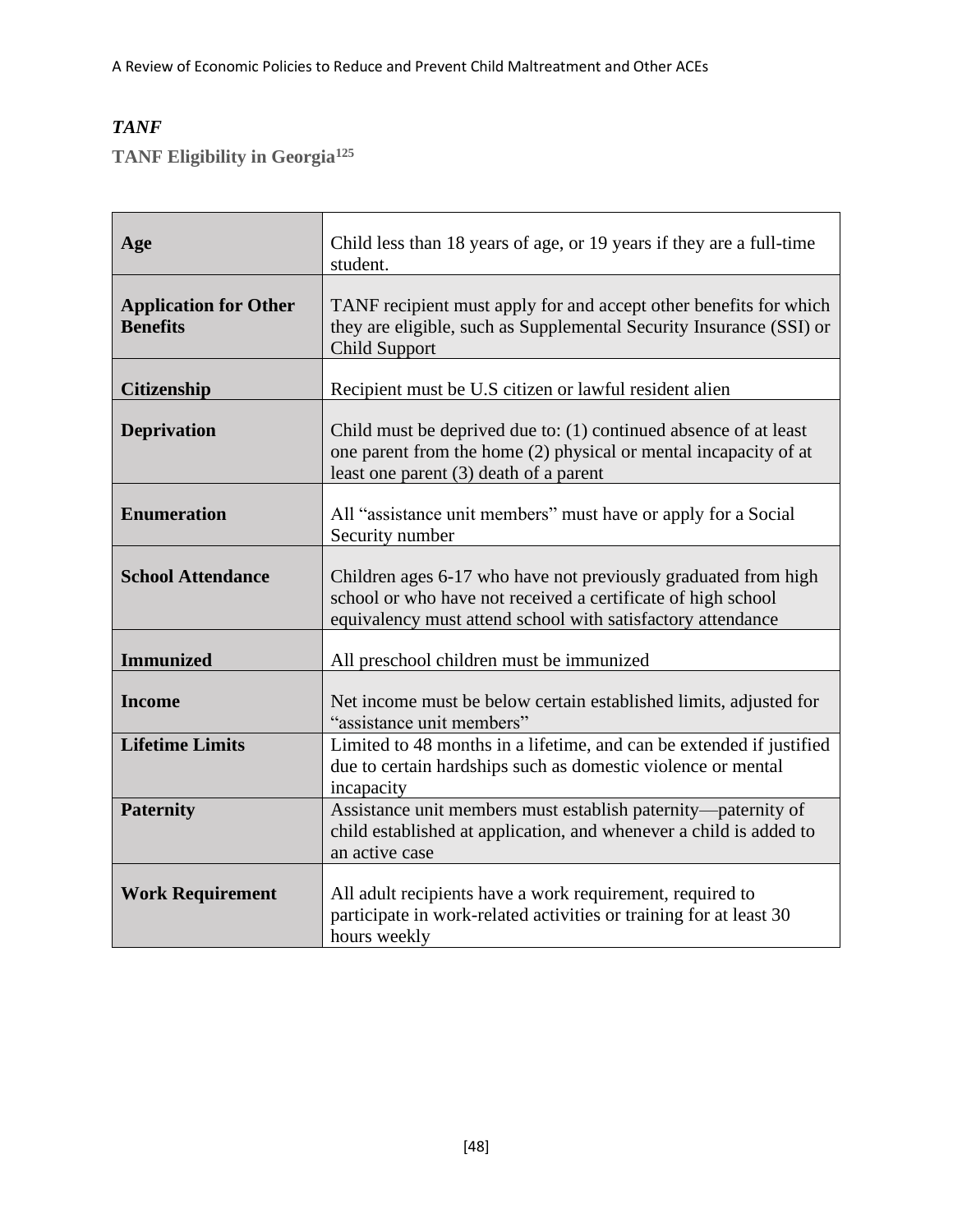# *Head Start and Early Head Start*

**Eligibility in Georgia<sup>126</sup>**

| <b>Eligibility Requirements</b>                                                    | Ages $0-5$<br>Low-income families<br>Children in foster care, homeless children, children<br>receiving TANF are also eligible for Head Start,<br>regardless of income<br>Children may be enrolled from families about the<br>Poverty Guidelines in certain cases<br>Pregnant women may also be eligible for Early Head<br><b>Start</b> |
|------------------------------------------------------------------------------------|----------------------------------------------------------------------------------------------------------------------------------------------------------------------------------------------------------------------------------------------------------------------------------------------------------------------------------------|
| <b>Income Requirements per</b><br>individuals in a household<br>(before taxes)     | 1 member: \$13,590<br>2 members: \$18,310                                                                                                                                                                                                                                                                                              |
| *For households with more<br>than eight people, an<br>additional \$4,720 is added. | <b>3 members: \$23,030</b>                                                                                                                                                                                                                                                                                                             |
|                                                                                    | <b>4 members: \$27,750</b>                                                                                                                                                                                                                                                                                                             |
|                                                                                    | 5 members: \$32,470                                                                                                                                                                                                                                                                                                                    |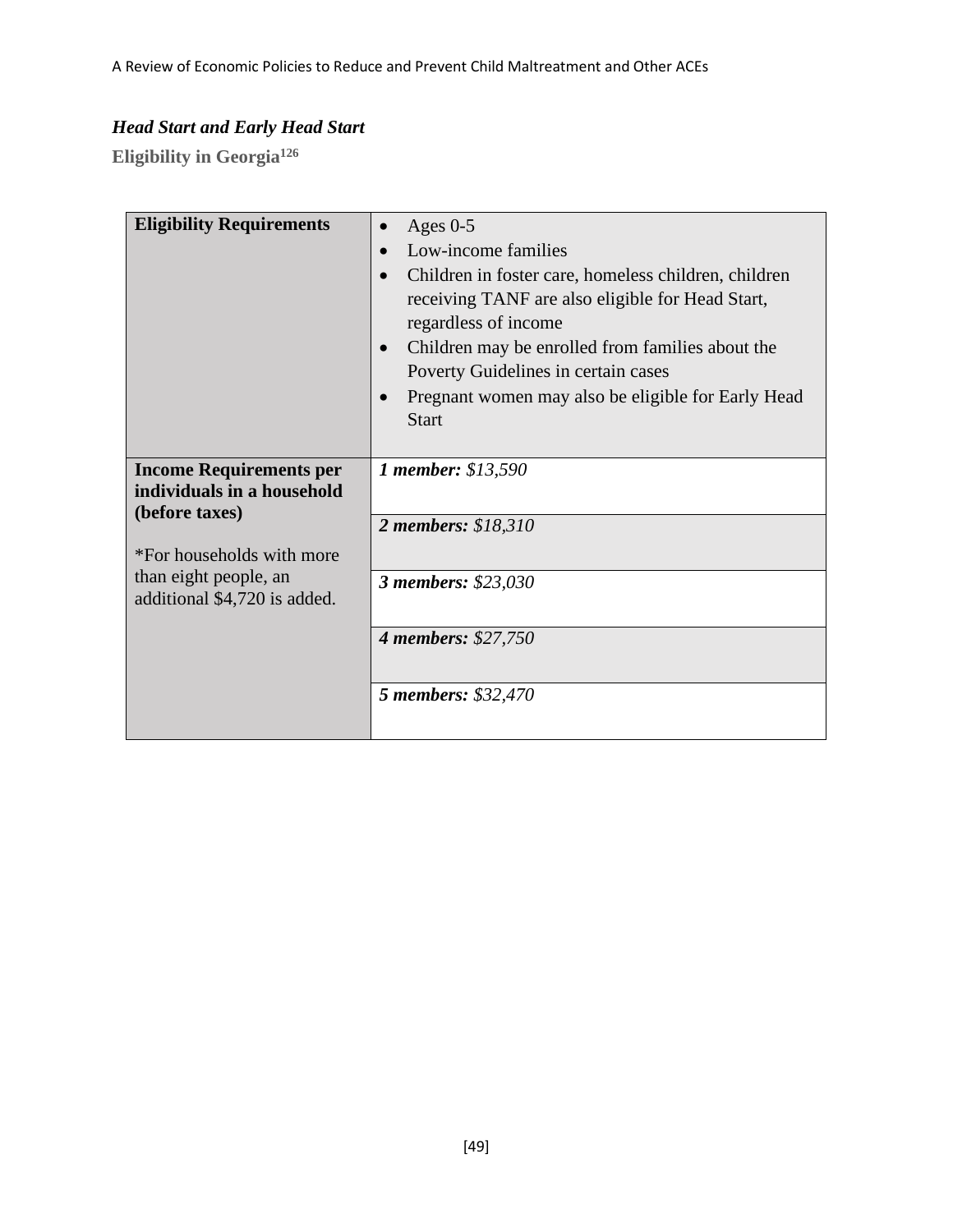*U.S Minimum Wage Increases - 2022*

**Maine** N.H. Vt. Wash. Mont. Minn. III. Wis. Mich. N.Y. R.I. Mass. daho N.D. Ore. Nev. Wyo. **S.D.** lowa Ind. Ohio Pa. **N.J.** Conn. Calif. **Utah** Colo. Neb. Mo. W.Va. Va. Md. Del. Ky. Ariz. N.M. Kan. Ark. N.C. S.C. D.C. Tenn. Okla. La. Miss. Ala. Ga. Alaska Hawaii **Texas** Fla. Uses federal \$7.25 min. wage Higher than fed. min. wage, no increase Inflation adjustment Legislation Ballot measure

States with minimum wage increases effective January 1, 2022, by type of increase

1

<sup>1</sup> Economic Policy Institute. *Minimum Wage Workers in 21 States Got a Raise on New Year's Day. https://www.epi.org/blog/states-minimum-wage-increases-jan-2022*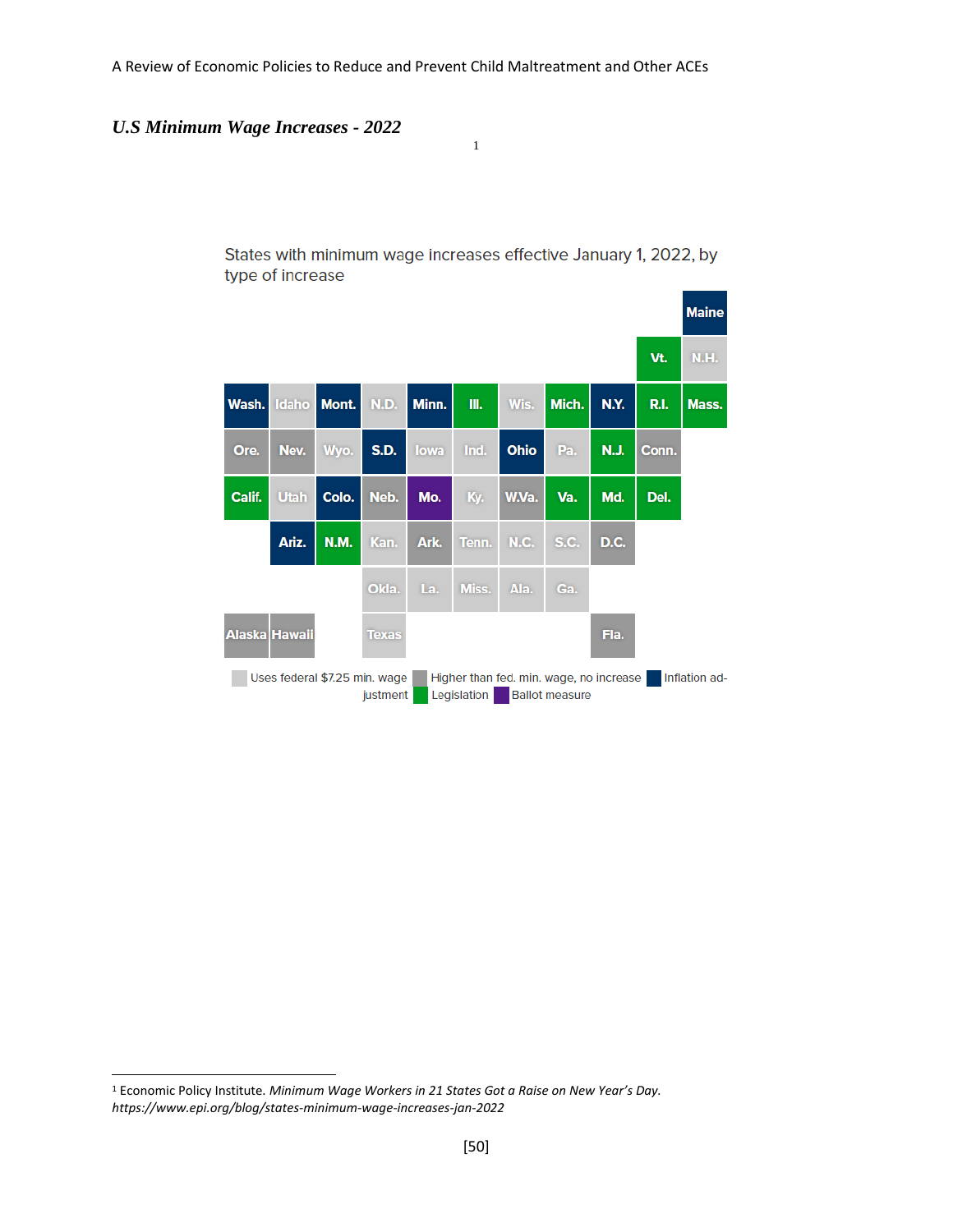# *Medicaid*

**Medicaid Eligibility in Georgia, 2022<sup>127</sup>**

| Resident of the state of Georgia and a U.S national<br>$\bullet$<br>citizen, permanent resident, or legal alien ij need of<br>healthcare and insurance assistance with low or very<br>low-income. You must also be one of the following:<br>Pregnant, or<br>Responsible for a child 18 years or younger, or<br>Blind, or<br>$\bullet$<br>Have a disability or family member in household with<br>disability.<br>Be 65 years of age or older. |
|----------------------------------------------------------------------------------------------------------------------------------------------------------------------------------------------------------------------------------------------------------------------------------------------------------------------------------------------------------------------------------------------------------------------------------------------|
| 1 member: \$33,568<br>2 members: \$45,226<br>3 members: \$56,885                                                                                                                                                                                                                                                                                                                                                                             |
| 4 members: \$68,543<br>5 members: \$80,201                                                                                                                                                                                                                                                                                                                                                                                                   |
|                                                                                                                                                                                                                                                                                                                                                                                                                                              |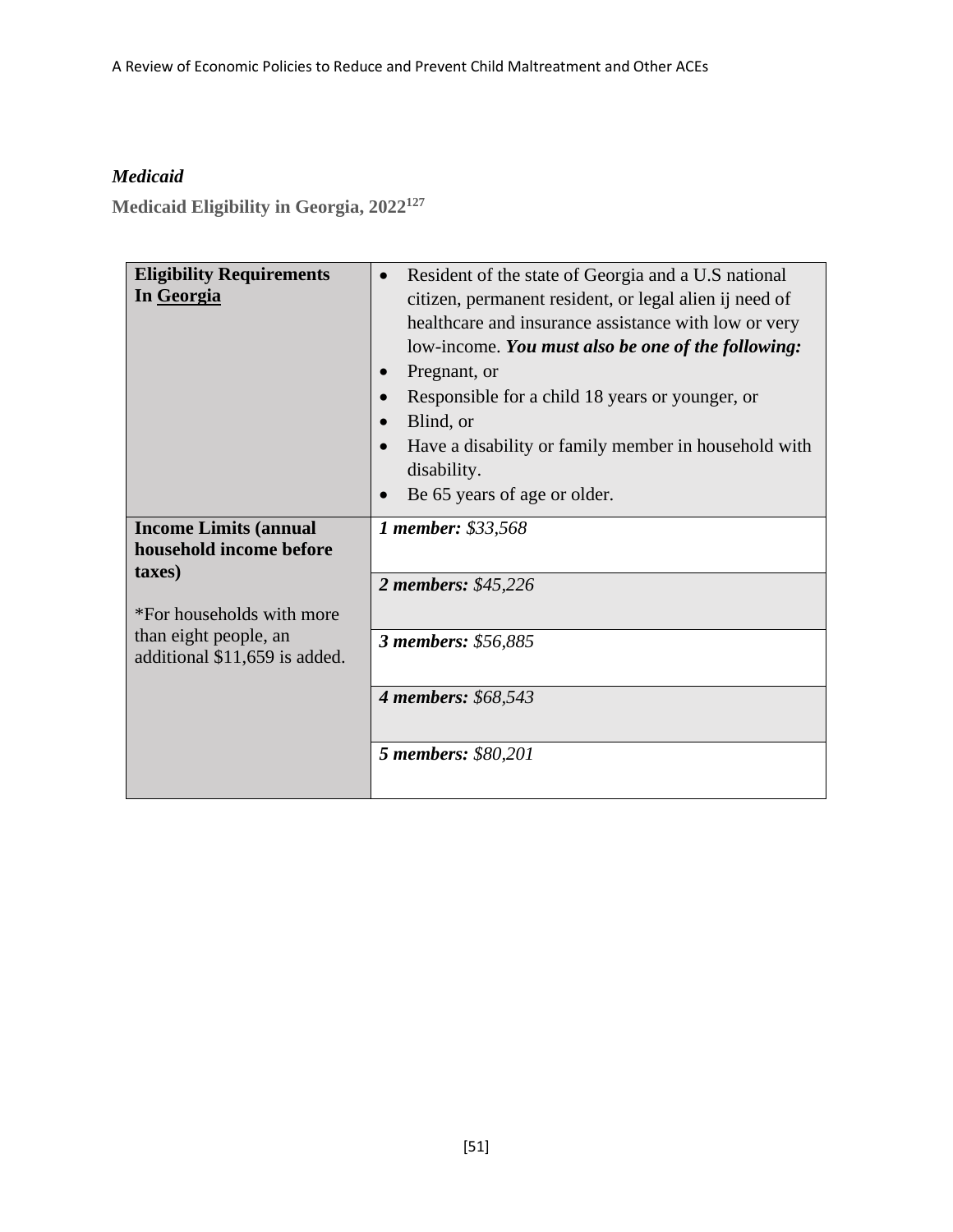#### <span id="page-52-0"></span>References

- 1. Centers for Disease Control and Prevention. Preventing Adverse Childhood Experiences (ACEs): Leveraging the Best Available Evidence. Centers for Disease Control and Prevention. [https://www.cdc.gov/violenceprevention/pdf/preventingACES.pdf.](https://www.cdc.gov/violenceprevention/pdf/preventingACES.pdf) Published 2019. Accessed December 8th, 2021.
- 2. Centers for Disease Control and Prevention. Preventing Adverse Childhood Experiences: Fast Facts. Division of Violence Prevention. [https://www.cdc.gov/violenceprevention/aces/fastfact.html.](https://www.cdc.gov/violenceprevention/aces/fastfact.html) Published 2021. Updated April 6, 2021. Accessed2021.
- 3. Centers for Disease Control and Prevention. Adverse Childhood Experiences: Vital Signs. [https://www.cdc.gov/vitalsigns/aces/index.html.](https://www.cdc.gov/vitalsigns/aces/index.html) Published 2019. Accessed March 11th, 2022.
- 4. Felitti VJ, Anda RF, Nordenberg D, et al. Relationship of Childhood Abuse and Household Dysfunction to Many of the Leading Causes of Death in Adults: The Adverse Childhood Experiences (ACE) Study,. *American Journal of Preventive Medicine.*  1998;14(4):245-258.
- 5. National Research Council. *New Directions in Child Abuse and Neglect Research.* National Academies Press; 2014.
- 6. Cooper K, Stewart K. Does Household Income Affect Children's Outcomes? A Systematic Review of the Evidence. *Child Indicators Research.* 2021;14(3):981-1005.
- 7. Centers for Disease Control and Prevention. *Essentials for Childhood: Creating Safe, Stable, Nurturing Relationships and Environments for All Children.* Division of Violence Prevention: National Center for Injury Prevention and Control.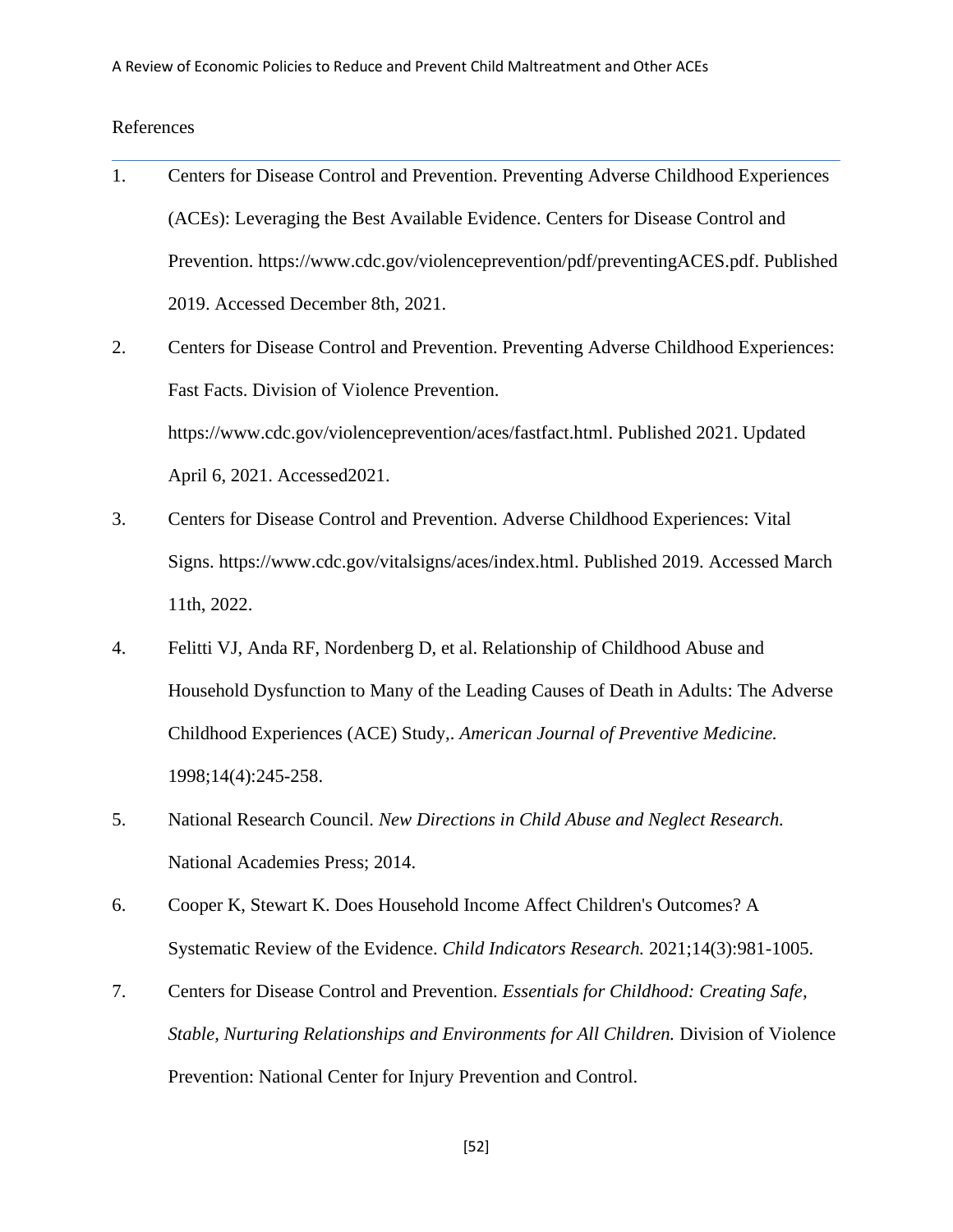- 8. Srivastav A, Spencer M, Strompolis M, et al. Exploring Practitioner and Policymaker Perspectives on Public Health Approaches to Address Adverse Childhood Experiences (ACEs) in South Carolina. *Child Abuse & Neglect.* 2020;102.
- 9. Portwood SG, Lawler MJ, Roberts MC. Science, Practice, and Policy Related to Adverse Childhood Experiences: Framing the Conversation. *American Psychologist.*  2021;76(2):181.
- 10. Center on the Developing Child. ACEs and Toxic Stress: Frequently Asked Questions. Harvard University. [https://developingchild.harvard.edu/resources/aces-and-toxic-stress](https://developingchild.harvard.edu/resources/aces-and-toxic-stress-frequently-asked-questions/)[frequently-asked-questions/.](https://developingchild.harvard.edu/resources/aces-and-toxic-stress-frequently-asked-questions/) Accessed December 14th, 2021.
- 11. Shonkoff JP, Garner AS, Siegel BS, et al. The Lifelong Effects of Early Childhood Adversity and Toxic Stress. *Pediatrics.* 2012;129(1):e232-e246.
- 12. National Research Council. *From Neurons to Neighborhoods: The Science of Early Childhood Development.* Washington, DC: The National Academies Press; 2000.
- 13. Sacks V, Murphey D, Moore K. *Adverse Childhood Experiences: National and State Level Prevalence.* 2014.
- 14. Pascoe JM, Wood DL, Duffee JH, Kuo A. Mediators and Adverse Effects of Child Poverty in the United States. *Pediatrics.* 2016;137(4).
- 15. Crockenberg SB. Infant Irritability, Mother Responsiveness, and Social Support Influences on the Security of Infant-Mother Attachment. *Child development.* 1981:857- 865.
- 16. Felitti VJ, Anda RF. The Hidden Epidemic: The Impact of Early Life Trauma on Health and Disease. In: Vermetten RLE, ed: Cambridge University Press; 2009.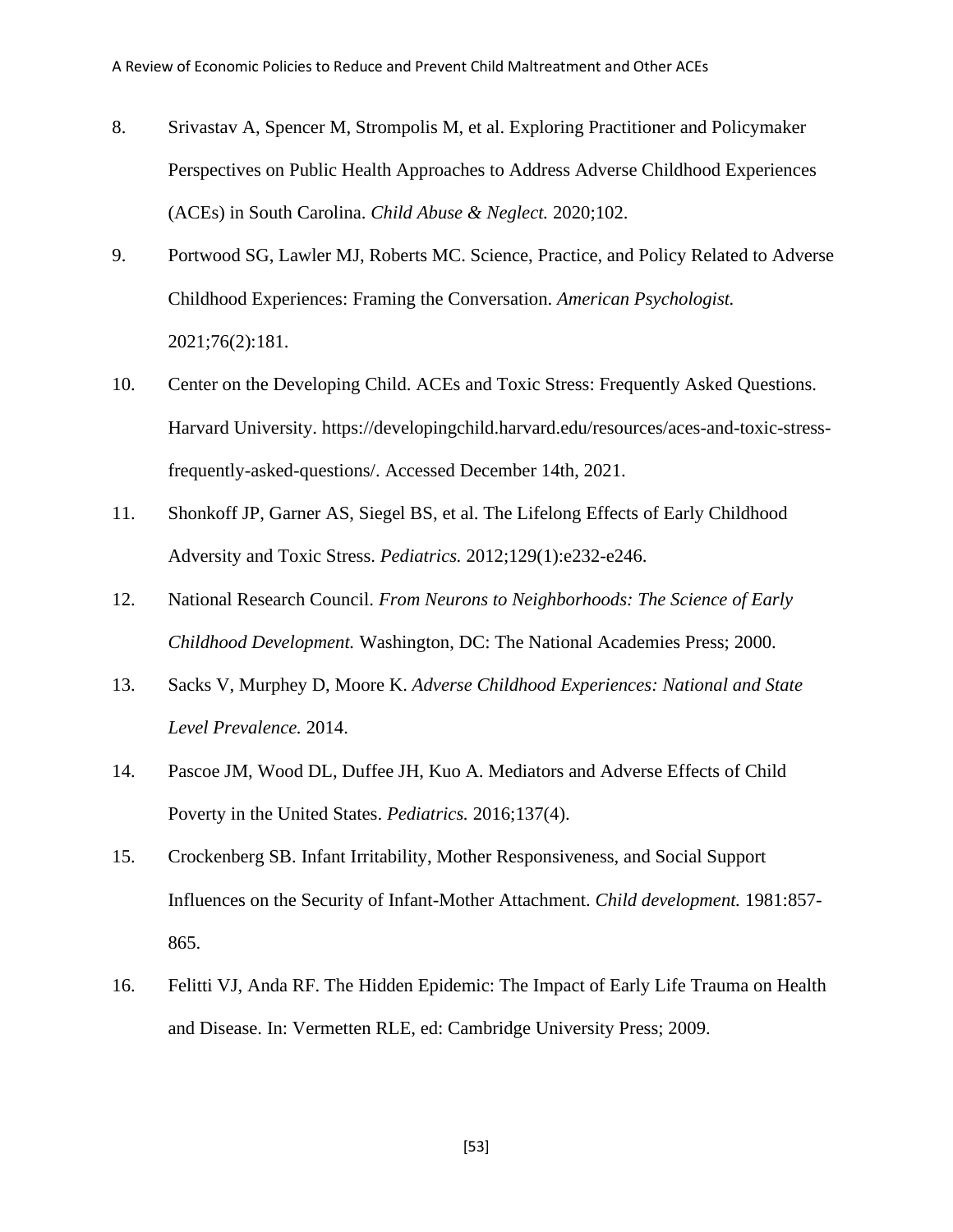- 17. Felitti VJ. The Relation Between Adverse Childhood Experiences and Adult Health: Turning Gold into Lead. *Perm J.* 2002;6(1):44-47.
- 18. Brown EC, Garrison MM, Bao H, Qu P, Jenny C, Rowhani-Rahbar A. Assessment of Rates of Child Maltreatment in States with Medicaid Expansion vs States Without Medicaid Expansion. *JAMA network open.* 2019;2(6):e195529-e195529.
- 19. Leitch L. Action Steps Using ACEs and Trauma-Informed Care: a Resilience Model. *Health Justice.* 2017;5(1):5.
- 20. Knifton L, Inglis G. Poverty and Mental Health: Policy, Practice and Research Implications. *BJPsych Bull.* 2020;44(5):193-196.
- 21. Walsh D, McCartney G, Smith M, Armour G. Relationship Between Childhood Socioeconomic Position and Adverse Childhood Experiences (ACEs): a Systematic Review. *Journal of epidemiology and community health.* 2019;73(12):1087-1093.
- 22. Larkin H, Shields JJ, Anda RF. The Health and Social Consequences of Adverse Childhood Experiences (ACE) Across the Lifespan: An Introduction to Prevention and Intervention in the Community. *Journal of Prevention & Intervention in the Community.*  2012;40(4):263-270.
- 23. Bywaters P, Bunting L, Davidson G, et al. The Relationship Between Poverty, Child Abuse and Neglect: An Evidence Review. *UK: Joseph Rowntree Foundation.* 2016.
- 24. Gupta A. Poverty and Child Neglect–the Elephant in the Room? *Families, Relationships and Societies.* 2017;6(1):21-36.
- 25. Bellis MA, Hughes K, Ford K, Ramos Rodriguez G, Sethi D, Passmore J. Life Course Health Consequences and Annual Costs of Adverse Childhood Experiences Ccross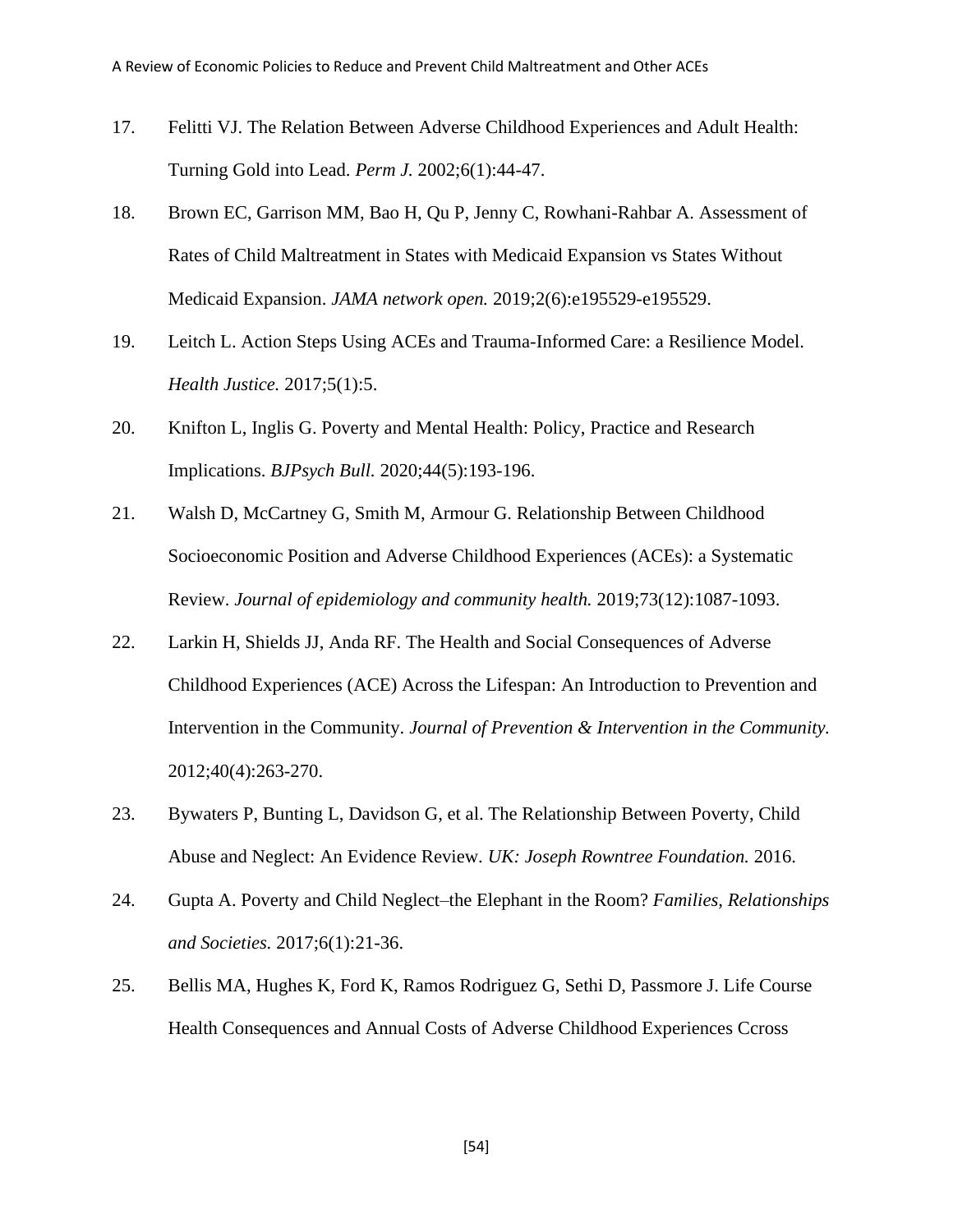Europe and North America: a Systematic Review and Meta-Analysis. *Lancet Public Health.* 2019;4(10):e517-e528.

- 26. Merrick MT, Ford DC, Ports KA, Guinn AS. Prevalence of Adverse Childhood Experiences From the 2011-2014 Behavioral Risk Factor Surveillance System in 23 States. *JAMA Pediatr.* 2018;172(11):1038-1044.
- 27. Pelton LH. The Continuing Role of Material Factors in Child Maltreatment and Placement. *Child Abuse & Neglect.* 2015;41:30-39.
- 28. SmithBattle L, Loman DG, Yoo JH, Cibulka N, Rariden C. Evidence for Revising the Adverse Childhood Experiences Screening Tool: a Scoping Review. *Journal of Child & Adolescent Trauma.* 2022;15(1):89-103.
- 29. Karatekin C, Hill M. Expanding the Original Definition of Adverse Childhood Experiences (ACEs). *J Child Adolesc Trauma.* 2019;12(3):289-306.
- 30. Finkelhor D, Shattuck A, Turner H, Hamby S. A Revised Inventory of Adverse Childhood Experiences. *Child Abuse & Neglect.* 2015;48:13-21.
- 31. Amato PR, Keith B. Parental Divorce and the Well-Being of Children: a Meta-Analysis. *Psychological bulletin.* 1991;110(1):26.
- 32. Afifi TO. Considerations for Expanding the Definition of ACEs. In: Asmundson GJG, Afifi TO, eds. *Adverse Childhood Experiences.* Academic Press; 2020:35-44.
- 33. Schickedanz AB, Escarce JJ, Halfon N, Sastry N, Chung PJ. Adverse Childhood Experiences and Household Out-of-Pocket Healthcare Costs. *Am J Prev Med.*  2019;56(5):698-707.
- 34. Alcalá HE, Valdez-Dadia A, von Ehrenstein OS. Adverse Childhood Experiences and Access and Utilization of Health Care. *J Public Health (Oxf).* 2018;40(4):684-692.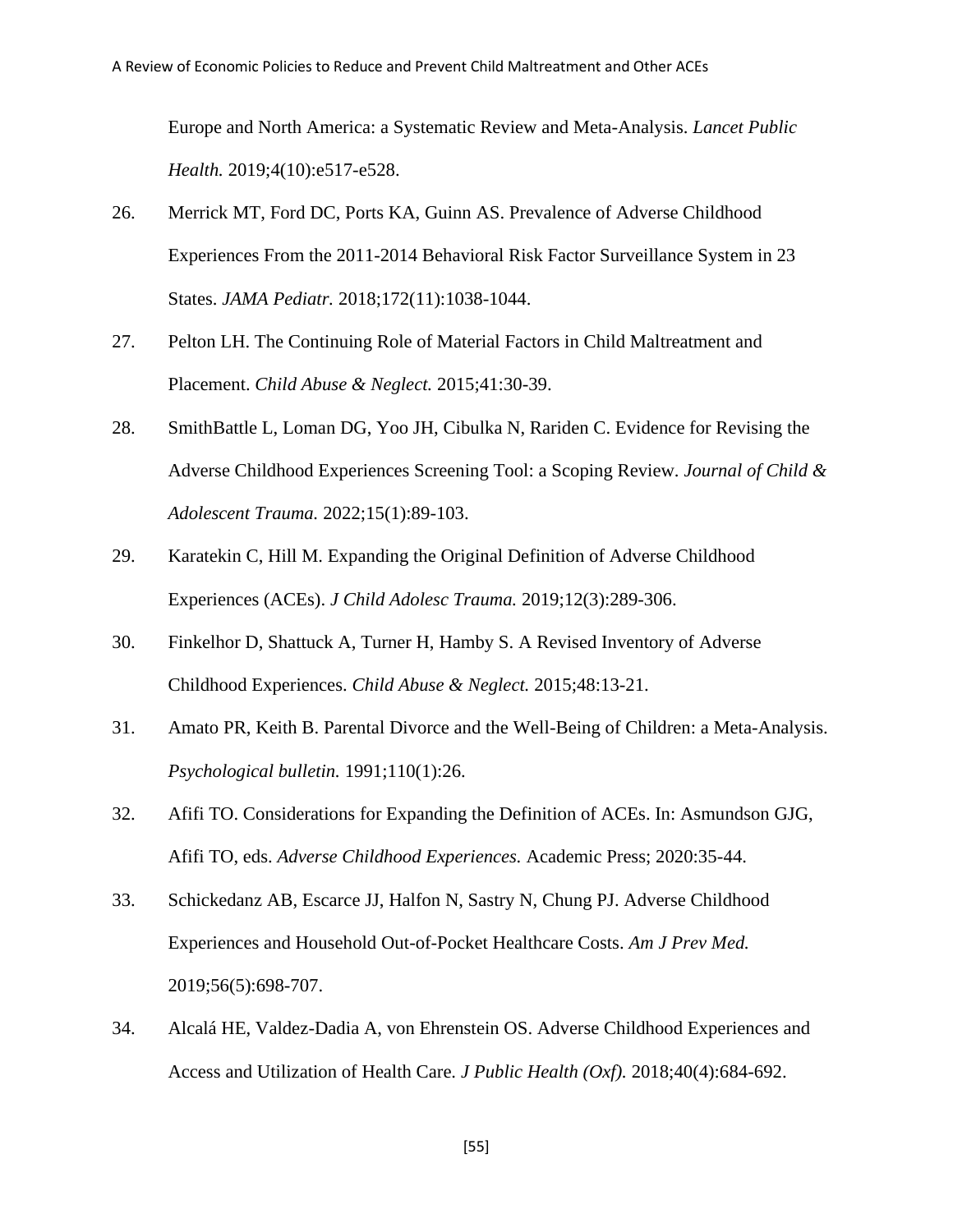- 35. Selwyn CN, Lathan EC, Richie F, Gigler ME, Langhinrichsen-Rohling J. Bitten by the System that Cared for them: Towards a Trauma-Informed Understanding of Patients' Healthcare Engagement. *Journal of Trauma & Dissociation.* 2021;22(5):636-652.
- 36. Hansen CD, Kirkeby MJ, Kjelmann KG, Andersen JH, Møberg RJ. The Importance of Adverse Childhood Experiences for Labour Market Trajectories Over the Life Course: a Longitudinal Study. *BMC Public Health.* 2021;21(1):2044-2044.
- 37. Schurer S, Trajkovski K, Hariharan T. Understanding the Mechanisms Through Which Adverse Childhood Experiences Affect Lifetime Economic Outcomes. *Labour Economics.* 2019;61:101743.
- 38. Chen M, Chan KL. Effects of Parenting Programs on Child Maltreatment Prevention: A Meta-Analysis. *Trauma, Violence, & Abuse.* 2016;17(1):88-104.
- 39. Trauma-Focused Cognitive Behavioral Therapy: An evidence-based Approach for Helping Children Overcome the Impact of Child Abuse and Trauma [press release]. New York, NY, US: Cambridge University Press2019.
- 40. US Preventive Services Task Force. Interventions to Prevent Child Maltreatment: US Preventive Services Task Force Recommendation Statement. *JAMA.* 2018;320(20):2122- 2128.
- 41. National Conference of State Legislatures. *Preventing and Mitigating the Effects of Adverse Childhood Experiences.* August 2018.
- 42. Maguire-Jack K, Johnson-Motoyama M, Parmenter S. A scoping review of economic supports for working parents: The relationship of TANF, child care subsidy, SNAP, and EITC to child maltreatment. *Aggression and Violent Behavior.* 2021:101639.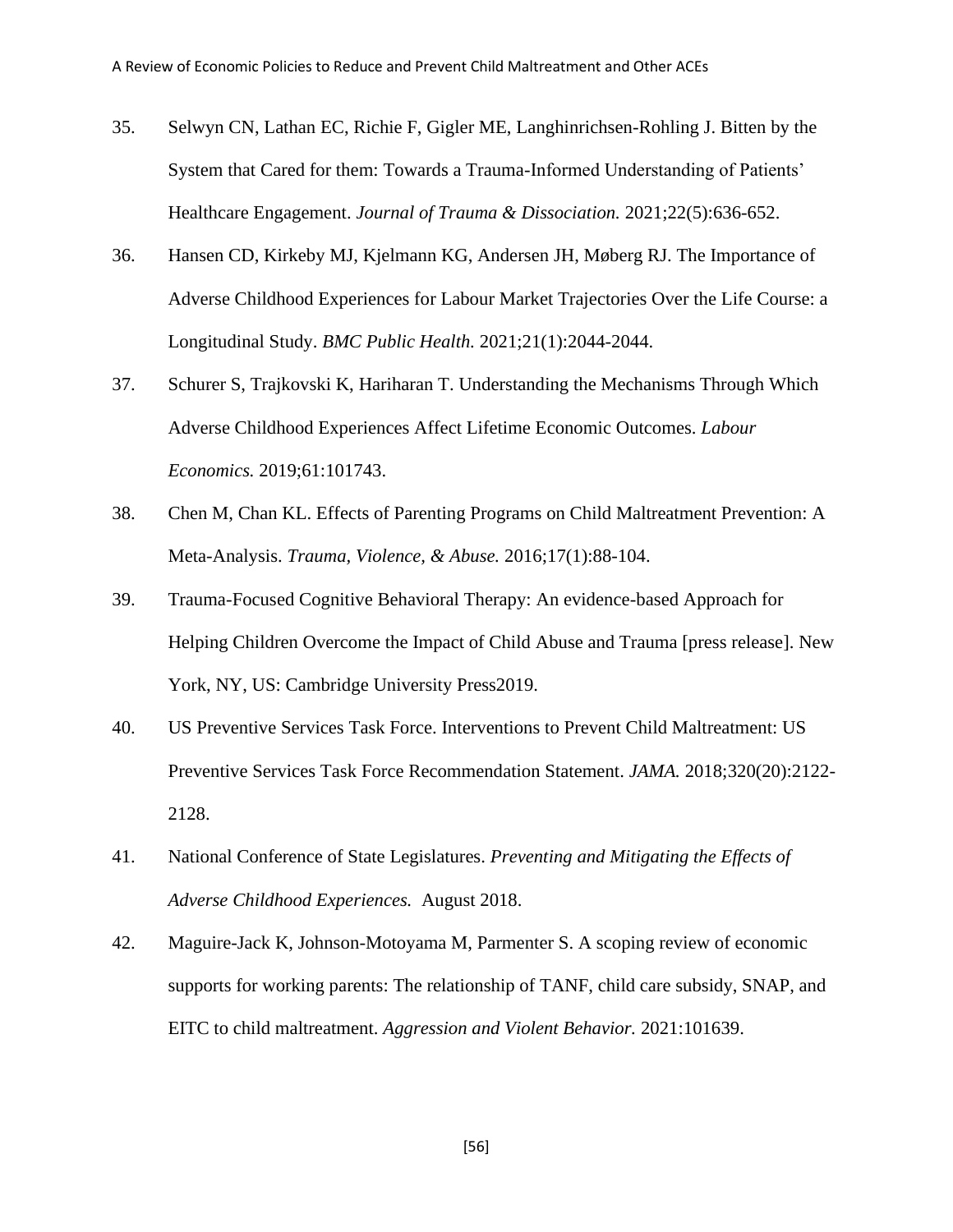- 43. O'Connell ME, Boat T, Warner K. *Preventing Mental, Emotional, and Behavioral Disorders Among Young People: Progress and Possibilities.* National Academy Of Sciences;2009.
- 44. Maul A. State and Federal Support of Trauma-Informed Care: Sustaining the Momentum. Center for Health Care Strategies. [https://www.chcs.org/state-federal-support-trauma](https://www.chcs.org/state-federal-support-trauma-informed-care-sustaining-momentum/)[informed-care-sustaining-momentum/.](https://www.chcs.org/state-federal-support-trauma-informed-care-sustaining-momentum/) Published 2017. Accessed February 24th, 2022.
- 45. Trauma-Informed care for Children and Families Act of 2017. In. Davis D, trans. 115th Congress, 1st Session ed2017.
- 46. Mercy JA, Saul J. Creating a Healthier Future Through Early Interventions for Children. *JAMA.* 2009;301(21):2262-2264.
- 47. Reynolds L. *Mental Health Among US Adolescents: the Role of State Policy, Economic Context, and Adverse Childhood Experiences.* Bowling Green State University; 2020.
- 48. Centers for Disease Control and Prevention. About Essentials for Childhood. [https://www.cdc.gov/violenceprevention/childabuseandneglect/essentials/about](https://www.cdc.gov/violenceprevention/childabuseandneglect/essentials/about-essentials.html)[essentials.html.](https://www.cdc.gov/violenceprevention/childabuseandneglect/essentials/about-essentials.html) Published 2021. Accessed December 14th, 2021.
- 49. Merrick MT, Ports KA, Guinn AS, Ford DC. Safe, Stable, Nurturing Environments for Children. In: Asmundson GJG, Afifi TO, eds. *Adverse Childhood Experiences.* Academic Press; 2020:329-347.

<sup>50.</sup> Hendrikson H, Blackman K. State Policies Addressing Child Abuse and Neglect. National Conference of State Legislatures. [https://www.ncsl.org/Portals/1/Documents/Health/StatePolicies\\_ChildAbuse.pdf.](https://www.ncsl.org/Portals/1/Documents/Health/StatePolicies_ChildAbuse.pdf) Published 2015. Accessed March 23rd, 2022.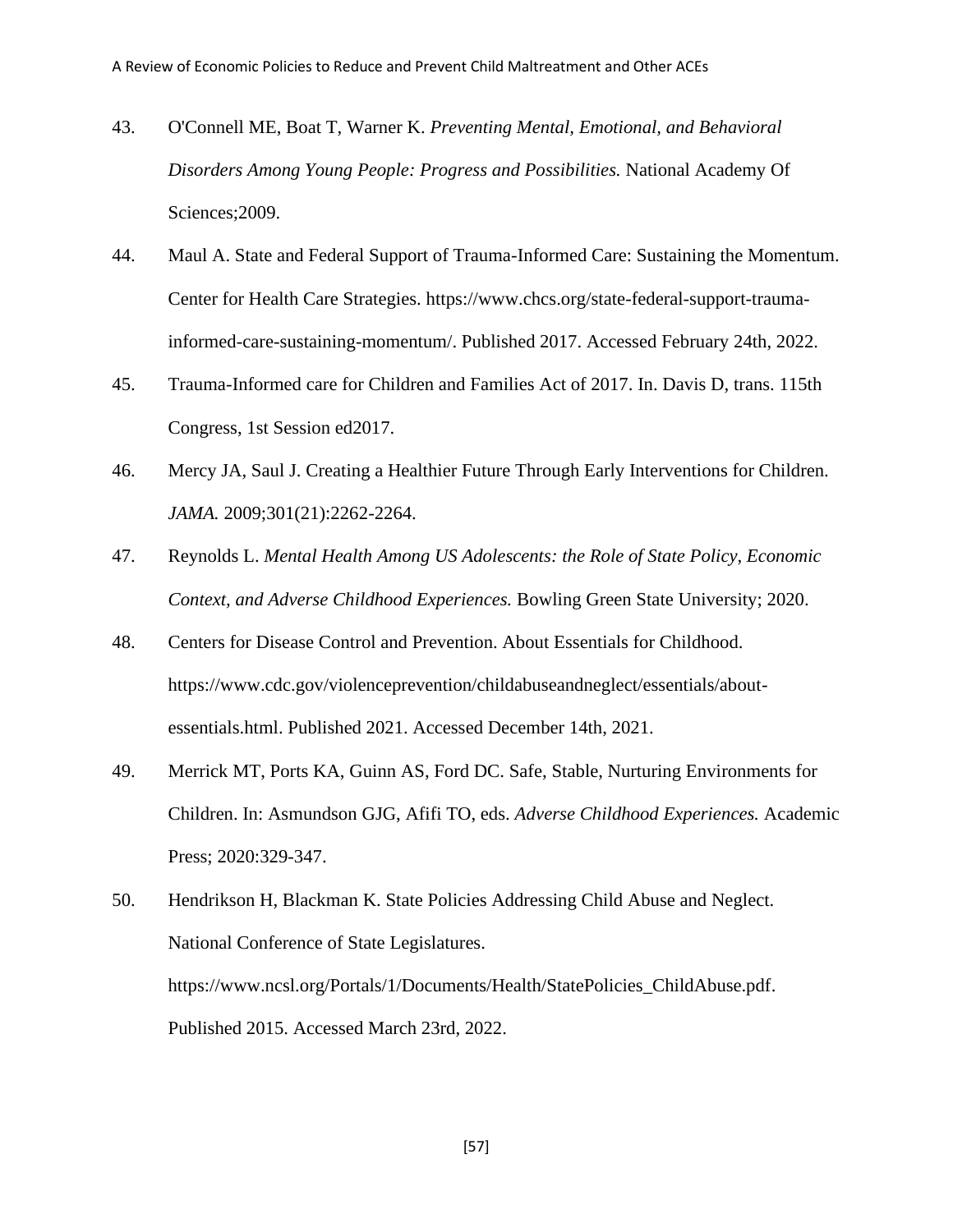- 51. Klevens J, Whitaker DJ. Primary Prevention of Child Physical Abuse and Neglect: Gaps and Promising Directions. *Child Maltreatment.* 2007;12(4):364-377.
- 52. Child Welfare Information Gateway. Poverty and Economic Conditions Children's Bureau.

[https://www.childwelfare.gov/topics/can/factors/contribute/environmental/poverty/.](https://www.childwelfare.gov/topics/can/factors/contribute/environmental/poverty/) Accessed April 13th, 2022.

- 53. Biglan A, Van Ryzin MJ, Hawkins JD. Evolving a More Nurturing Society to Prevent Adverse Childhood Experiences. *Academic Pediatrics.* 2017;17(7, Supplement):S150- S157.
- 54. Klevens J, Luo F, Xu L, Peterson C, Latzman NE. Paid Family Leave's Effect on Hospital Admissions for Pediatric Abusive Head Trauma. *Injury Prevention.*  2016;22(6):442-445.
- 55. Beverly L. Fortson P, Joanne Klevens M, PhD, MPH, Melissa T. Merrick P, Leah K. Gilbert M, MSPH, Sandra P. Alexander M. *Preventing Child Abuse and Neglect: A Technical Package for Policy, Norm, and Programmatic Activities.* 2016.
- 56. Center on Budget and Policy Priorities. Policy Basics: The Earned Income Tax Credit. [https://www.cbpp.org/research/federal-tax/the-earned-income-tax-credit.](https://www.cbpp.org/research/federal-tax/the-earned-income-tax-credit) Published 2019. Accessed December 8th, 2021.
- 57. Tax Policy Center. What is the Earned Income Tax Credit? [https://www.taxpolicycenter.org/briefing-book/what-earned-income-tax-credit.](https://www.taxpolicycenter.org/briefing-book/what-earned-income-tax-credit) Published 2021. Accessed March 29th, 2022.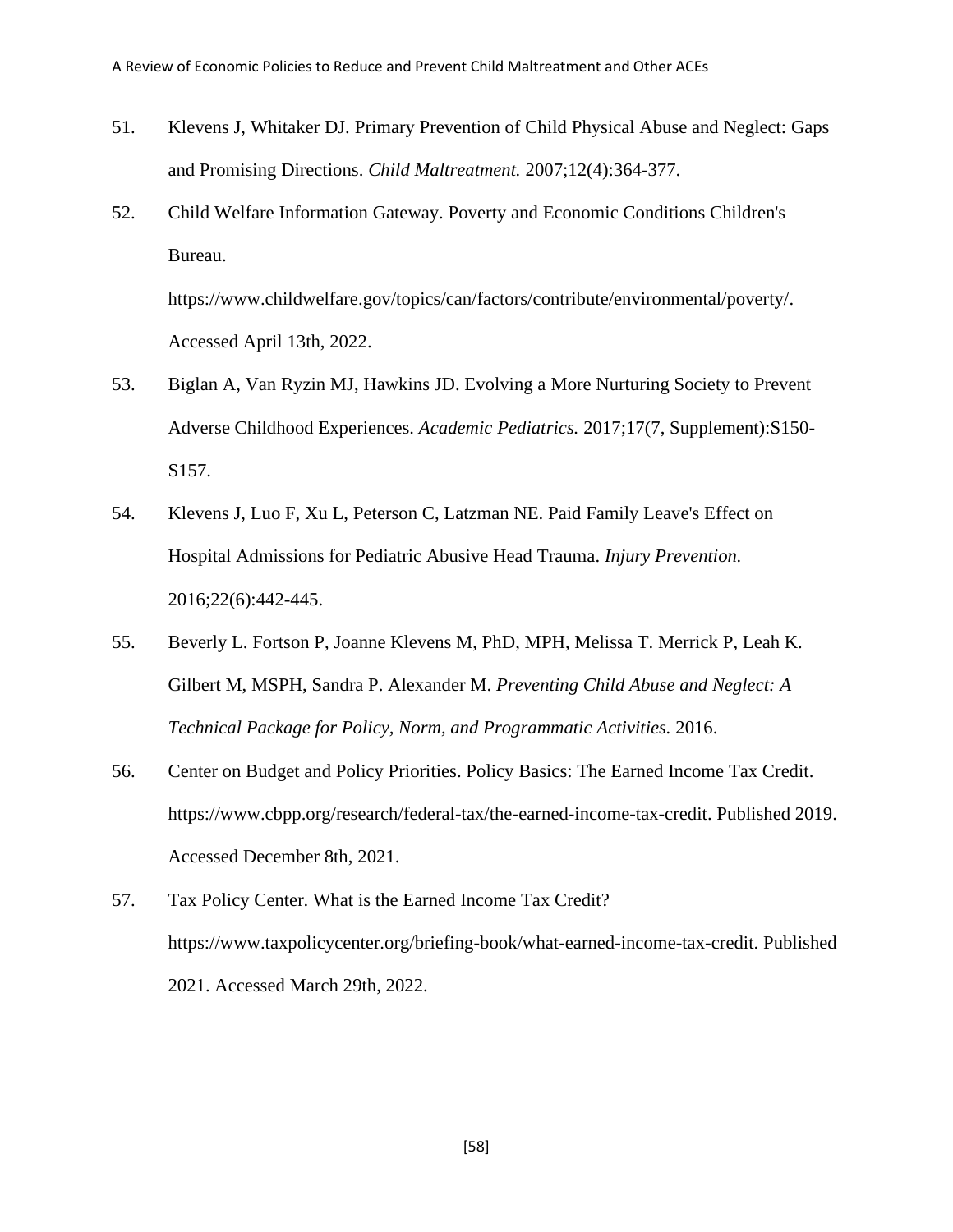- 58. Urban Institute. State Earned Income Tax Credits. [https://urban.org/policy-centers/cross](https://urban.org/policy-centers/cross-center-initiatives/state-and-local-finance-initiative/state-and-local-backgrounders/state-earned-income-tax-credits)[center-initiatives/state-and-local-finance-initiative/state-and-local-backgrounders/state](https://urban.org/policy-centers/cross-center-initiatives/state-and-local-finance-initiative/state-and-local-backgrounders/state-earned-income-tax-credits)[earned-income-tax-credits.](https://urban.org/policy-centers/cross-center-initiatives/state-and-local-finance-initiative/state-and-local-backgrounders/state-earned-income-tax-credits) Published 2021. Accessed March 29th, 2022.
- 59. Center TP. What is the Difference Between Refundable and Nonrefundable Credits? Urban Insitute & Brookings Institution. [https://www.taxpolicycenter.org/briefing](https://www.taxpolicycenter.org/briefing-book/what-difference-between-refundable-and-nonrefundable-credits)[book/what-difference-between-refundable-and-nonrefundable-credits.](https://www.taxpolicycenter.org/briefing-book/what-difference-between-refundable-and-nonrefundable-credits) Published 2020. Accessed February 24th, 2022.
- 60. Internal Revenue Service. Earned Income Tax Credit (EITC). [https://www.irs.gov/credits-deductions/individuals/earned-income-tax-credit-eitc.](https://www.irs.gov/credits-deductions/individuals/earned-income-tax-credit-eitc) Published 2022. Accessed January 26th, 2022.
- 61. Centers for Disease Control and Prevention. Earned Income Tax Credits. Office of the Associate Director for Policy and Strategy. [https://www.cdc.gov/policy/hst/hi5/taxcredits/index.html.](https://www.cdc.gov/policy/hst/hi5/taxcredits/index.html) Published 2021. Accessed December 8th, 2021.
- 62. Muennig PA, Mohit B, Wu J, Jia H, Rosen Z. Cost Effectiveness of the Earned Income Tax Credit as a Health Policy Investment. *American Journal of Preventive Medicine.*  2016;51(6):874-881.
- 63. Ports KA, Tang S, Treves-Kagan S, Rostad W. Breaking the Cycle of Adverse Childhood Experiences (ACEs): Economic Position Moderates the Relationship Between Mother and Child ACE Scores Among Black and Hispanic Families. *Children and Youth Services Review.* 2021;127:106067.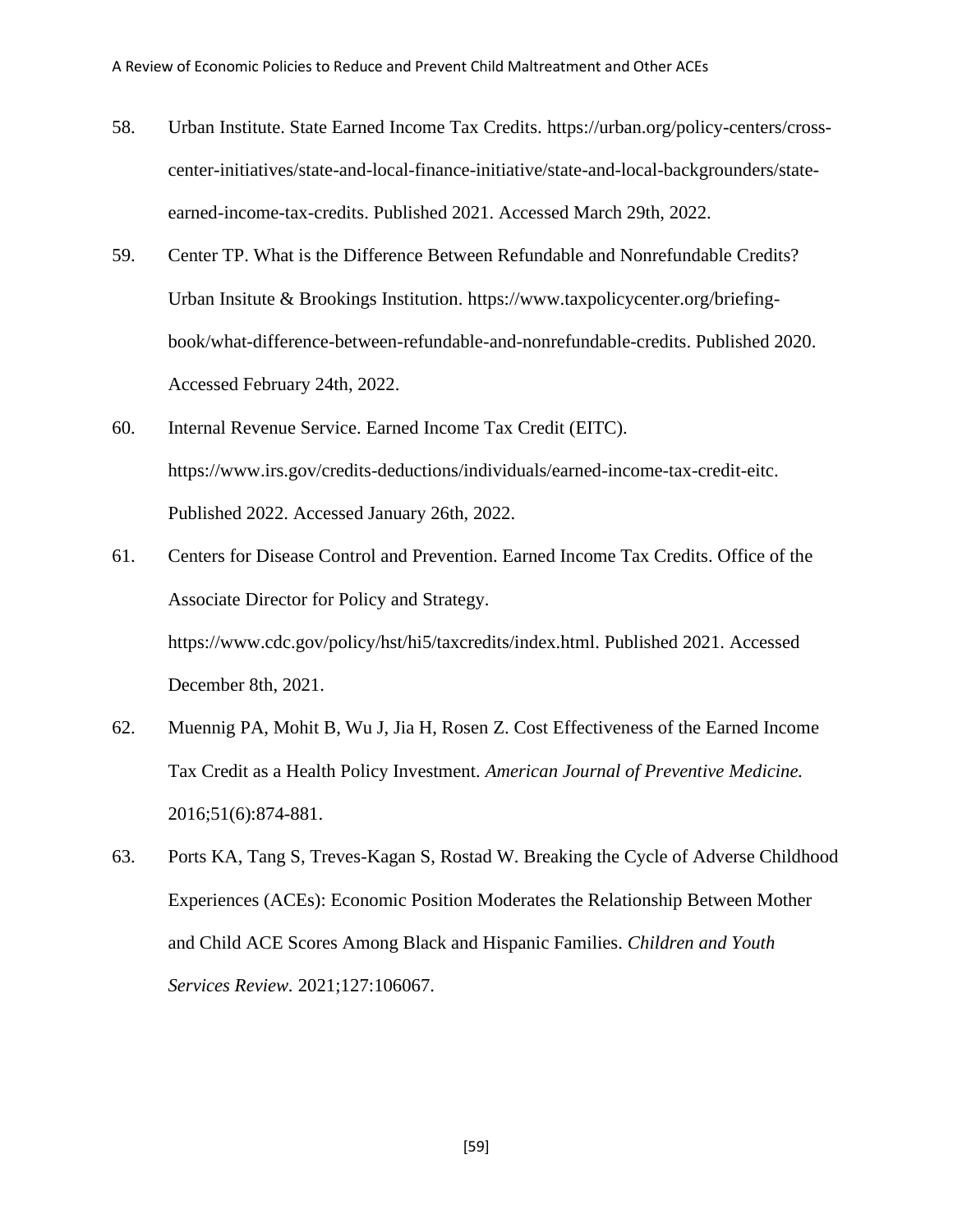- 64. The CDC Foundation. Public Health Action Guide EITC. [https://www.cdcfoundation.org/sites/default/files/files/EITC\\_PublicHealthActionGuide.p](https://www.cdcfoundation.org/sites/default/files/files/EITC_PublicHealthActionGuide.pdf) [df.](https://www.cdcfoundation.org/sites/default/files/files/EITC_PublicHealthActionGuide.pdf) Published 2021. Accessed December 8th, 2021.
- 65. Hamad R, Rehkopf DH. Poverty and Child Development: A Longitudinal Study of the Impact of the Earned Income Tax Credit. *American Journal of Epidemiology.*  2016;183(9):775-784.
- 66. Averett S, Wang Y. Effects of Higher EITC Payments on Children's Health,fthesis Quality of Home Environment, and Noncognitive Skills. *Public Finance Review.* 2016.
- 67. Berger LM, Font SA, Slack KS, Waldfogel J. Income and Child Maltreatment in Unmarried Families: Evidence from the Earned Income Tax Credit. *Review of Economics of the Household.* 2016.
- 68. Rostad WL, Ports KA, Tang S, Klevens J. Reducing the Number of Children Entering Foster Care: Effects of State Earned Income Tax Credits. *Child Maltreatment.*  2020;25(4):393-397.
- 69. Kovski NL, Hill HD, Mooney SJ, Rivara FP, Morgan ER, Rowhani-Rahbar A. Association of State-Level Earned Income Tax Credits With Rates of Reported Child Maltreatment, 2004–2017. *Child Maltreatment.* 2021:1077559520987302.
- 70. Biehl AM, Hill B. Foster Care and The Earned Income Tax Credit. *Review of Economics of the Household.* 2018;16(3):661-680.
- 71. Rostad WL, Klevens J, Ports KA, Ford DC. Impact of the United States Federal Child Tax Credit onCchildhood Injuries and Behavior Problems. *Children and Youth Services Review.* 2020;109:104718.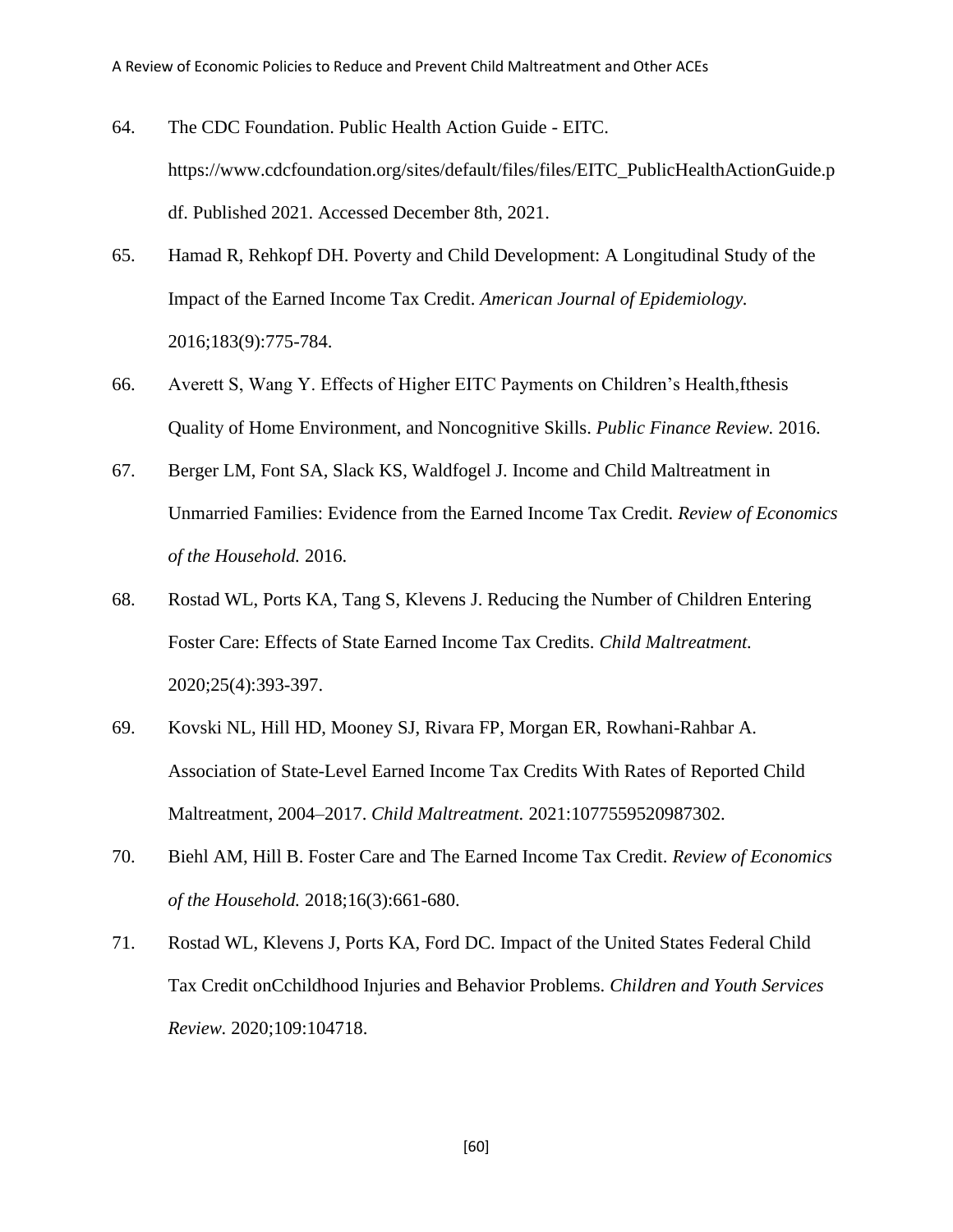- 72. Troller-Renfree SV, Costanzo MA, Duncan GJ, et al. The Iimpact of a Poverty Reduction Intervention on Infant Brain Activity. *Proceedings of the National Academy of Sciences.*  2022;119(5):e2115649119.
- 73. Neumark D, Wascher W. Using The EITC to Help Poor Families: New Evidence and a Comparison with the Minimum Wage. *National Tax Journal.* 2001;54(2):281-317.
- 74. Office of the Administration for Children and Families. About TANF. U.S Department of Health and Human Services. [https://www.acf.hhs.gov/ofa/programs/tanf/about.](https://www.acf.hhs.gov/ofa/programs/tanf/about) Published 2019. Accessed January 10th, 2022, 2022.
- 75. Center on Budget and Policy Priorities. Policy Basics: Temporary Assistance for Needy Families. [https://www.cbpp.org/research/family-income-support/temporary-assistance](https://www.cbpp.org/research/family-income-support/temporary-assistance-for-needy-families)[for-needy-families.](https://www.cbpp.org/research/family-income-support/temporary-assistance-for-needy-families) Published 2021. Accessed January 10th, 2022, 2022.
- 76. Center on Budget and Policy Priorities. Chart Book: Temporary Assistance for Needy Families (TANF) at 25. [https://www.cbpp.org/research/family-income](https://www.cbpp.org/research/family-income-support/temporary-assistance-for-needy-families-tanf-at-25)[support/temporary-assistance-for-needy-families-tanf-at-25.](https://www.cbpp.org/research/family-income-support/temporary-assistance-for-needy-families-tanf-at-25) Published 2021. Accessed January 30th, 2022.
- 77. Caudill Ovwigho P, Leavitt KL, Born CE. Risk Factors for Child Abuse and Neglect Among Former TANF Families: Do Later Leavers Experience Greater Risk? *Children and Youth Services Review.* 2003;25(1):139-163.
- 78. Spencer RA, Livingston MD, Komro KA, Sroczynski N, Rentmeester ST, Woods-Jaeger B. Association Between Temporary Assistance for Needy Families (TANF) and Child Maltreatment Among a Cohort of Fragile Families. *Child Abuse & Neglect.*  2021;120:105186.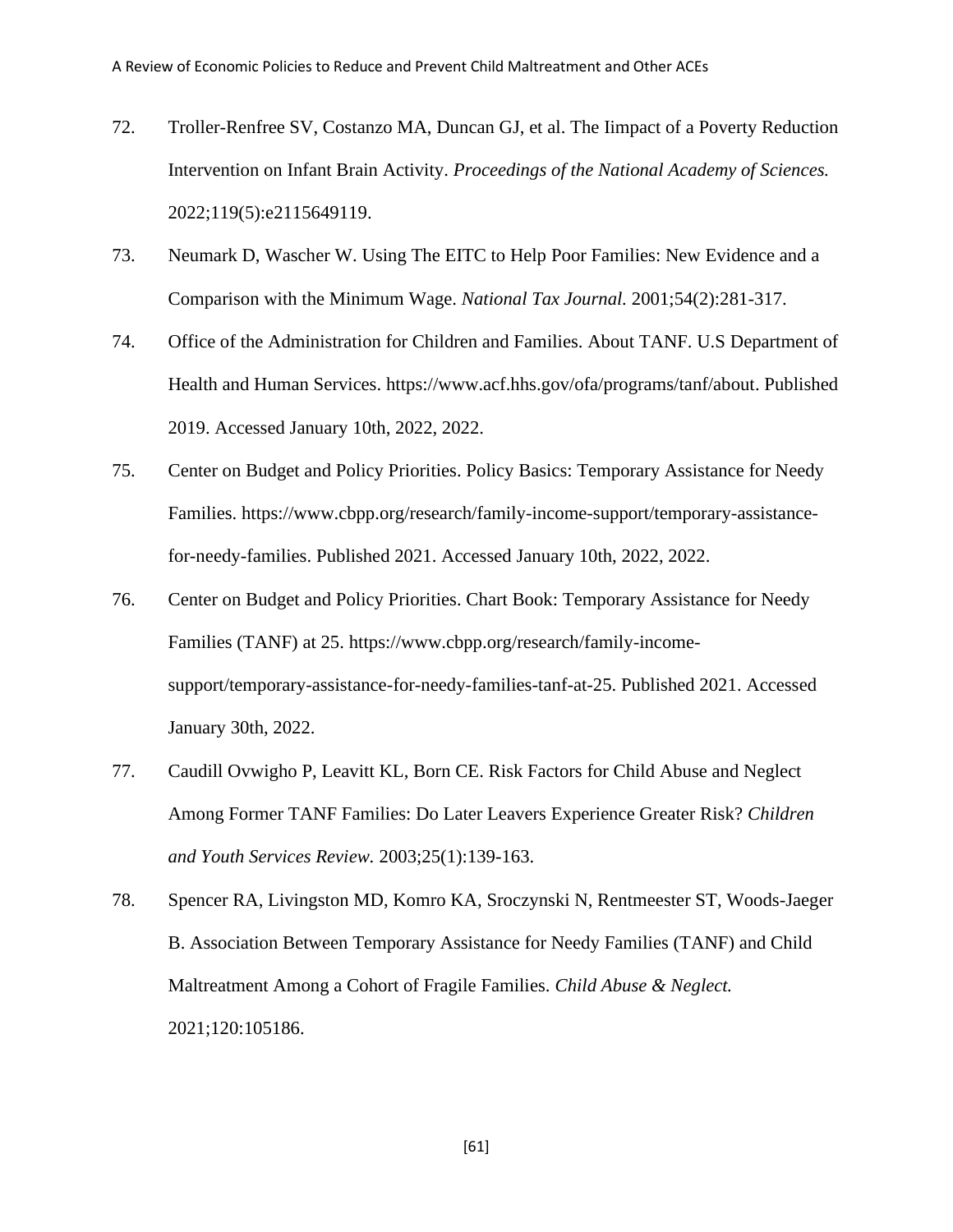- 79. Ginther DK, Johnson-Motoyama M. Do State TANF Policies Affect Child Abuse and Neglect. Paper presented at: Paper preseted at the APPAM 39th Annual Fall Research Conference, Chicago, IL.[Google Scholar]2017.
- 80. Beimers D, Coulton CJ. Do Employment and Type of Exit Influence Child Maltreatment Among Families Leaving Temporary Assistance for Needy Families? *Children and Youth Services Review.* 2011;33(7):1112-1119.
- 81. Forry N, Daneri P, Minton S, Durham C. Supporting Continuity Through Child Care and Development Fund Subsidies: A Review of Select State Policies. *OPRE Research Brief.*  2014;32.
- 82. Office of the Administration for Children and Families. What is the Child Care and Development Fund (CCDF)? [https://www.acf.hhs.gov/archive/occ/faq/what-child-care](https://www.acf.hhs.gov/archive/occ/faq/what-child-care-and-development-fund-ccdf)[and-development-fund-ccdf.](https://www.acf.hhs.gov/archive/occ/faq/what-child-care-and-development-fund-ccdf) Published 2016. Accessed February 23rd, 2022.
- 83. Yang MY, Maguire-Jack K, Showalter K, Kim YK, Slack KS. Child Care Subsidy and Child Maltreatment. *Child & Family Social Work.* 2019;24(4):547-554.
- 84. Elicker J, Fortner-Wood C, Noppe IC. The context of infant attachment in family child care. *Journal of Applied Developmental Psychology.* 1999;20(2):319-336.
- 85. Loeb S, Fuller B, Kagan SL, Carrol B. Child Care in Poor Communities: Early Learning Effects of Type, Quality, and Stability. *Child development.* 2004;75(1):47-65.
- 86. Brooks F. Impacts of Child Care Subsidies on Family and Child Well-Being. *Early childhood research quarterly.* 2002;17(4):498-511.
- 87. Danziger SK, Ananat EO, Browning KG. Child-Care Subsidies and the Transition From Welfare to Work. In: *From Welfare to Childcare.* Psychology Press; 2013:246-269.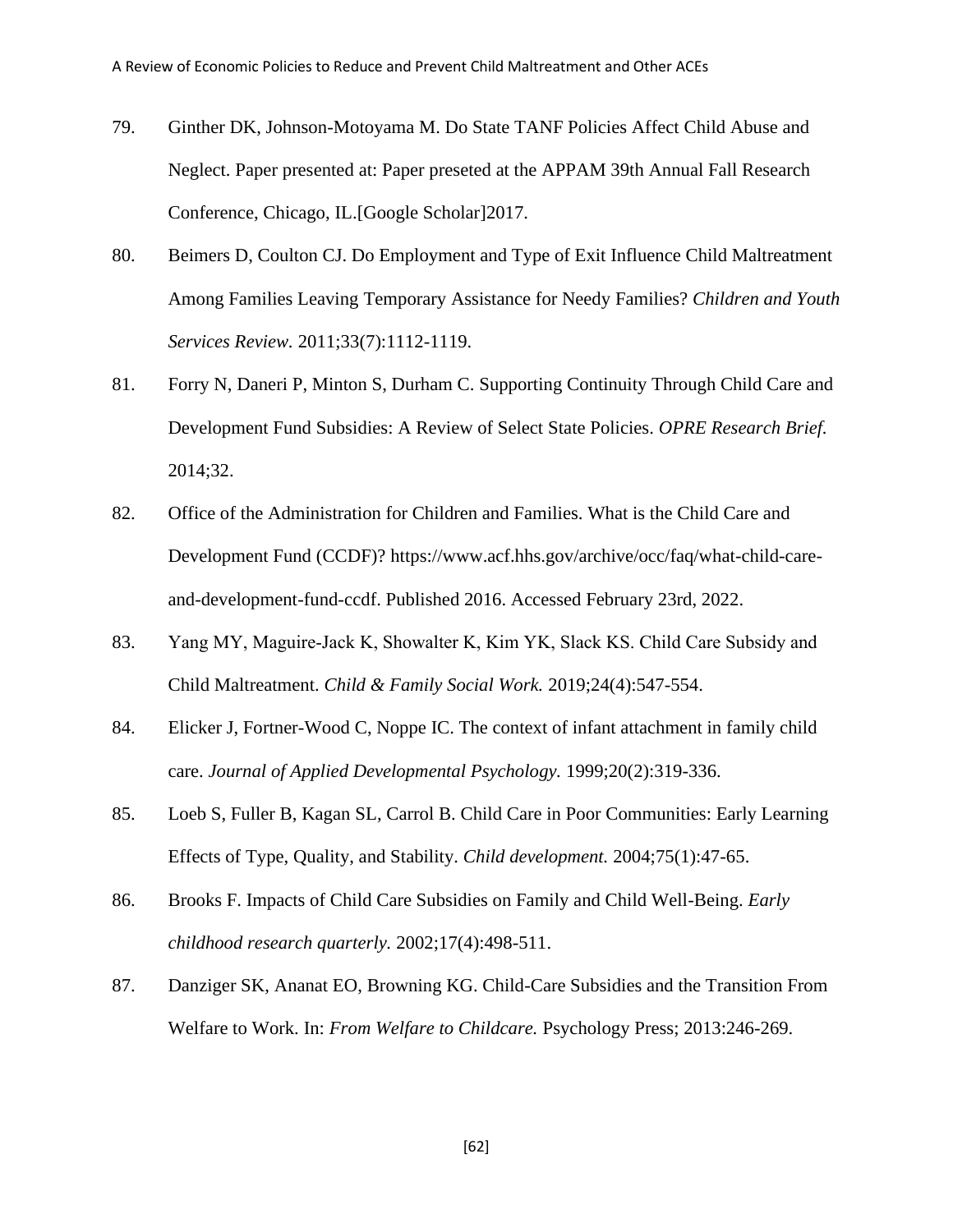- 88. Maguire-Jack K, Purtell KM, Showalter K, Barnhart S, Yang MY. Preventive Benefits of U.S. Childcare Subsidies in Supervisory Child Neglect. *Child Soc.* 2019;32(2):185-194.
- 89. Dong M, Anda RF, Felitti VJ, et al. The Interrelatedness of Multiple Forms of Childhood Abuse, Neglect, and Household Dysfunction. *Child abuse & neglect.* 2004;28(7):771- 784.
- 90. Press JE, Fagan J, Laughlin L. Taking Pressure Off Families: Child-Care Subsidies Lessen Mothers' Work-Hour Problems. *Journal of Marriage and Family.*  2006;68(1):155-171.
- 91. Ha Y, Collins ME, Martino D. Child Care Burden and the Risk of Child Maltreatment Among Low-Income Working Families. *Children and Youth Services Review.*  2015;59:19-27.
- 92. Morrissey TW, Warner ME. Why Early Care and Education Deserves as Much Attention, or More, than Prekindergarten Alone. *Applied Developmental Science.* 2007;11(2):57-70.
- 93. Östberg M. Parental Stress, Psychosocial Problems and Responsiveness in Help-Seeking Parents with Small (2–45 Months Old) Children. *Acta Paediatrica.* 1998;87(1):69-76.
- 94. Lidbeck M, Bernhardsson S, Tjus T. Division of Parental Leave and Perceived Parenting Stress Among Mothers and Fathers. *Journal of Reproductive and Infant Psychology.*  2018;36(4):406-420.
- 95. Bethell CD, Carle A, Hudziak J, et al. Methods to Assess Adverse Childhood Experiences of Children and Families: Toward Approaches to Promote Child Well-being in Policy and Practice. *Acad Pediatr.* 2017;17(7s):S51-s69.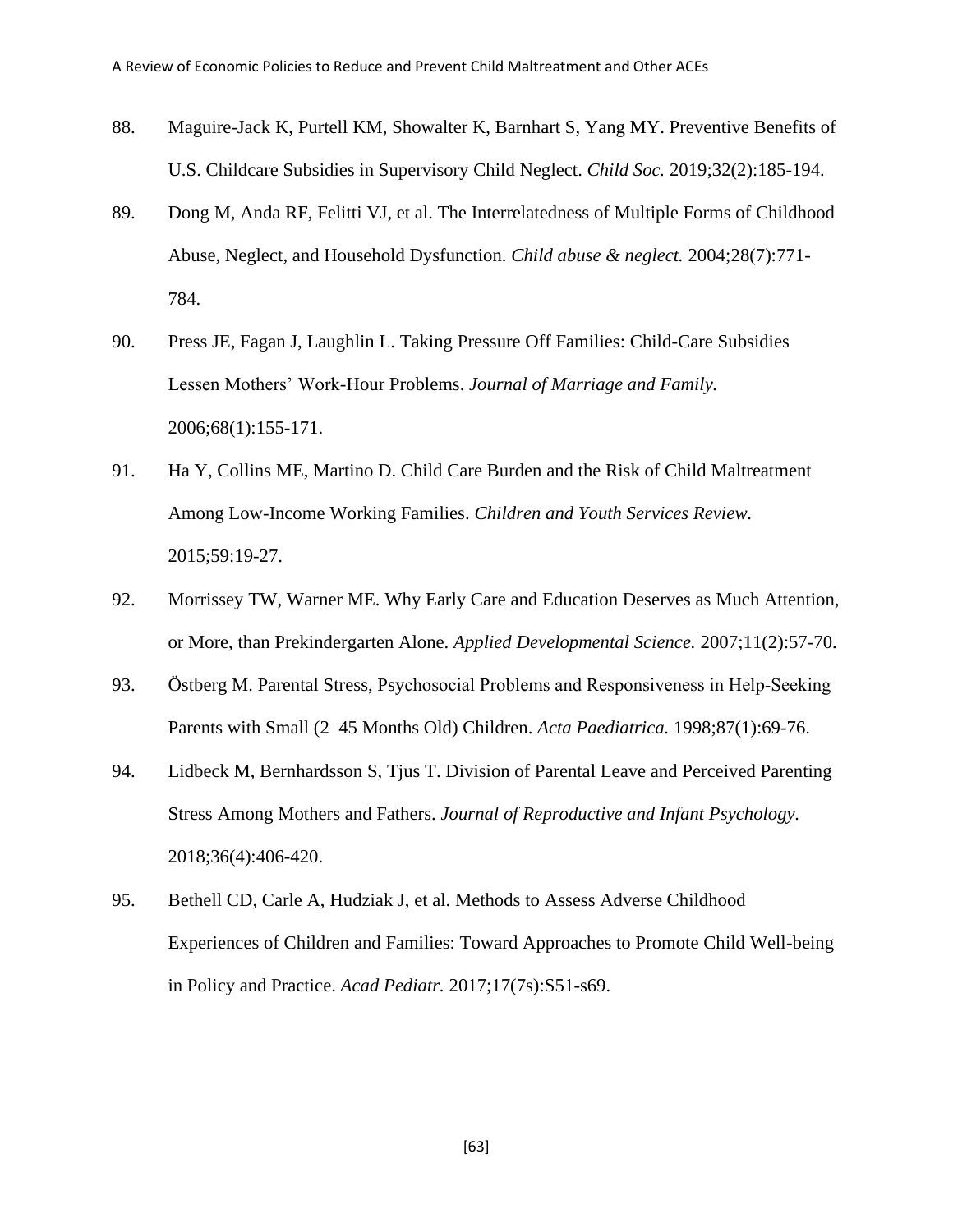- 96. Green BL, Ayoub C, Bartlett JD, et al. The Effect of Early Head Start on Child Welfare System Involvement: A First Look at Longitudinal Child Maltreatment Outcomes. *Children and Youth Services Review.* 2014;42:127-135.
- 97. Office of the Administration for Children and Families. Head Start History. U.S Department of Health and Human Services. [https://www.acf.hhs.gov/ohs/about/history](https://www.acf.hhs.gov/ohs/about/history-head-start#:~:text=In%201995%2C%20the%20first%20Early,day%20and%20full%2Dyear%20services)[head-](https://www.acf.hhs.gov/ohs/about/history-head-start#:~:text=In%201995%2C%20the%20first%20Early,day%20and%20full%2Dyear%20services)

[start#:~:text=In%201995%2C%20the%20first%20Early,day%20and%20full%2Dyear%2](https://www.acf.hhs.gov/ohs/about/history-head-start#:~:text=In%201995%2C%20the%20first%20Early,day%20and%20full%2Dyear%20services) [0services.](https://www.acf.hhs.gov/ohs/about/history-head-start#:~:text=In%201995%2C%20the%20first%20Early,day%20and%20full%2Dyear%20services) Published 2021. Accessed January 30th, 2022.

- 98. Bullinger LR. The Effect of Paid Family Leave on Infant and Parental Health in the United States. *Journal of Health Economics.* 2019;66:101-116.
- 99. Kaiser Family Foundation. Paid Leave in the U.S. Kaiser Family Foundation. [https://www.kff.org/womens-health-policy/fact-sheet/paid-leave-in-u](https://www.kff.org/womens-health-policy/fact-sheet/paid-leave-in-u-s/#:~:text=The%20FMLA%20has%20provided%20job,not%20all%20employees%20are%20eligible)[s/#:~:text=The%20FMLA%20has%20provided%20job,not%20all%20employees%20are](https://www.kff.org/womens-health-policy/fact-sheet/paid-leave-in-u-s/#:~:text=The%20FMLA%20has%20provided%20job,not%20all%20employees%20are%20eligible) [%20eligible.](https://www.kff.org/womens-health-policy/fact-sheet/paid-leave-in-u-s/#:~:text=The%20FMLA%20has%20provided%20job,not%20all%20employees%20are%20eligible) Published 2021. Accessed March 23rd, 2022.
- 100. NANDI A, JAHAGIRDAR D, DIMITRIS MC, et al. The Impact of Parental and Medical Leave Policies on Socioeconomic and Health Outcomes in OECD Countries: A Systematic Review of the Empirical Literature. *The Milbank Quarterly.* 2018;96(3):434- 471.
- 101. Raissian KM, Bullinger LR. Money Matters: Does the Minimum Wage Affect Child Maltreatment Rates? *Children and Youth Services Review.* 2017;72:60-70.
- 102. Livingston MD, Woods-Jaeger B, Spencer RA, Lemon E, Walker A, Komro KA. Association of State Minimum Wage Increases with Child Maltreatment. *Journal of interpersonal violence.* 2021:8862605211056727.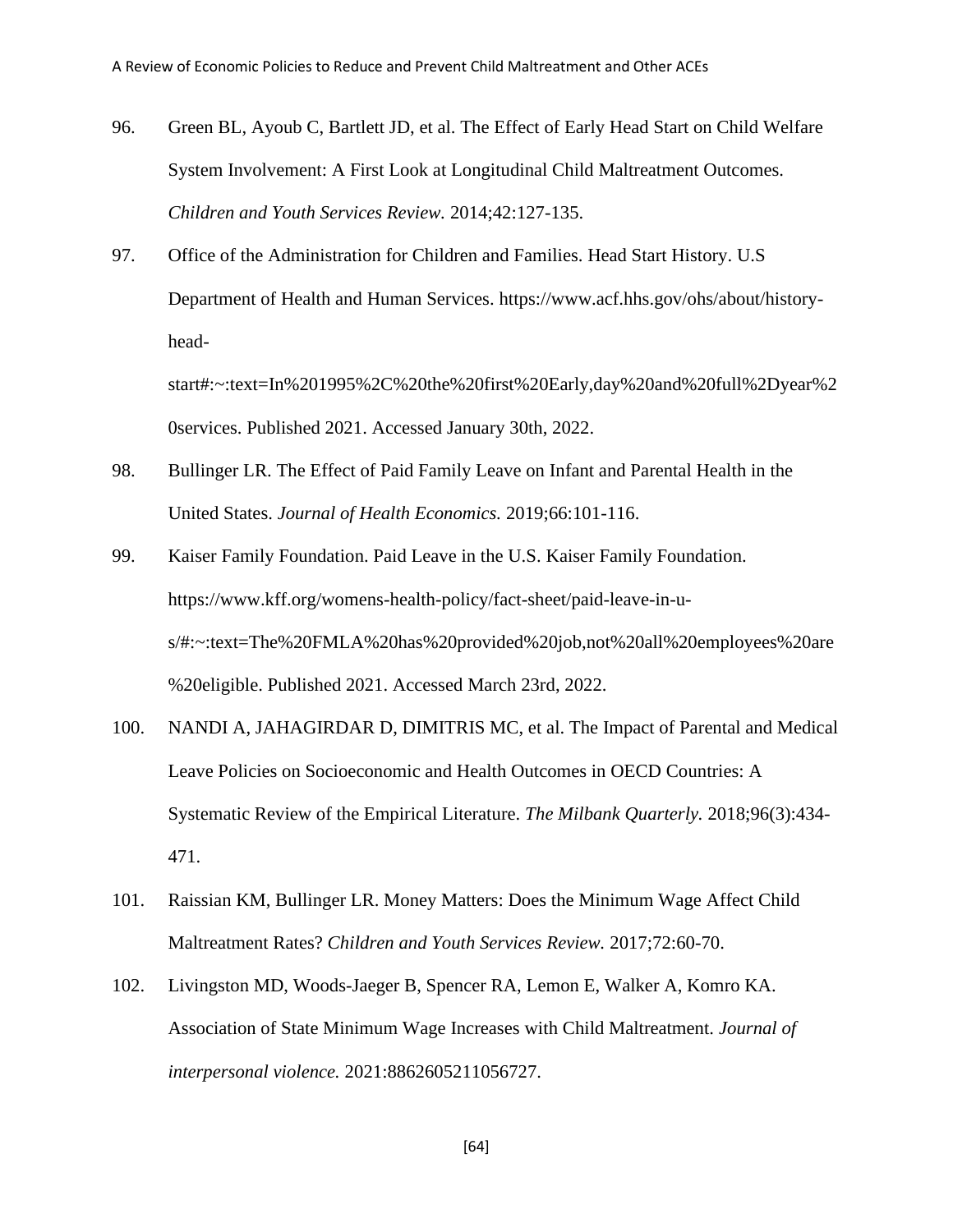- 103. Landers AL, Carrese DH, Spath R. A Decade in Review of Trends in Social Work Literature: The Link between Poverty and Child Maltreatment in the United States. *Child Welfare.* 2019;97(4):65-96.
- 104. Cooper D, Faries K, Martinez Hickey S. Twenty-one States Raised Their Minimum Wage on New Year's Day. Economic Policy Institute. [https://www.epi.org/blog/states](https://www.epi.org/blog/states-minimum-wage-increases-jan-2022/)[minimum-wage-increases-jan-2022/.](https://www.epi.org/blog/states-minimum-wage-increases-jan-2022/) Published 2022. Accessed March 18th, 2022.
- 105. National Conference of State Legislatures. Affordable Care Act Medicaid Expansion. [https://www.ncsl.org/research/health/affordable-care-act-expansion.aspx.](https://www.ncsl.org/research/health/affordable-care-act-expansion.aspx) Published 2021. Accessed March 1st, 2022.
- 106. Norris L. A State-By-State Guide to Medicaid Expansion, Eligibility, Enrollment and Benefits. [https://www.healthinsurance.org/medicaid/.](https://www.healthinsurance.org/medicaid/) Published 2022. Accessed March 1st, 2022.
- 107. Holom N. *Medicaid Expansion and Child Maltreatment*. ScholarWorks, Montana State University; 2019.
- 108. Boudreaux MH, Golberstein E, McAlpine DD. The Long-Term Impacts of Medicaid Exposure in Early Childhood: Evidence From the Program's Origin. *Journal of Health Economics.* 2016;45:161-175.
- 109. Srivastav A, Fairbrother G, Simpson LA. Addressing Adverse Childhood Experiences Through the Affordable Care Act: Promising Advances and Missed Opportunities. *Academic Pediatrics.* 2017;17(7, Supplement):S136-S143.
- 110. McGinty EE, Nair R, Assini-Meytin LC, Stuart EA, Letourneau EJ. Impact of Medicaid Expansion on Reported Incidents of Child Neglect and Physical Abuse. *American Journal of Preventive Medicine.* 2022;62(1):e11-e20.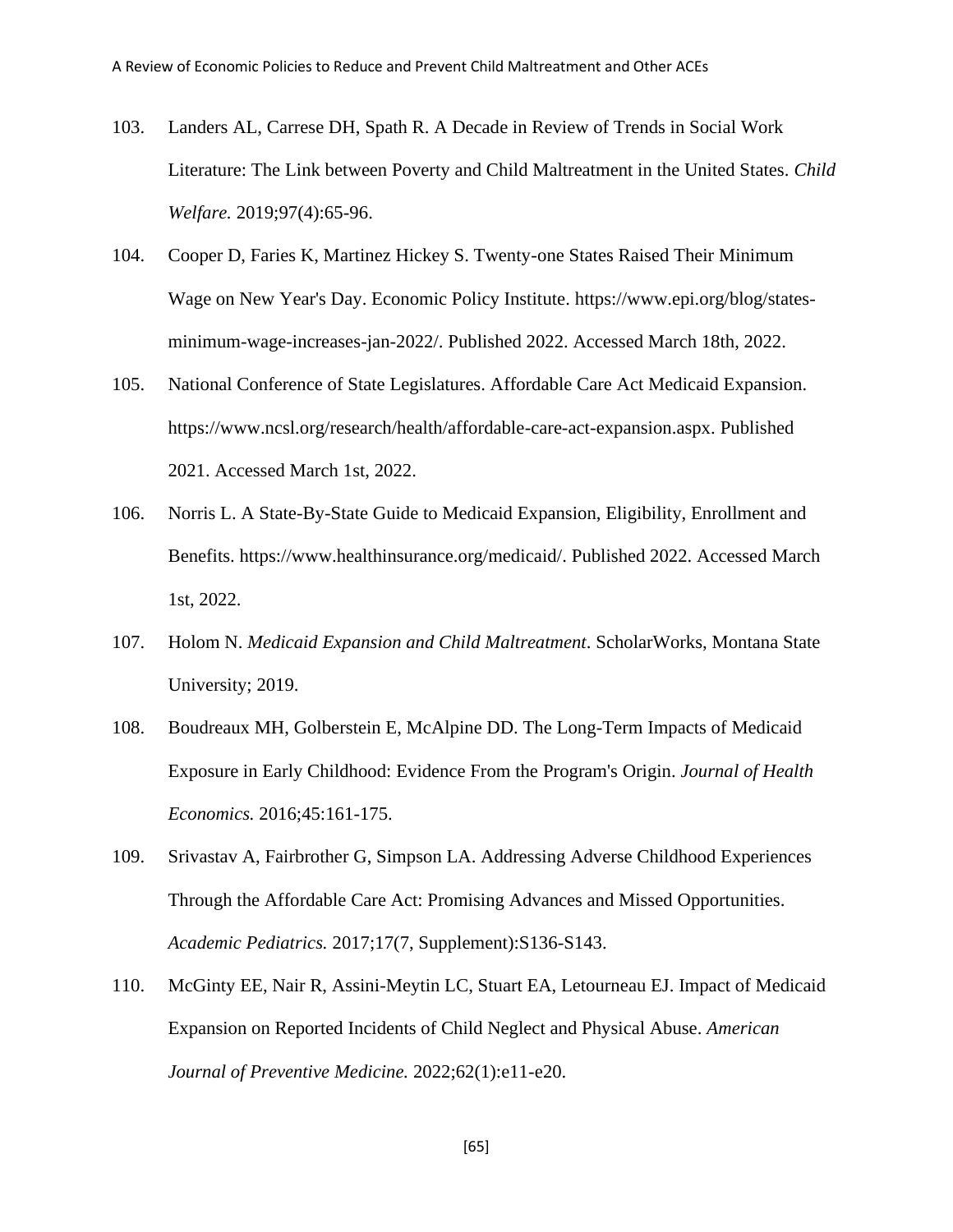- 111. Puls HT, Hall M, Anderst JD, Leventhal JM, Chung PJ. Insurance Coverage for Children Impacts Reporting of Child Maltreatment by Healthcare Professionals. *The Journal of Pediatrics.* 2020;216:181-188.e181.
- 112. Beland L-P, Huh J, Kim D. The Effect of Affordable Care Act Medicaid Expansions on Foster Care Admissions. *Health Economics.* 2021;30(11):2943-2951.
- 113. Head BW, Alford J. Wicked Problems: Implications for Public Policy and Management. *Administration & society.* 2015;47(6):711-739.
- 114. Newman J, Head BW. Wicked Tendencies in Policy Problems: Rethinking the Distinction Between Social and Technical Problems. *Policy and Society.* 2017;36(3):414- 429.
- 115. Rittel HWJ, Webber MM. Dilemmas in a General Theory of Planning. *Policy Sciences.*  1973;4(2):155-169.
- 116. Albert V, Lim J. Spatial Analyses of the Impact of Temporary Assistance for Needy Families on Child Neglect Caseloads During the Great Recession. *Journal of Social Service Research.* 2019;45(1):59-75.
- 117. Thornberry TP, Henry KL, Smith CA, Ireland TO, Greenman SJ, Lee RD. Breaking the Cycle of Maltreatment: The Role of Safe, Stable, and Nurturing Relationships. *Journal of Adolescent Health.* 2013;53(4, Supplement):S25-S31.
- 118. Shrivastava A, Thompson GA. TANF Cash Assictance Should Reach Millions More Families to Lessen Hardship. Center on Budget and Policy Priorities. [https://www.cbpp.org/research/family-income-support/tanf-cash-assistance-should-reach](https://www.cbpp.org/research/family-income-support/tanf-cash-assistance-should-reach-millions-more-families-to-lessen)[millions-more-families-to-lessen.](https://www.cbpp.org/research/family-income-support/tanf-cash-assistance-should-reach-millions-more-families-to-lessen) Published 2022. Accessed April 13th, 2022.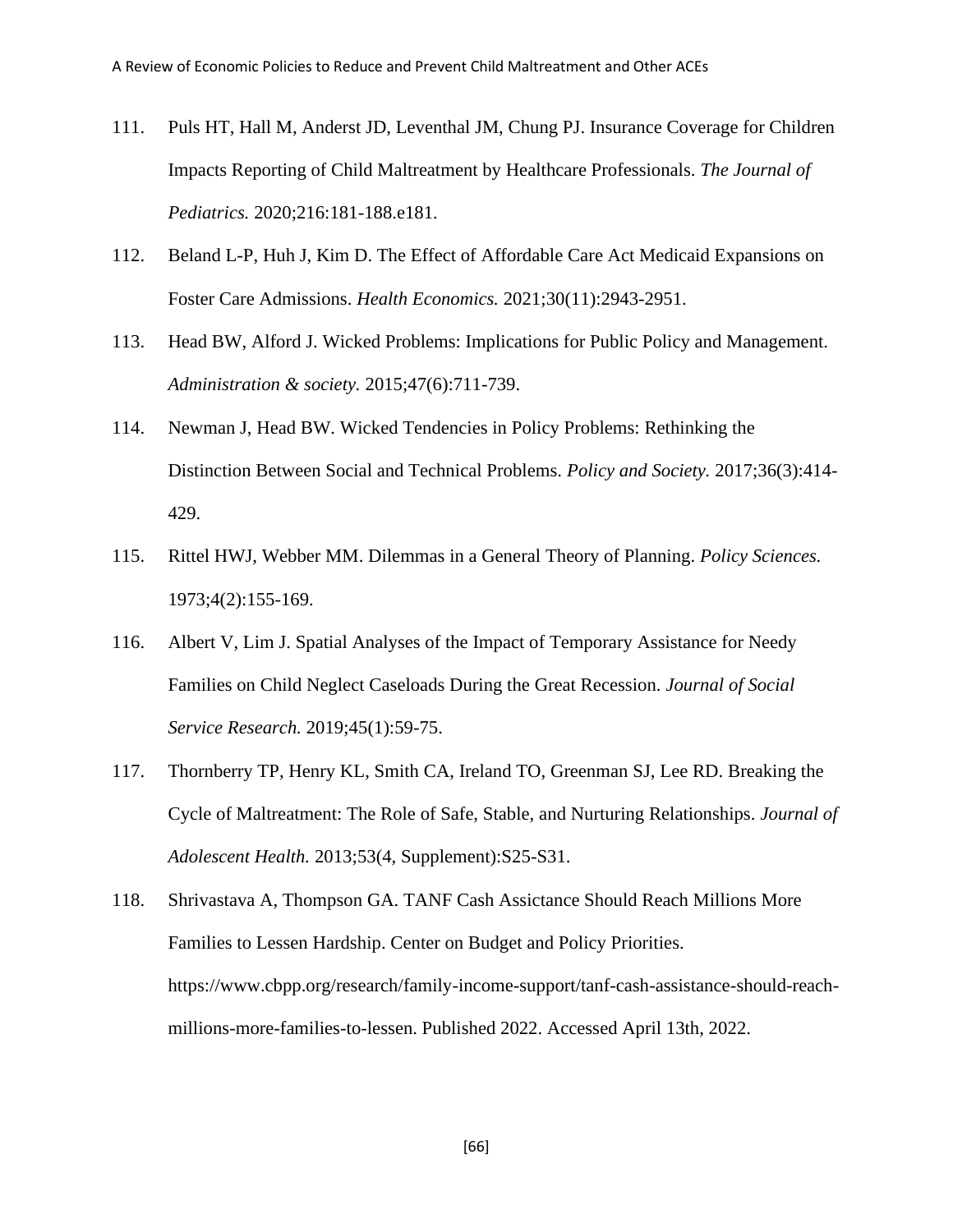119. National Conference of State Legislatures. Earned Income Tax Credit Overview. [https://www.ncsl.org/research/labor-and-employment/earned-income-tax-credits-for](https://www.ncsl.org/research/labor-and-employment/earned-income-tax-credits-for-working-families.aspx#:~:text=EITCs%20are%20a%20tax%20benefit,and%20some%20municipalities%20have%20EITCs)[working-](https://www.ncsl.org/research/labor-and-employment/earned-income-tax-credits-for-working-families.aspx#:~:text=EITCs%20are%20a%20tax%20benefit,and%20some%20municipalities%20have%20EITCs)

[families.aspx#:~:text=EITCs%20are%20a%20tax%20benefit,and%20some%20municipa](https://www.ncsl.org/research/labor-and-employment/earned-income-tax-credits-for-working-families.aspx#:~:text=EITCs%20are%20a%20tax%20benefit,and%20some%20municipalities%20have%20EITCs) [lities%20have%20EITCs.](https://www.ncsl.org/research/labor-and-employment/earned-income-tax-credits-for-working-families.aspx#:~:text=EITCs%20are%20a%20tax%20benefit,and%20some%20municipalities%20have%20EITCs) Published 2022. Accessed April 13th, 2022.

- 120. Kaiser Family Foundation. Status of State Medicaid Expansion Decisions: Interactive Map. [https://www.kff.org/medicaid/issue-brief/status-of-state-medicaid-expansion](https://www.kff.org/medicaid/issue-brief/status-of-state-medicaid-expansion-decisions-interactive-map/)[decisions-interactive-map/.](https://www.kff.org/medicaid/issue-brief/status-of-state-medicaid-expansion-decisions-interactive-map/) Published 2022. Accessed April 13th, 2022.
- 121. Bellis MA, Hughes K, Ford K, Ramos Rodriguez G, Sethi D, Passmore J. Life Course Health Consequences and Associated Annual Costs of Adverse Childhood Experiences Across Europe and North America: a Systematic Review and Meta-Analysis. *Lancet Public Health.* 2019;4(10):e517-e528.
- 122. Bellis MA, Hughes K, Leckenby N, Hardcastle KA, Perkins C, Lowey H. Measuring Mortality and the Burden of Adult Disease Associated with Adverse Childhood Experiences in England: a National Survey. *Journal of Public Health.* 2014;37(3):445- 454.
- 123. Salinas-Miranda AA, Salemi JL, King LM, et al. Adverse Childhood Experiences and Health-Related Quality of Life in Adulthood: Revelations From A Communirt Needs Assessment. *Health and Quality of Life Outcomes.* 2015;13(1):123.
- 124. World Health Organization. Investing in Children: The European Child Maltreatment Prevention Action Plan 2015-2020. In:2014.